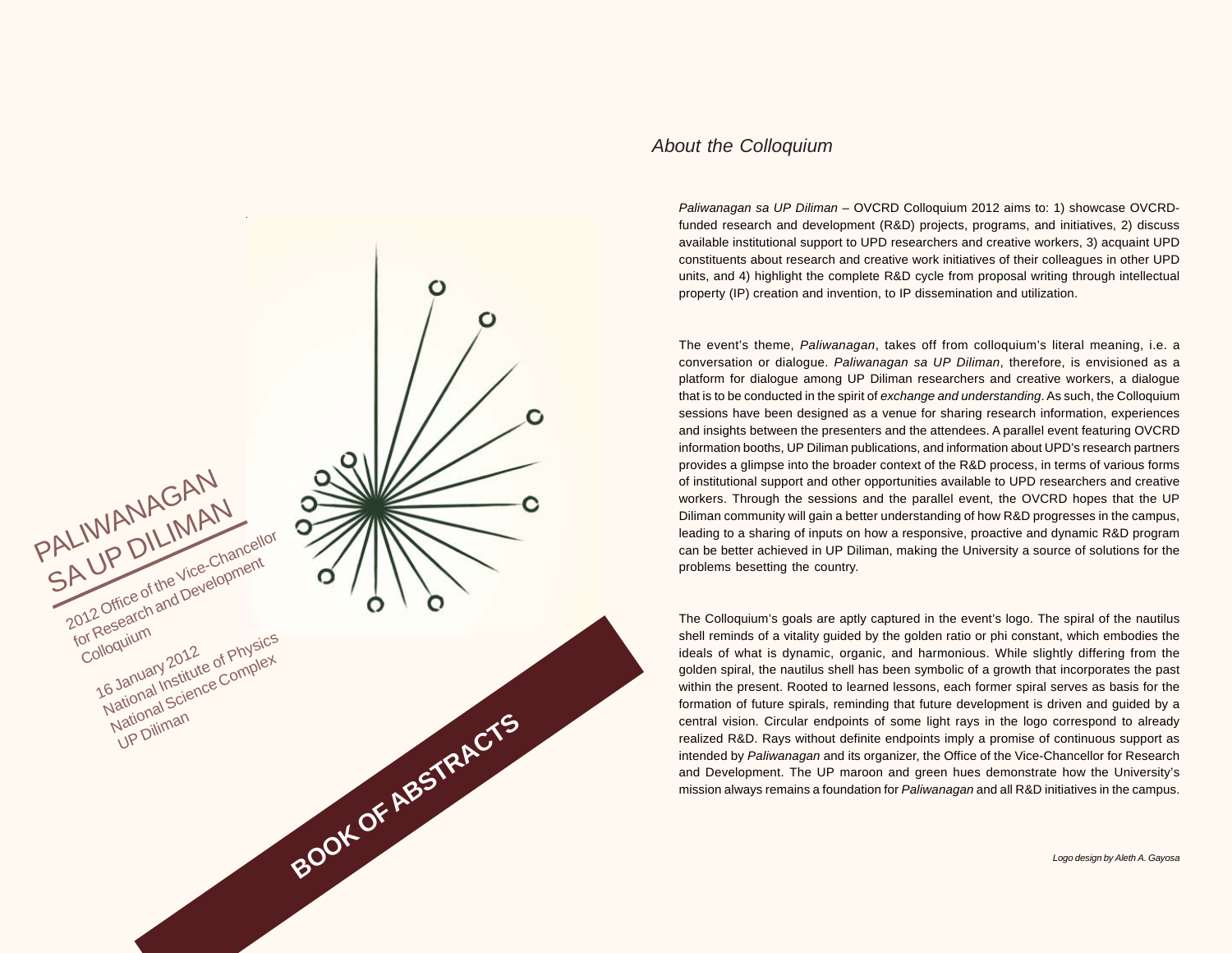# **B O O K O F A B S T R A C T S**

# Paliwanagan sa UP Diliman OVCRD Colloquium 2012

Congratulations to the UP Diliman Office of the Vice-Chancellor for Research and Development (OVCRD) for organizing the **"Paliwanagan sa UP Diliman".** This is indeed a great way to promote research and to celebrate the innovative spirit and dedication of our scholars.

The "Paliwanagan sa UP Diliman" proves that UP's considerable research capacity is inspired by the spirit of public service. The diversity of the researches on display proves that several disciplines and perspectives are at work to provide solutions to our country's problems. To be in touch with our people's needs and aspirations is a task of UP as the national university and it is always reassuring to know that our best minds are up to the challenge.

This spirit of public service is clearly evident in the grants that made these research initiatives possible. The OVCRD's Open Grants program enables our faculty, research, and professional staff to engage in multidisciplinary research which will lead to initiatives, policies and technologies that serve the Filipino people. On the other hand, the Source of Solutions Grants program views UP Diliman as a microcosm of Philippine society and the solutions generated from these projects will aid not only the University but the country as well.

May the presentations today inspire the next generation of scholars to engage in research projects that address the needs of our people. I hope that the significant findings today inspire our current crop of scholars to keep up the good work and continue to honor the university and the country.

Congratulations to all of you!

*Mabuhay ang OVCRD ng UP Diliman! Mabuhay ang Unibersidad ng Pilipinas! Mabuhay tayong lahat!*

ALFREDO E. PASCUAL President University of the Philippines

16 January 2012 National Institute of Physics National Science Complex University of the Philippines Diliman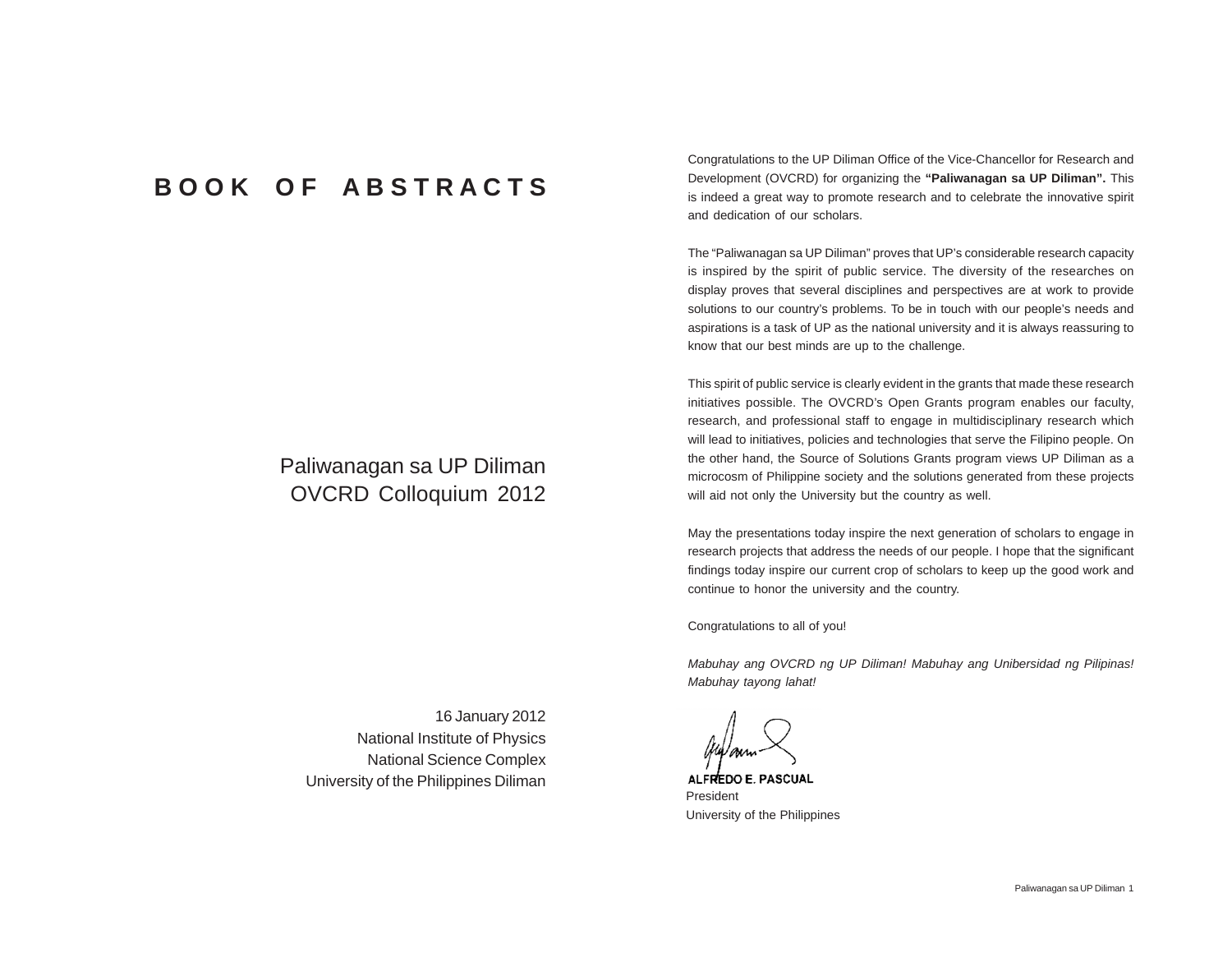Congratulations to the participants of the 2012 OVCRD Colloquium, "Paliwanagan sa UP Diliman." The term "paliwanagan" combines ideas of exchange, explanation, and enlightenment, which are all the necessary components for a productive colloquium. Knowledge increases in value when imparted rather than hoarded; when knowledge is shared, its further development becomes a more distinct possibility, and its impact on society gains in traction. It is for these reasons that a colloquium is an indispensable part of knowledge production.

This occasion brings together University researchers from various fields in various stages of the research process. To those who have completed their projects. I commend your hard work and I look forward to learning about and from your findings. I am sure that the discoveries you made will enlighten us all and eventually assert their relevance outside the confines of the University. To those who are in the initial stages of research, I wish you luck and success. I am eager to witness the development of your research.

Once again, congratulations to the participants, and to the OVCRD for making this event possible.

ARIA. SALOMA, PhD Chancellor University of the Philippines Diliman Welcome to "Paliwanagan sa UP Diliman"! As we representatives of the various Colleges and Units gather to discuss new knowledge and intellectual property arguably the University's prime wealth - let us also scan the horizon and view the way ahead.

Research and creative work is one of the three engines that drive UP's first thrust, which is academic excellence. Meanwhile, administrative efficiency and financial sustainability are the energizers of operational excellence, our second thrust.

UP Diliman, for its part, aspires to channel academic excellence and operational excellence into the acceleration of the University as a source of solutions for the problems besetting the country.

Out there, there is great distance to cover.

The University researchers and administrators gathering together during "Paliwanagan" and our R&D partners are taking up the challenge of shedding light upon the way.

We sincerely hope that "Paliwanagan" will be a constantly useful vehicle where UP Diliman faculty, researchers and students will stay on board. For showing us the way, thanks and congratulations to the first set of stewards-presentors on 16 January 2012.

Prof. BENITO M. PACHECO. PhD Vice-Chancellor for Research and Development

University of the Philippines Diliman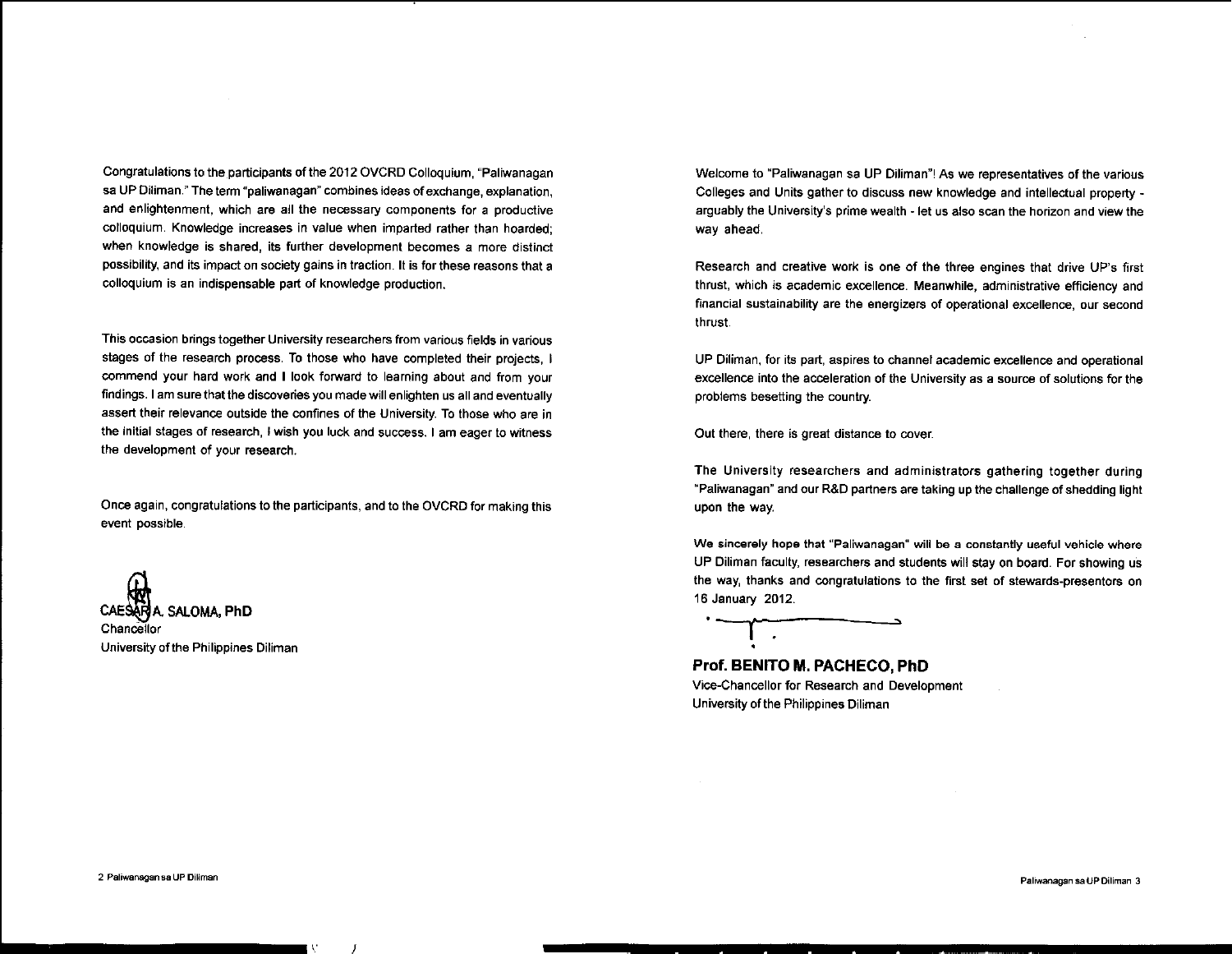Congratulations to Chancellor Caesar A. Saloma and the Office of the Vice-Chancellor for Research and Development led by Vice-Chancellor Benito M. Pacheco for organizing this Colloquium and for launching the innovative Source of Solutions (SOS) Grants Program.

The Open Grants program was launched under then Chancellor Sergio S. Cao to foster collaborative interdisciplinary research that will produce evidence-based interventions and technology. We are confident that promising interventions and technologies will emerge from the SOS grantees.

We also encourage the UP Diliman community, along with our partners, to collaborate with these research groups and provide them invaluable feedback and support that will both broaden and deepen their impact.

# **P R O G R A M**

Ommorron

**Prof. LUIS G. SISON, PhD** Program Leader, Enterprise Center for Technopreneurship Former Vice-Chancellor for Research and Development, UP Diliman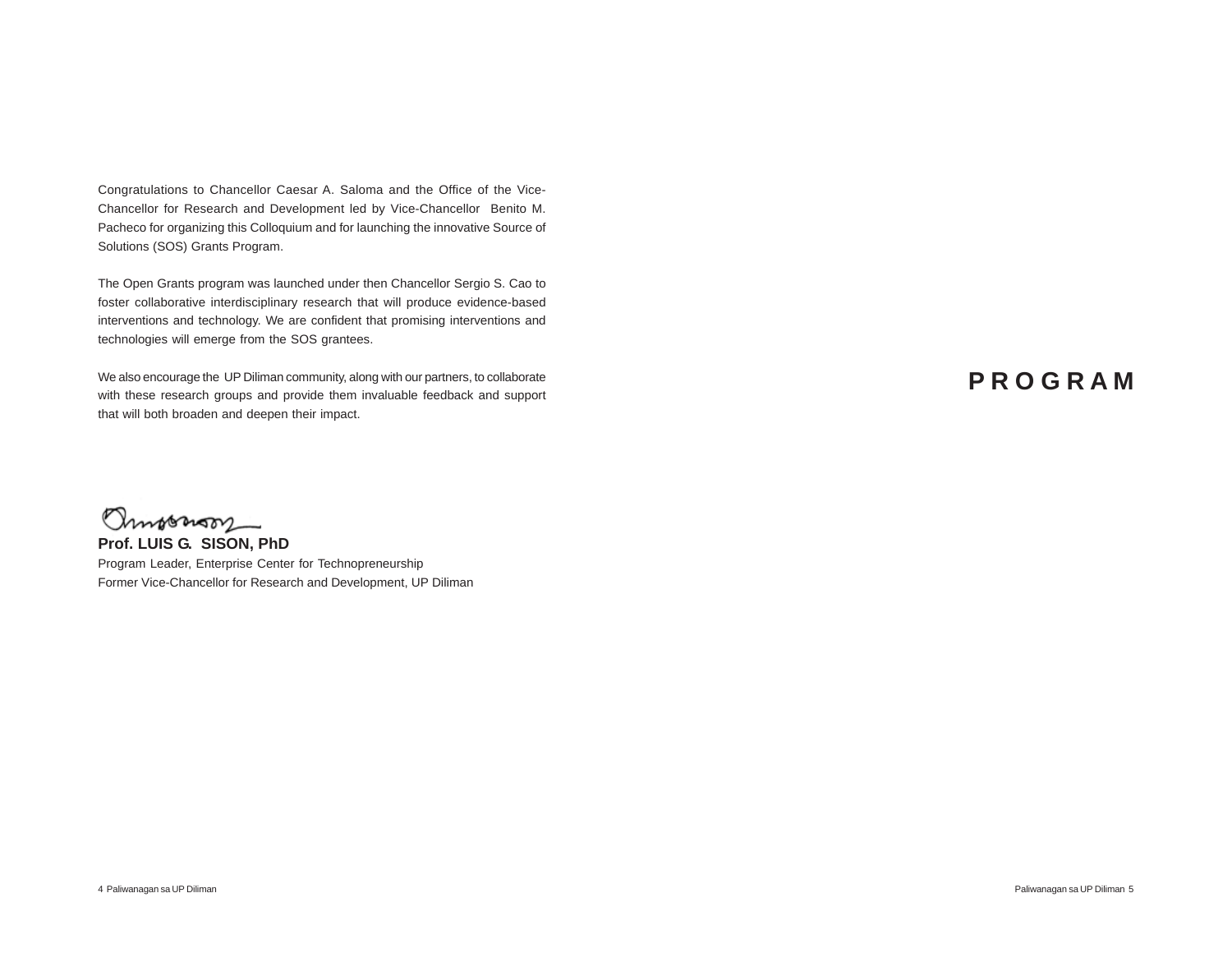| 8.00-8.30 AM   | Registration                                                                                                                                                                                                                                                                                                                               |                                                                                                                                                                                                                                                                                                                                |                                                                                                                                                                                                                                                  | 11.20-11.35 AM                | UPD-CHED Zonal Research Center: Accomplishments                                                                                                                                                                                                                                                                                                                       |                                                                                                                   |                                                                                                                                             |  |
|----------------|--------------------------------------------------------------------------------------------------------------------------------------------------------------------------------------------------------------------------------------------------------------------------------------------------------------------------------------------|--------------------------------------------------------------------------------------------------------------------------------------------------------------------------------------------------------------------------------------------------------------------------------------------------------------------------------|--------------------------------------------------------------------------------------------------------------------------------------------------------------------------------------------------------------------------------------------------|-------------------------------|-----------------------------------------------------------------------------------------------------------------------------------------------------------------------------------------------------------------------------------------------------------------------------------------------------------------------------------------------------------------------|-------------------------------------------------------------------------------------------------------------------|---------------------------------------------------------------------------------------------------------------------------------------------|--|
| 8.30-8.35 AM   | <b>National Anthem</b>                                                                                                                                                                                                                                                                                                                     |                                                                                                                                                                                                                                                                                                                                |                                                                                                                                                                                                                                                  |                               | Presentation of Accomplishments<br>of UPD-CHED Zonal Research                                                                                                                                                                                                                                                                                                         |                                                                                                                   |                                                                                                                                             |  |
|                | Opening Remarks                                                                                                                                                                                                                                                                                                                            |                                                                                                                                                                                                                                                                                                                                |                                                                                                                                                                                                                                                  |                               | Center                                                                                                                                                                                                                                                                                                                                                                |                                                                                                                   |                                                                                                                                             |  |
|                | Prof. Benito M. Pacheco, PhD<br>Vice-Chancellor for Research and Development, UP Diliman                                                                                                                                                                                                                                                   |                                                                                                                                                                                                                                                                                                                                |                                                                                                                                                                                                                                                  |                               | Dr. Joselito P. Duyanen, Director,<br>UPD-CHED Zonal Research Center                                                                                                                                                                                                                                                                                                  |                                                                                                                   |                                                                                                                                             |  |
| 8.35-8.55 AM   | Messages                                                                                                                                                                                                                                                                                                                                   |                                                                                                                                                                                                                                                                                                                                |                                                                                                                                                                                                                                                  | 11.35-11.45 AM                | Source of Solution Grants: The Launch                                                                                                                                                                                                                                                                                                                                 |                                                                                                                   |                                                                                                                                             |  |
|                | Prof. Caesar A. Saloma, PhD<br>Chancellor, UP Diliman                                                                                                                                                                                                                                                                                      |                                                                                                                                                                                                                                                                                                                                |                                                                                                                                                                                                                                                  | 11.45 AM-12.35 PM             | Source of Solutions Grants: Presentation of Research Plans                                                                                                                                                                                                                                                                                                            |                                                                                                                   |                                                                                                                                             |  |
|                | Prof. Sergio S. Cao, PhD<br>President, Manila Tytana Colleges<br>Former Chancellor, UP Diliman                                                                                                                                                                                                                                             |                                                                                                                                                                                                                                                                                                                                |                                                                                                                                                                                                                                                  |                               | A Study of the Prevailing Conditions<br>and Services of Carinderias and<br>Street Foods in UP Diliman Campus                                                                                                                                                                                                                                                          | Preservation and Restoration of<br>Philippine Art Music Manuscripts of<br><b>UP College of Music</b>              | Establishing the 3D Campus GIS of<br>UP Diliman (UPDGIS-3D)<br>Program Leader: Dr. Ariel C. Blanco,                                         |  |
|                | Prof. Luis G. Sison, PhD<br>Program Leader, Enterprise Center for Technopreneurship<br>Former Vice-Chancellor for Research and Development, UP Diliman                                                                                                                                                                                     |                                                                                                                                                                                                                                                                                                                                |                                                                                                                                                                                                                                                  |                               | Project Leader: Prof. Maria Corazon<br>Elizabeth S. Asiddao, Department of<br>Hotel, Restaurant and Institutiion<br>Management, College of Home                                                                                                                                                                                                                       | Program Leader: Dr. José S.<br>Buenconsejo, College of Music<br>Project Leader: Prof. Johann                      | Department of Geodetic<br>Engineering, College of Engineering                                                                               |  |
| 8.55-10.15 AM  | Open Grants: Presentation of Outcomes                                                                                                                                                                                                                                                                                                      |                                                                                                                                                                                                                                                                                                                                |                                                                                                                                                                                                                                                  |                               | Economics                                                                                                                                                                                                                                                                                                                                                             | Frederick A. Cabbab, School of<br>Library and Information Studies                                                 |                                                                                                                                             |  |
|                | Cultural Heritage Conservation -<br>Affordable Solutions for a South<br>East Asian Setting<br>Program Leader: Dr. Maricor N.<br>Soriano, National Institute of<br>Physics, College of Science<br>A Multidisciplinary Participatory<br>Action Research (PAR) towards<br>Enhancing Children's Health and<br>Development in a Rural Community | Understanding Philippine Foreign<br>Policy through New Frames: The<br>Complex Interplay of Ideals,<br>Identity, Institutions and Interests<br>Program Leader: Dr. Aileen S.P.<br>Baviera, Asian Center<br><b>OPEN FORUM</b><br>Moderator: Dr. Belen D.<br>Calingacion, Department of Speech<br>Communication and Theatre Arts, | Development of Interdisiplinary<br>Signal Processing (ISIP) Program:<br>Filipino Vowels and Emotions (FIVE)<br>Program Leader: Dr. Rowena<br>Cristina L. Guevara, Electrical and<br>Electronics Engineering Institute,<br>College of Engineering | 12.35-1.30 PM<br>1.30-2.40 PM | Rapid Condition Assessment of<br>Major Buildings in the University of<br>the Philippines Diliman and a Case<br>Study for Seismic Retrofit Design of<br>One of Its Buildings<br>Program Leader: Dr. Jaime Y.<br>Hernandez, Jr., Institute of Civil<br>Engineering, College of Engineering<br>Lunch Break<br>Source of Solutions Grants: Presentation of Research Plans | <b>OPEN FORUM</b><br>Moderator: Dr. Henry J. Ramos,<br>OVCRD/National Institute of<br>Physics, College of Science |                                                                                                                                             |  |
|                | Program Leader: Prof. Ranier V.<br>Almazan, Department of Social<br>Work, College of Social Work and<br><b>Community Development</b>                                                                                                                                                                                                       | College of Arts and Letters                                                                                                                                                                                                                                                                                                    |                                                                                                                                                                                                                                                  |                               | Glosaryo ng mga Konseptong<br>Heograpikal sa Pilipinas - Phase I:<br>Glosari ng mga Konseptong<br>Heograpikal para sa Katatagan sa                                                                                                                                                                                                                                    | The UP Diliman Handbook on<br>Academic and Authorial Integrity<br>Project Leaders: Mr. Joel F. Ariate,            | Academic Success in the UP College<br>of Education Graduate Programs<br>Admission Practices, and<br>Development of Parallel Admission       |  |
| 10.15-10.30 AM | <b>Break</b>                                                                                                                                                                                                                                                                                                                               |                                                                                                                                                                                                                                                                                                                                |                                                                                                                                                                                                                                                  |                               | Kalamidad at Pangangalaga sa<br>Kalikasan                                                                                                                                                                                                                                                                                                                             | Jr. & Mr. Miguel Paolo P. Reyes,<br>Third World Studies Center, College                                           | <b>Test</b>                                                                                                                                 |  |
| 10.30-11.20 AM | Open Grants: Presentation of Outcomes<br>Community Empowerment: An<br>Interdisciplinary Research on<br>Alternative Model towards<br>Sustainable Tourism                                                                                                                                                                                    | University-Industry Collaboration to<br>Advance Growth, Competitiveness<br>and Innovation in Pampanga<br>Lantern Industry                                                                                                                                                                                                      | <b>OPEN FORUM</b><br>Moderator: Dr. Florencia Charito I.<br>Sebastian, UP Diliman Extension<br>Program in Pampanga/Olongapo                                                                                                                      |                               | Program Leader: Dr. Maria Luisa R.<br>de Leon-Bolinao, Department of<br>History, College of Social Sciences<br>and Philosophy<br>Standardization of the UP College                                                                                                                                                                                                    | of Social Sciences and Philosophy<br>Education<br>STFAP and Social Protection:                                    | Project Leader: Dr. Norma G. Cajilig,<br>Division of Educational Research<br>and Evaluation, College of<br>Process Documentation: Capturing |  |
|                | Project Consultant: Prof. Emilio U.<br>Ozaeta, College of Architecture                                                                                                                                                                                                                                                                     | Program Leader: Dr. Julieta C.<br>Mallari, UP Diliman Extension<br>Program in Pampanga/Olongapo                                                                                                                                                                                                                                |                                                                                                                                                                                                                                                  |                               | of Music Undergraduate Theory<br><b>Entrance Test</b><br>Project Leader: Prof. Jocelyn<br>Timbol-Guadalupe, Department of<br>Music Education, College of Music                                                                                                                                                                                                        | Recommendations for Streamlining<br>and Expansion<br>Project Leader: Dr. Aleli B.<br>Bawagan, Department of       | and Documenting the Data<br>Encoding and Forms Processing<br>Routines of the Office of<br>Admissions                                        |  |
|                |                                                                                                                                                                                                                                                                                                                                            |                                                                                                                                                                                                                                                                                                                                |                                                                                                                                                                                                                                                  |                               |                                                                                                                                                                                                                                                                                                                                                                       | Community Development, College<br>of Social Work and Community<br>Development                                     | Project Co-Leader: Prof. Ligaya Leah<br>Lara-Figueroa, Department of<br>Computer Science, College of<br>Engineering                         |  |

OPEN FORUM

Moderator: Prof. Maureen Anne L. Araneta, College of Architecture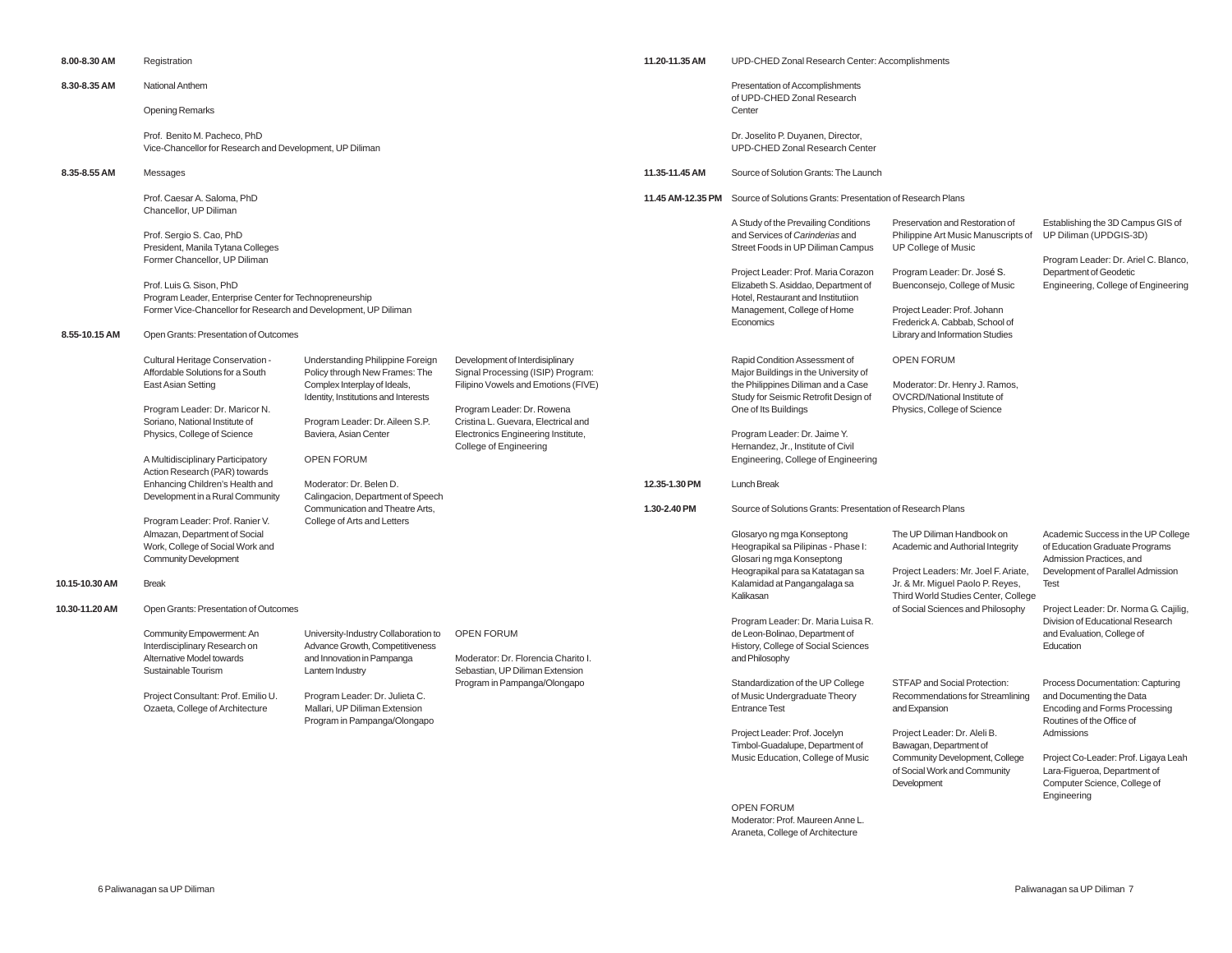# **LIST OF ABSTRACTS**

**3.30-3.50 PM** Break

**4.50-5.00** 

|              | Proposed Schemes for Cost-<br>Effective Utilization of Electricity of<br><b>UP Diliman Buildings</b><br>Project Leader: Prof. Maureen Anne<br>L. Araneta, College of Architecture | Determination of Thermophysical<br>Properties of Tap Water in<br>University of the Philippines<br>Diliman<br>Program Leader: Dr. Menandro S.               | Solid and Hazardous Waste<br>Management Plan of UPD Campus<br>Program leader: Dr. Maria Antonia<br>N. Tanchuling, Institute of Civil<br>Engineering, College of Engineering |  |  |  |  |  |  |
|--------------|-----------------------------------------------------------------------------------------------------------------------------------------------------------------------------------|------------------------------------------------------------------------------------------------------------------------------------------------------------|-----------------------------------------------------------------------------------------------------------------------------------------------------------------------------|--|--|--|--|--|--|
|              |                                                                                                                                                                                   | Berana, Department of Mechanical<br>Engineering, College of Engineering                                                                                    |                                                                                                                                                                             |  |  |  |  |  |  |
|              | Noise Level Measurement<br>Modelling in UP Diliman Campus                                                                                                                         | <b>OPEN FORUM</b>                                                                                                                                          |                                                                                                                                                                             |  |  |  |  |  |  |
|              | Project Leader: Dr. Hilario Sean O.<br>Palmiano. Institute of Civil<br>Engineering, College of Engineering                                                                        | Moderator: Dr. Lourdes M. Portus,<br>Department of Communication<br>Research, College of Mass<br>Communication                                             |                                                                                                                                                                             |  |  |  |  |  |  |
| 3.30-3.50 PM | <b>Break</b>                                                                                                                                                                      |                                                                                                                                                            |                                                                                                                                                                             |  |  |  |  |  |  |
| 3.50-4.50 PM | Source of Solutions Grants: Presentation of Research Plans                                                                                                                        |                                                                                                                                                            |                                                                                                                                                                             |  |  |  |  |  |  |
|              | Evaluation of the Re-Introduction of<br>Traffic Signal Control at the<br>Intersection of the University<br>Avenue and Commonwealth<br>Avenue                                      | The Greening of the Philippines<br>Starts @ UP: A Proposal for<br>Environmental Management<br>System (EMS) for the University of<br>the Philippines System | Incentives vs. Disincentives for<br>Going Green: Is UP Diliman Ready<br>for Environment-Friendly Programs<br>and Services?                                                  |  |  |  |  |  |  |
|              | Project Leader: Dr. Ricardo G.<br>Sigua, Institute of Civil Engineering,<br>College of Engineering                                                                                | Program Leader: Dr. Romeo B.<br>Santos, College of Architecture                                                                                            | Program Leader: Dr. Elena E.<br>Pernia, Department of<br>Communication Research, College<br>of Mass Communication                                                           |  |  |  |  |  |  |
|              | Public Transport Supply and<br>Demand Study for UP Diliman                                                                                                                        | Diliman as a Model for Philippine<br>Urban Planning - Phase 1: Housing                                                                                     | <b>OPEN FORUM</b>                                                                                                                                                           |  |  |  |  |  |  |
|              | Project Co-Leader: Dr. Ma. Sheilah G.<br>Napalang, School of Urban and<br>Regional Planning                                                                                       | Program Leader: Dr. Laura T. David,<br>Marine Science Institute, College of<br>Science                                                                     | Moderator: Dr. Maria Antonia N.<br>Tanchuling, Institute of Civil<br>Engineering, College of Engineering                                                                    |  |  |  |  |  |  |
| 4.50-5.00 PM | <b>Closing Remarks</b><br>Vice-Chancellor Benito M. Pacheco                                                                                                                       |                                                                                                                                                            |                                                                                                                                                                             |  |  |  |  |  |  |
|              | <b>UP Naming Mahal</b>                                                                                                                                                            |                                                                                                                                                            |                                                                                                                                                                             |  |  |  |  |  |  |

| Cultural Heritage Conservation - Affordable Solutions                  | 15 |
|------------------------------------------------------------------------|----|
| for a South East Asian Setting                                         |    |
| Maricor N. Soriano, Mark Caesar R. Talampas, Ana Maria Theresa         |    |
| P. Labrador, Victoria T. Herrera, Helena Yu-Rivera & Patrick D. Flores |    |

Understanding Philippine Foreign Policy through New Frames: 18 The Complex Interplay of Ideals, Identity, Institutions and Interests *Aileen S.P. Baviera, Rowena R. Pangilinan, Eduardo T. Gonzalez, Amado M. Mendoza, Jr., Edgardo E. Dagdag, Herman Joseph S. Kraft, Noel M. Morada, Carolyn I. Sobritchea, Eduardo S. Tadem & Teresa S. Encarnacion-Tadem with Tina S. Clemente & Rolando G. Talampas*

Development of Interdisciplinary Signal Processing (ISIP) 28 Program: Filipino Vowels and Emotions (FIVE) *Rowena Cristina L. Guevara, Ramon G. Acoymo, Belen D. Calingacion, Franz A. de Leon, Prospero C. Naval, Jr. & Galileo S. Zafra*

A Multidisciplinary Participatory Action Research (PAR) towards 29 Enhancing children's Health and Development in a Rural Community *Rainier V. Almazan, Milagros P. Querubin & Yolanda G. Ealdama*

Community Empowerment: An Interdisciplinary Research on 33 Alternative Model towards Sustainable Tourism *Ma. Corazon P. Rodriguez, La Verne dela Peña,* Rene Luis *S. Mata, Shirley V. Guevarra, Mynette D. Aguilar & Antonio B. Lazaro with Emilio U. Ozaeta & Gilda L. Uy*

University-Industry Collaboration to Advance Growth, 35 Competitiveness and Innovation in Pampanga Lantern Industry *Julieta C. Mallari, Nenita M. Dayrit, Florencia Charito I. Sebastian & Virginia C. Yap*

> UPD-CHED Zonal Research Center: Accomplishments 37 *Joselito P. Duyanen*

> A Study of the Prevailing Conditions and Services of 41 *Carinderias* and Street Foods in UP Diliman Campus *Maria Corazon Elizabeth S. Asiddao & Grace P. Perdigon*

Preservation and Restoration of Philippine Art Music Manuscripts of UP College of Music 42 *Jose S. Buenconsejo, Johann Frederick A. Cabbab & Iyra S. Buentrostro*

Establishing the 3D Campus GIS of UP Diliman (UPDGIS-3D) 44 *Ariel C. Blanco, Rhodora M. Gonzalez, Wilfredo O. Rada, Czar Jakiri S. Sarmiento, Rosario O. Ang & Darrel Alvin N. Ong*

Rapid Condition Assessment of Major Buildings in the University 46 of the Philippines Diliman and a Case Study for Seismic Retrofit Design of One of Its Buildings *Jaime Y. Hernandez, Jr., Nathaniel B. Diola, Mark Albert H. Zarco, Oscar Victor M. Antonio, Jr. & Fernando J. Germar*

Glosaryo ng mga Konseptong Heograpikal sa Pilipinas-Phase I: 48 Glosari ng mga Konseptong Heograpikal para sa Katatagan sa Kalamidad at Pangangalaga sa Kalikasan *Ma. Luisa R. de Leon-Bolinao, Neil Martial R. Santillan & Vicente C. Villan*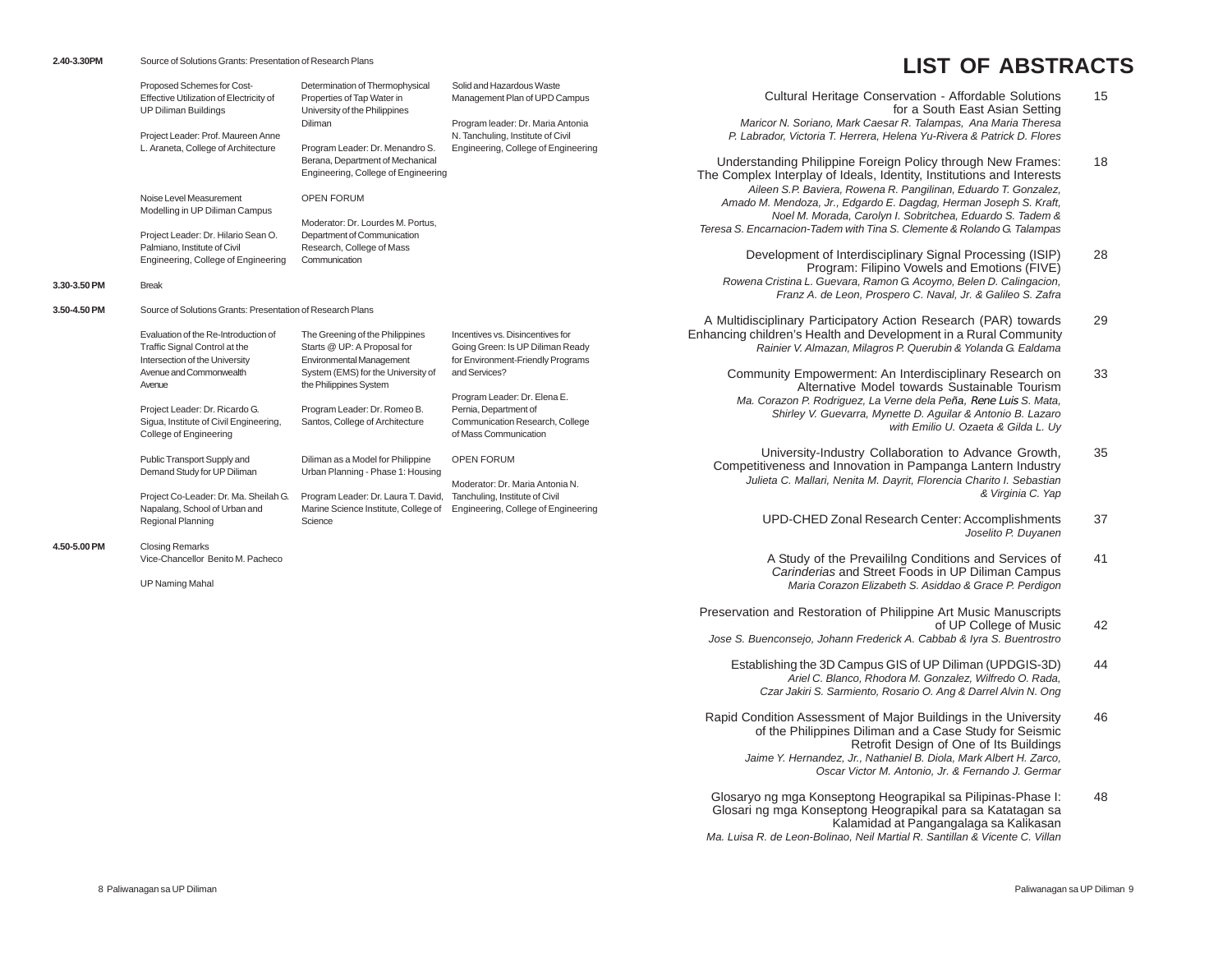**O P E N G R A N T S**

The Open Grants program supports UP Diliman interdisciplinary, multi-disciplinary or cross-disciplinary researches or creative works of highest standards, which will lead to evidence-based interventions, breakthrough policies, notable creative works, and/or innovative technologies with excellent socio-economic potential.

- The UP Diliman Handbook on Academic and Authorial Integrity 50 *Joel F. Ariate, Jr., Miguel Paolo P. Reyes*
- Academic Success in the UP College of Education Graduate 51 Programs Admission Practices, and Development of Parallel Admission Test *Norma G. Cajilig*
- Standardization of the UP College of Music Undergraduate 52 Theory Entrance Test *Jocelyn Timbol-Guadalupe*
- STFAP and Social Protection: Recommendations for Streamlining 54 and Expansion *Aleli B. Bawagan, John Erwin S. Bañez & Catherine E. Adaro*
	- Process Documentation: Capturing and Documenting the Data 55 Encoding and Forms Processing Routines of the Office of Admissions *Gerald M. Franco & Ligaya Leah Lara-Figueroa*
- Proposed Schemes for Cost-Effective Utilization of Electricity of 56 UP Diliman Buildings *Maureen Anne L. Araneta, Mario T. Carreon & Amador D. Rozul*
	- Determination of Thermophysical Properties of Tap Water in 58 University of the Philippines Diliman *Menandro S. Berana*
- Solid and Hazardous Waste Management Plan of UPD Campus 60 *Maria Antonia N. Tanchuling, Augustus C. Resurreccion & Mark Daniel G. de Luna*
	- Noise Level Measurement Modelling in UP Diliman Campus 62 *Hilario Sean O. Palmiano, Aileen U. Mappala & Sheila Flor D. Javier*
- Evaluation of the Re-Introduction of Traffic Signal Control at the 64 Intersection of the University Avenue and Commonwealth Avenue *Ricardo G. Sigua, Karl B. N. Vergel & Jose Regin F. Regidor*
	- The Greening of the Philippines Starts @UP: A Proposal for 65 Environmental Management System (EMS) for the University of the Philippines System *Romeo B. Santos*
- Incentives vs. Disincentives for Going Green: Is UP Diliman Ready 67 for Environment-Friendly Programs and Services? *Elena E. Pernia, Jose R. Lacson, Jr., Lourdes M. Portus & Randy Jay C. Solis*
- Public Transport Supply and Demand Study for UP Diliman 69 *Cresencio M. Montalbo, Ma. Sheilah G. Napalang & Jose Regin F. Regidor*
- Diliman as a Model for Philippine Urban Planning-Phase 1: Housing 71 *Laura T. David, Maria Antonia N. Tanchuling, Maria Faith Y. Varona & Arlene Christy D. Lusterio*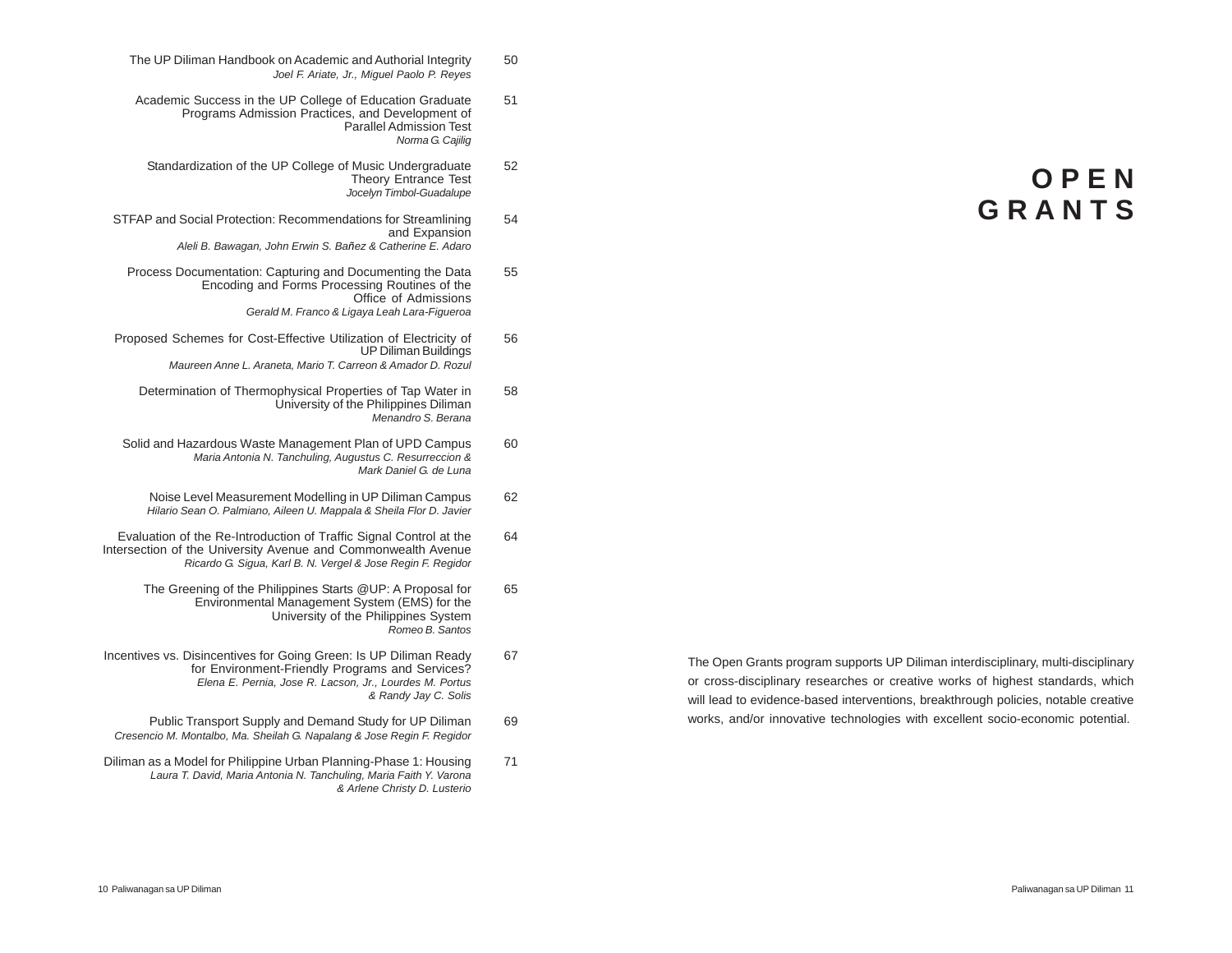### **Cultural Heritage Conservation - Affordable Solutions for a South East Asian Setting**

**Maricor N. Soriano** *(Program Leader)***, Mark Caesar R. Talampas, Ana Maria Theresa P. Labrador, Victoria T. Herrera, Helena Yu-Rivera & Patrick D. Flores**

In 2006 - 2010, three UP Diliman units implemented the project *Art beyond Appearances - Physics Looks into Paintings (ABA-PLP)*. These units are the College of Arts and Letters through the Jorge Vargas Museum, College of Science through the National Institute of Physics, and College of Engineering through the Electronics and Electrical Engineering Institute. The principal objective of the project is to create nondestructive, affordable tools for color measurement of oil paintings, 3D surface measurement of heritage objects, and museum microclimate monitoring.

With focus on Amorsolo oil paintings, the first two tools were developed to study Amorsolo's brushstroke and choice of color as well as to digitally archive his work, preserving both spectral and texture information. The third tool was developed to provide a baseline study of microclimates of museums in South East Asia. At the time of the project's inception, no such baseline study existed.

The project resulted in the following outputs:

- 1. Development of a novel digital cleaning technique that makes use of neural networks and the digital color values of clean, hidden parts of a painting - This technique is able to reproduce an image of the painting as it would have been freshly painted. It is unique in that it can depict the dirt layer that was virtually removed by the digital cleaning process.
- 2. Development of a 3D surface imaging system that makes use of a point-andshoot camera and an LCD projector – The technique was used primarily to capture Amorsolo's brushstrokes. This imaging system is now also being used for the 3D archiving of the Angono Petroglyphs, including recent vandalisms. The tool was also employed in creating 3D images of the Ticao Stone, a limestone slab found in Monreal Ticao, Masbate which has Baybayin scripts.
- 3. Development of MotesArt This is a web-based, wireless microclimate monitoring system that can log and visualize in near real-time the temperature and relative humidity inside a museum gallery or a delivery van. A 40-sensor network was installed in the Vargas Museum main gallery to measure the effect of visitors on the museum microclimate. The resulting data were numerically modeled using neural networks.
- 4. A patent application for MotesArt
- 5. An exhibit from February to May 2009 at the main gallery of the Vargas Museum showcasing the abovementioned tools
- 6. The creation of the Conservation Research Laboratory at the basement of the Vargas Museum
- 7. Production and marketing of the microclimate monitoring system through GSMetrix Inc.
- 8. A workshop in 17-18 April 2009 for museum researchers in the use of the abovementioned tools
- 9. Since 2007, the graduation of two MS Physics students and 12 undergraduate students (7 from EEEI and 5 from NIP) whose theses were on the development of the abovementioned tools
- 10. Collaboration with the Advanced Imaging Laboratory, Kyoto University through Dr. Jay Arre O.Toque



*Top row left: Fernando Amorsolo's "Malacanang by the River" 1948 oil on canvas. Top row right : The image of the painting after digital cleaning using Palomero and Soriano's technique (Palomero Soriano, Optics Express 2011). Bottom row: Rendered dirt layer removed using digital cleaning*

#### **List of Publications, IPs, and Enterprises**

- 1. C. Palomero and M. Soriano, Digital cleaning and "dirt" layer visualization of an oil painting, Optics Express 19(21):21011-21017, 2011. (ISI Publication)
- 2. M. Soriano, C. Palomero, L. Cruz, C. M. K. Yambao, J. M. Dado and J. M. Salvador-Campaner, Color signatures in Amorsolo paintings, Proc. SPIE 7531, 75310M (2010). (Conference Proceedings)
- 3. I.M. Tolentino, R.S. Juson, B.U. Tan and M.R. Talampas, Design, development, and evaluation of a simple wireless sensor network for indoor microclimate monitoring, TENCON 2010 - 2010 IEEE Region 10 Conference, pp.2018- 2023, Fukuoka, Japan, 21-24 Nov. (2010). (Conference Proceedings)
- 4. A.M.C. Lee, C.T. Angeles, M.C. R. Talampas, L.G. Sison and M.N. Soriano, MotesArt: Wireless sensor network for monitoring relative humidity and temperature in an art gallery , IEEE International Conference on Networking, Sensing and Control, 2008. ICNSC 2008. pp 1263-1268, Sanya, China April 6-8 (2008). (Conference Proceedings)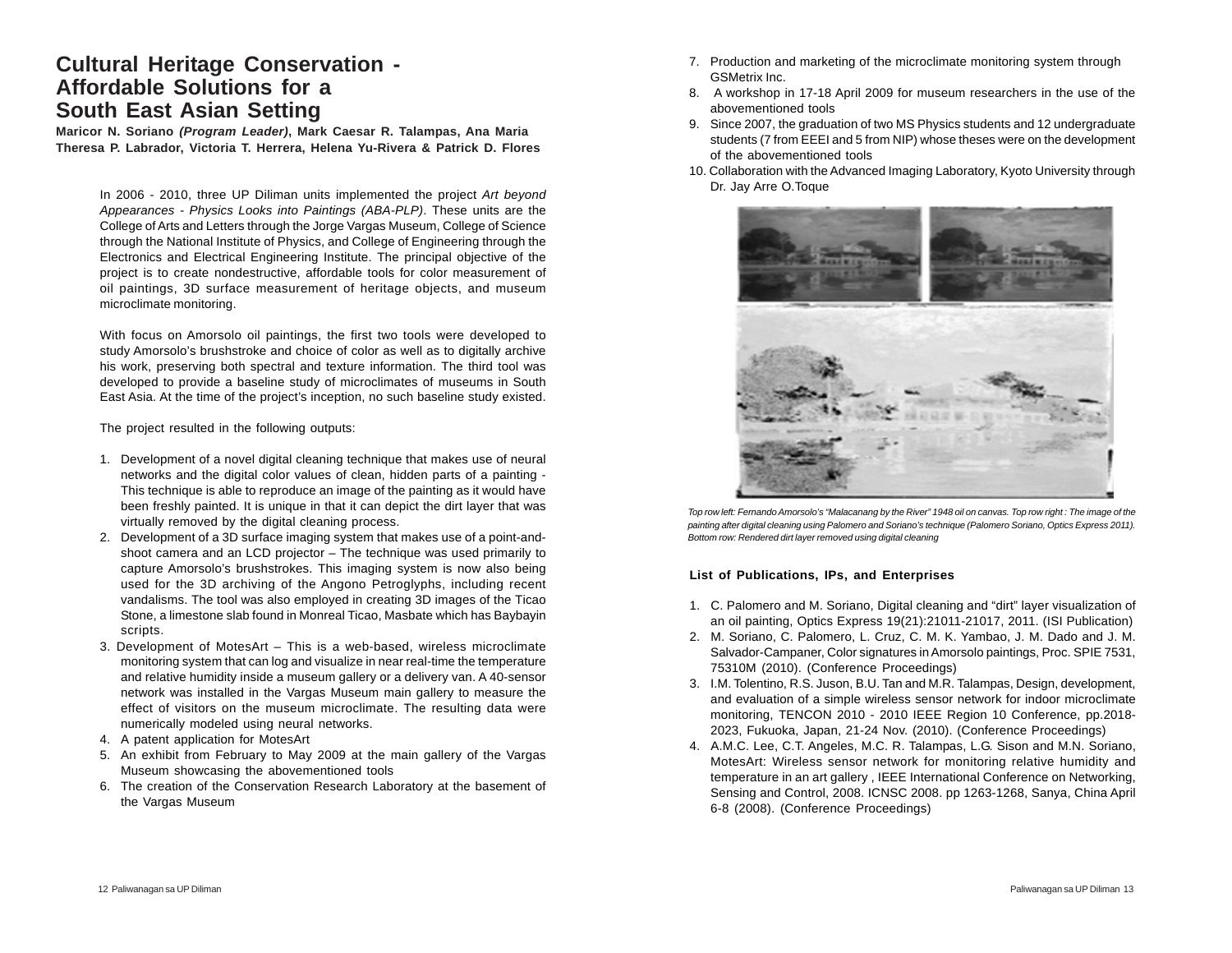- 5. L. Cruz, J. Salvador, A. Paz, J. Dado and M. Soriano, Establishing deterrents to help reduce forgery practices and secure the authenticity of Philippine paintings, 15th Triennial Conference of the International Council of Museums-Committee for Conservation (ICOM-CC) New Delhi India September 22-26 (2008). (Conference Proceedings)
- 6. Patent pending, MotesArt XP: Wireless Sensor Network for Monitoring Temperature and Relative Humidity in Art Spaces

#### **About the Researchers**

Dr. Maricor N. Soriano is a Professor of Physics at the National Institute of Physics, UP Diliman. Her research activities are on color, video and image processing applied to marine conservation, heritage conservation, medical diagnostics, and biomechanics.

Engr. Marc Caesar R. Talampas is an Assistant Professor at the Electronics and Electrical Engineering Institute, UP Diliman. His research interests are on wireless sensor networks.

Dr. Ana Maria Theresa P. Labrador is currently Technical Advisor for Museum Development at the National Museum. Dr. Labrador was curator of Vargas Museum from 2001 to 2007.

Assistant Professor Victoria T. Herrera was curator of Vargas Museum from 2008 to 2009. She is a faculty member of the Department of Art Studies in UP Diliman.

Dr. Helen Yu-Rivera holds a PhD in Philippine Studies and is an Associate Professor of Art Studies at the University of the Philippines. She was curator of the UP Vargas Museum from 2007-2008 and Deputy Director for Marketing of the University of the Philippines Press from 2008-2011. She has published two books on editorial cartoons and several articles and essays on contemporary art in the Philippines.

Dr. Patrick D. Flores is a Professor of Art Studies at the Department of Art Studies at the University of the Philippines, which he chaired from 1997 to 2003, and Curator of the Vargas Museum in Manila. He is Adjunct Curator at the National Art Gallery, Singapore. Among his publications are *Painting History: Revisions in Philippine Colonial Art* (1999); *Remarkable Collection: Art, History, and the National Museum* (2006); and *Past Peripheral: Curation in Southeast Asia* (2008).

# **Understanding Philippine Foreign Policy through New Frames: The Complex Interplay of Ideals, Identity, Institutions and Interests**

**Aileen S.P. Baviera** *(Program Leader)***, Rowena R. Pangilinan, Eduardo T. Gonzalez, Amado M. Mendoza, Jr., Edgardo E. Dagdag, Herman Joseph S. Kraft, Noel M. Morada, Carolyn I. Sobritchea, Eduardo S. Tadem & Teresa S. Encarnacion-Tadem, with Tina S. Clemente & Rolando G. Talampas**

Originally envisioned primarily as a thematic assessment of Philippine foreign relations, this research focuses on key dimensions of how the Philippines relates with other countries and the international community. Participating scholars examine – from a multidisciplinary, multi-method, policy-oriented perspective – how the country has managed its foreign economic linkages, external security problems, regional relations with East and Southeast Asia, and protection of its overseas workers. It also explores the relevance of culture and institutional factors – including formal and informal rules and norms, and perceptions of identity and roles – in shaping foreign policy behavior. Moreover, the analyses look beyond the role of the state into civil society interactions that affect people-to-people relations.

The various projects of the research employed different methodologies, including document analysis, interviews, focus group discussions, analytic narratives, and case studies to reach key findings. By so doing, the study hopes to contribute to better understanding of Philippine foreign relations by providing basic documentation of facts and events as they occurred, offering explanations based on various theoretical lenses and using different analytical tools, and most importantly, extracting learnings and lessons for future policy.

The eight components of the study are described in the paragraphs that follow.

### **Philippine Foreign Relations: A Historical Review of Foreign Policy Objectives Rowena R. Pangilinan**

This essay traces the development of Philippine foreign relations by examining the country's foreign policy objectives since 1946. In addressing this question, several other points of inquiry emerge: How can one characterize Philippine foreign relations in the past six decades? Were the country's foreign policy objectives evolving in relation to the different milestones in Philippine history, particularly following 1946 (independence), 1972 (beginning of Martial Law), 1986 (post-EDSA Revolution), and 1991 (after the closure of US military bases)? In what ways have foreign policy objectives differed over the years and what account for these changes?

Data sources used for this essay include pronouncements of various Presidents, Foreign Affairs Secretaries, and other officials over the decades. These were complemented by interviews conducted during the first half of 2008 with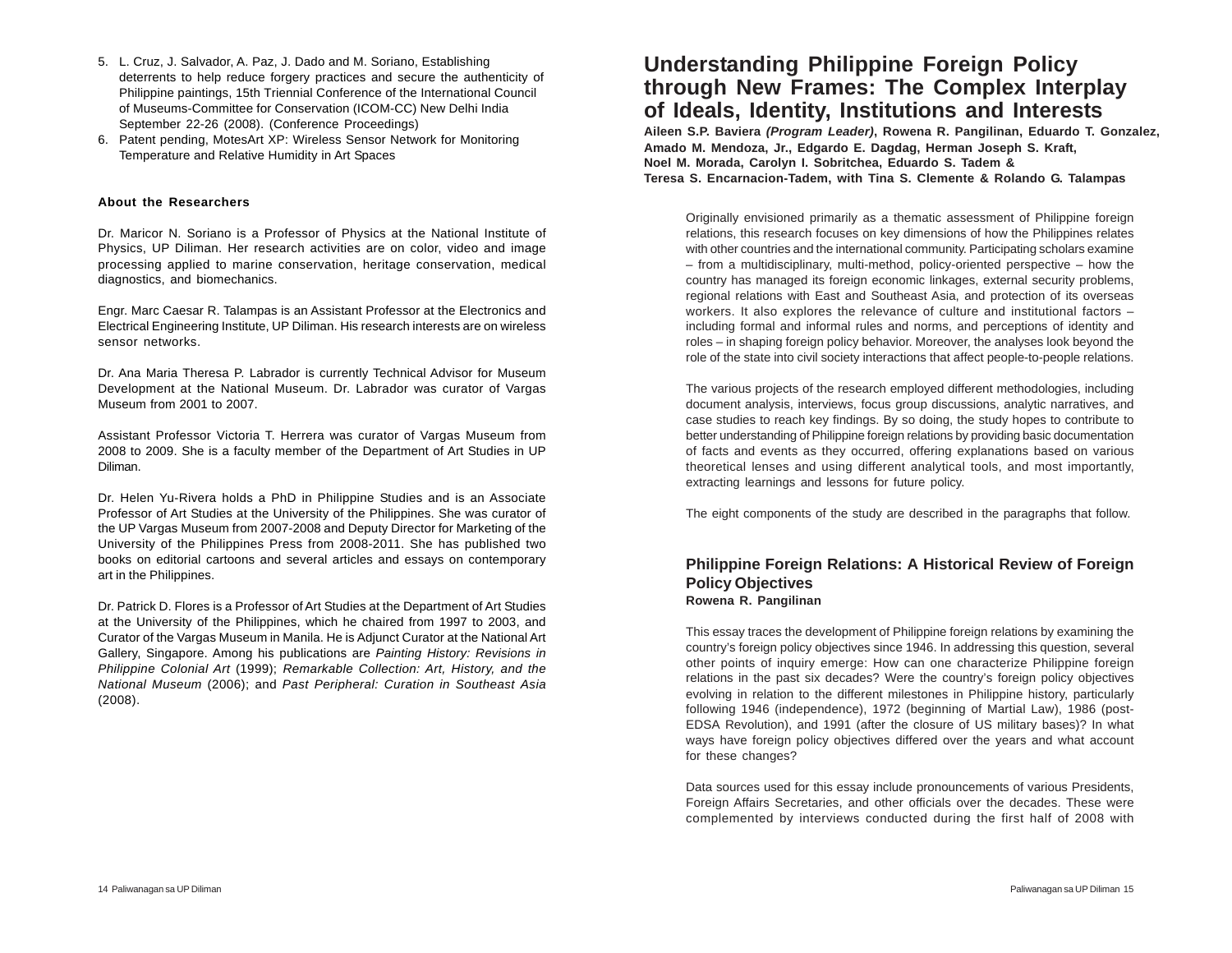practitioners and stakeholders. Other references include writings of scholars of international relations, historians, and Filipino foreign policymakers. While the evolution of foreign policy objectives can be identified based on such sources, the assessment of whether such objectives or aims were realized would require a more systematic examination of events during the various periods under consideration; that lies beyond the scope of this paper.

In the early decades of post-war Philippines, relations with the United States defined its foreign relations. The "special" RP-US relations were carried out in the most comprehensive manner realizable, covering political, economic, cultural, and security aspects. Domestic realities at the time, specifically the emphasis on post-war rehabilitation and reconstruction, meant that United States would play a significant role, since it emerged as the most powerful country following the Second World War.

Still, most administrations recognized the importance of developing relations with neighbors that were just emerging from colonization, as well as with other countries where strategic interests could be pursued. Quirino thus kept an open mind about China, following Communist victory over the Nationalists. Marcos forged ties with PRC and Eastern European states in the light of the oil crisis, Communist insurgency, and the need for export markets.

The Garcia Presidency affected the country's international trade through its "Filipino First" Policy, while the older Macapagal chose to lift exchange and import controls as the country moved towards free markets; neither succeeded in securing stable growth or equitable distribution of wealth. Marcos and Ramos came into office with clear visions of what the Philippine state should be, helping to define the directions of diplomacy. Marcos had his New Society, and tried to get significant aid and investments for this goal, while Ramos employed a comprehensive Economic Diplomacy agenda which was a significant component of his trade liberalization strategy. Corazon Aquino sought to help spread democratic ideals by forging relations with other democratic states.

Solidum, writing in 1982, argued that Philippine foreign policy was transforming in major ways as a result of altered perceptions of international developments, particularly those affecting Southeast Asia. She asserted that the conduct of Philippine foreign policy was changing from one that was US-centered to one that was largely affected by Asia, signifying a maturity of our Philippine foreign policy. But while relations with our neighbors have indeed significantly improved, experts interviewed for the study indicated that the country's ears still appear wellpositioned nearest to Washington.

### **Governance Structures and Philippine Foreign Policy Choices: An Institutional Perspective**

#### **Eduardo T. Gonzalez, with contributions from Tina S. Clemente**

Foreign policy development in the Philippines fails in making a central and sovereign force that delivers social stability, and peace and security in the state. More often than not, openings for breakthroughs to change this situation are not reinforced and sustained. Such lapses are mediated through institutions, and understanding how the institutional environment shapes and influences the making and delivery of foreign policy is crucial.

This study outlines the recent institutional developments that shape Philippine foreign policy, which include the shift from North-South bipolarity to a multi-polar, issue-based bargaining stance, and the involvement of non-state players, third parties and the Islamic factor. The research follows two case narratives to understand the status of foreign policy governance structures and the Philippine policy choices. It uses the analytic narrative, which is a case study method that blends detailed contextual understanding of the situation with explicit, contextspecific modeling, using historical accounts. Using this method, the study hopes to develop empirically verifiable conjectures regarding the system of rules, beliefs, norms, and their manifestations in organizations that together prompt regular patterns of behavior.

The two case narratives studied were the peace negotiations in Southern Philippines and the US War on Terror and Philippine security policy. The case narratives trace the sequences of actions, decisions and responses of individuals and groups that generate events and outcomes. They piece together the stories that account for the outcomes of interest: the creation of peace between government and insurgents, and the policy decision to combat terrorism. The case narratives attempt to shed light on the possible solutions to the difficulties of foreign policy-making.

This study specifically aims to discuss the relationship between institutional rules and foreign policy outcomes, to place Philippine foreign policy in a wider context of theoretical and empirical work using an institutional analytic-approach, and lastly, to indicate "second best" institutional changes that can be operated in the context of existing political equilibrium conditions in the Philippines.

The study poses the following conclusions: (1) The use of problem-solving informal institutions that substitute for the lapses of formal setups has induced efficiency gains; there could be efficiency losses when problem-creating informal institutions arise from formal setups. (2) Philippine foreign policy is more effective and efficient when left alone by dominant global players. (3) The efficacy of a third party as a deal neutralizer depends on its ability to stand firm on its commitments. (4) While agents seek to maximize their expected utility (to their principals/constituencies), their actions may not necessarily maximize total welfare. (5) It remains to be seen whether a novel formal-informal institutional interplay can set off the evolution of more effective external relations structures.

#### **Assessing Philippine Economic Negotiations Amado M. Mendoza, Jr., with contributions from Rolando G. Talampas**

Economic diplomacy is a key instrument of any nation-state especially if its economy is relatively small in the global scale and in comparison to its foreign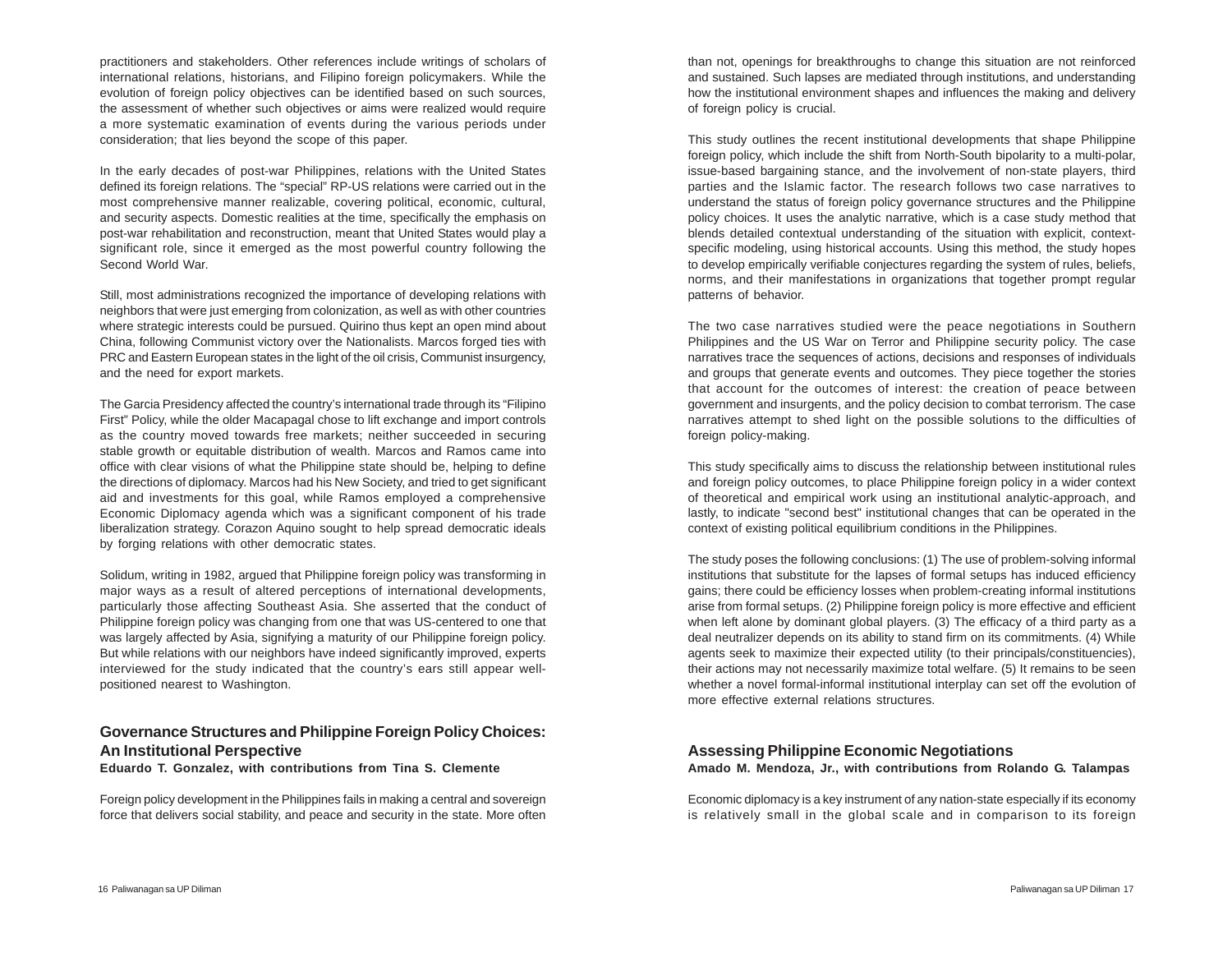economic partners; and if it is relatively permeable, that is, if a significant share of its gross domestic product (GDP) is accounted for by foreign trade and capital flows. A state's economic diplomacy will have to be primarily assessed through its ability to extract best value for the country's products, services, and other tradeables through negotiations, trade agreements and other diplomatic means.

Using several case studies, negotiation outcomes were studied by employing a framework that incorporates market conditions, domestic politics, and negotiators' beliefs and strategies, among others. The study was conducted using key informant interviews and analysis of relevant documentary sources.

The Bell Trade Act (with its Parity Agreement) with the US in the immediate postwar period was 'sweetened' by the \$620 million Philippine Rehabilitation Act. In this sense, offensive value-claiming by the US (taking away value from the Philippines) was diluted by its mild value-integrating behavior. The Philippines had a very low resistance point vis-à-vis the Americans.

As for the RP-Japan Treaty of Amity, Commerce and Navigation, a vigorous debate on the merits of a treaty arose despite burgeoning economic ties between the two countries. Some negotiators argued that a treaty was not necessary since economic relations were thriving anyway. Others argued that Japan might source its raw materials elsewhere. A related agreement, the Peace Treaty with Japan, was more successful since it was pushed by the US. This treaty is an example of economic statecraft driven by security and other non-economic objectives.

In the negotiations of the Japan Philippine Economic Partnership Agreement, both parties claimed value in the trade and investment areas. However, Japan made further value-claims in other areas (national treatment and trade in toxic wastes), which became very contentious constitutional issues. What complicated the JPEPA process was the relatively large slack between negotiators and ratifiers since the negotiation was dominated by the executive. This meant that there was a greater chance of non-ratification.

The last case under consideration is the civil aviation conflict between the Philippines and Taiwan in 1999-2000. The policy context was President Ramos' policy of liberalizing domestic and international civil aviation and the institutional frameworks were bilateral air service agreements (with respect to passengers) and air transport agreements (cargo). The country, however, had to contend with a historical baggage: the Philippine Air Lines (PAL) was previously designated as national flag carrier. The civil aviation conflict happened when PAL was still government-owned. PAL accused Taiwanese carriers of poaching and the Philippine civil aviation authorities cancelled the RP-Taiwan air service agreement to teach the Taiwanese a lesson. Negative consequences included the pull-out of key Taiwanese investors (e.g. Acer), reduced Taiwanese tourist traffic, and higher airfares and circuitous routes for returning Taiwan-based Filipino workers. In the end, the Philippines' value-claiming backfired and the Philippine-Taiwan air service agreement was restored.

The cases analyzed point to the key lesson that domestic politics must be built into the negotiation plans. We need to ensure domestic support when making offensive claims. We must master the tension between secrecy during negotiations and transparency during ratification. We need to tighten the slack between negotiators and principals to enhance chances of ratification.

#### **Enhancing Philippine National Security against External Security Threats Edgardo E. Dagdag & Herman Joseph S. Kraft**

The national security environment of the Philippines has experienced dramatic transformation since the end of World War II. This has led to changes in the country's security policies, triggering a review and redefinition of the country's foreign policy since the 1970s and towards the end of the Cold War. This study examines how the Philippines used its foreign relations to protect the country's national security against external threats.

Data for the study were generated from available documents, key informant interviews, and roundtable discussions. The research finds that there is a prevailing consensus that since the end of World War II, the more serious threats to the Philippines are internal, rather than external.

During the Cold War, the political elite adopted the US view that the principal external threat to the Philippines was communism, thus accounting for a very ideological anti-communist stance that was challenged by militant and nationalist groups, and that alienated the country from its communist/socialist and nonaligned East Asian neighbors. This began to change only after 1971 when China became a member of the UN and the UN Security Council, and more so after 1991 when the US cut off its defense assistance to the country following the refusal of the Philippine Senate to ratify the Philippines-US Treaty of Friendship, Cooperation and Security (TFCS).

As a state located in East Asia, the Philippines was also active in the formation of the Association of Southeast Asia (ASA), the Association of Southeast Asian Nations (ASEAN), and the ASEAN Regional Forum (ARF). There were, moreover, efforts to have close security relations with other countries, including China and the ASEAN member-countries. Overall, however, the security mindset of the Philippine political elite remained wedded to the belief that the best way to enhance the external security of the country is by having close defense relations with the United States. This was seen in the Congressional debates on the proposed Philippines-US TFCS, the Philippines-US Visiting Forces Agreement (VFA), the Philippines-US Mutual Logistic and Support Agreement (MLSA) and more recently, in the efforts of the incumbent Aquino Administration to secure firm security guarantees from the US should China continue its "bullying tactics" in the disputed South China Sea.

Until the Macapagal-Arroyo administration, key national security officials continued to espouse the traditional view of security, giving less attention to non-traditional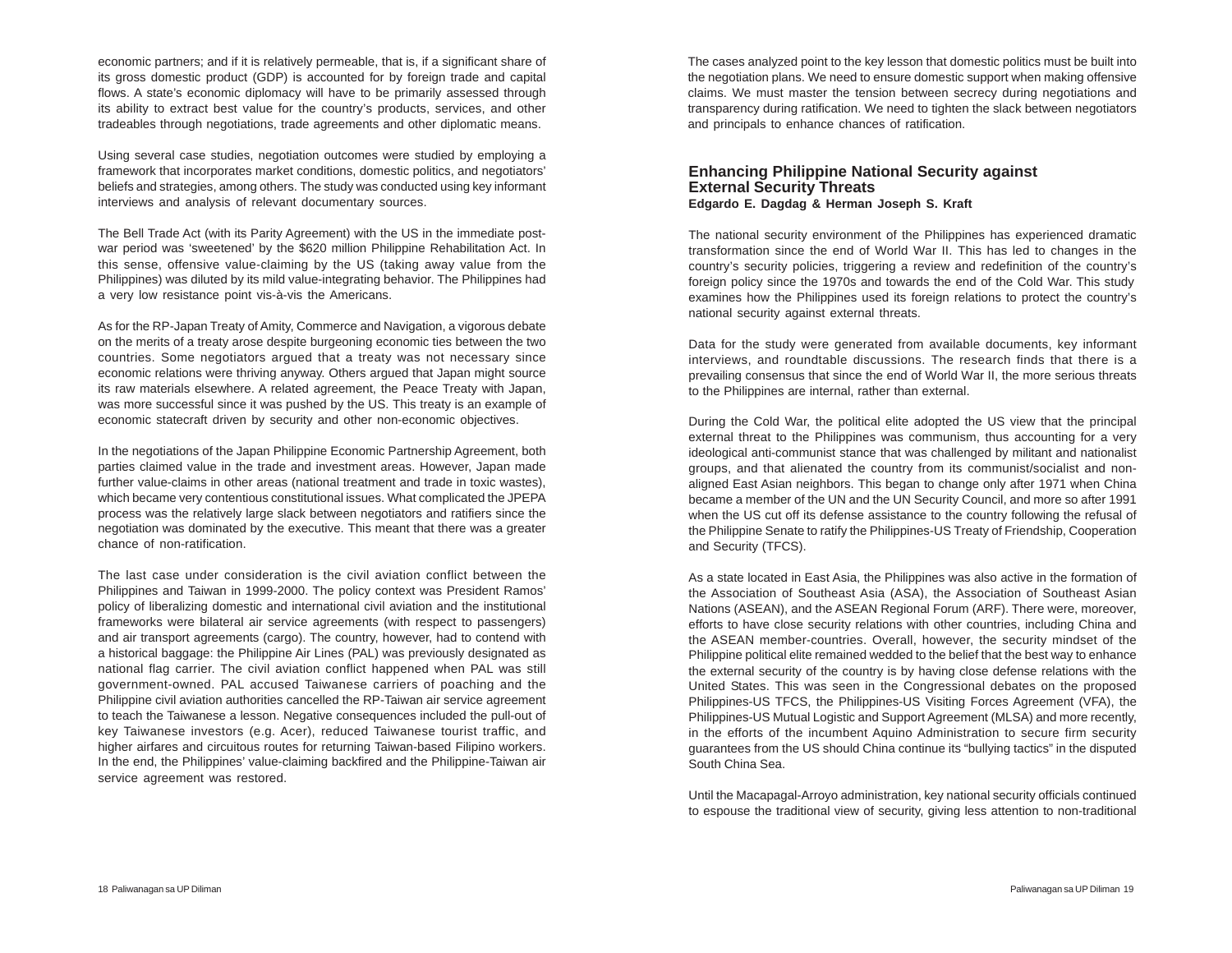security issues (e.g. global warming, environmental degradation, drug trafficking, pandemic diseases, energy insecurity, maritime piracy, etc.) As the country will be confronted more by non-traditional security issues in the future, there is a need for the Philippines to develop the needed expertise to address such issues in the foreign service. There is also a need to review the hiring of retired AFP generals as diplomats.

In addition, the Philippines should exert all efforts to have a more balanced foreign policy and defense policy. Close defense relations with the US, while it has advantages, also enhances vulnerability and diminishes the country's capability to assert national sovereignty.

### **Good Neighbor Policy of a Weak Democratic State: Articulations, Initiatives, and Practice in Philippine Foreign Relations Noel M. Morada**

The study describes and examines the Philippines' good neighbor policy in the conduct of its foreign relations. Specifically, it identifies some foreign policy articulations, initiatives, and practices across a range of issues and concerns that may be linked to good neighbor principles. Data sources were formal statements by Philippine officials and pertinent documents, as well as media reportage on a number of relevant initiatives of the Philippines in its foreign relations.

The study basically argues that the Philippines' efforts to promote good neighbor policy across a number of issues in the region reflect its desire to project its image and role as a democratic state, albeit a weak one. As a democratic state, it has been consistent in its foreign policy articulations and initiatives that pertain to promoting democratic norms and values in ASEAN, but which are not necessarily shared by other ASEAN members. Even so, Filipino leaders since the ouster of Marcos in 1986 have been unwavering in promoting such democratic principles as exemplified in the country's position on Myanmar/Burma issue, the creation of a regional human rights body, and pushing for a convention on protection of migrant workers. Meanwhile, the weak military capability of the Philippine state has forced it to adopt a strategy of promoting good neighbor norms and principles by calling for a code of conduct among claimant states in the South China Sea partly aimed at constraining the behavior of a rising power like China.

Overall, the adoption of good neighbor principle as part of foreign policy involves the promotion of shared values, respect for common interests, and the importance of cooperation among states. For democratic states, in particular, good neighbor policy also aims to promote certain norms, such as rule of law, good governance, and the promotion and protection of human rights. It also underscores the importance of conflict prevention and peace building, creation of regional norms, as well as addressing the root causes of international terrorism.

A number of statements by Filipino government officials – such as those by the President and Foreign Affairs Secretary – have articulated good neighbor principles in Philippine foreign policy and relations. Primarily, these statements were made in the context of the Philippines being a member of ASEAN.

The study finds that, in general, the articulation and practice of good neighbor principles in Philippine foreign policy essentially reflect the legitimate interests of a democratic state that attempts to contribute to norm building in the region. However, given its internal weaknesses and limited capabilities, the Philippines would have to rely on the support of other democratic states in the region as it advocates democratic and people-centered principles in building an ASEAN Community and the larger East Asian Community.

### **The Human Rights-Based Approach to Safe and Decent Overseas Labor Migration: The Philippine Experience Carolyn I. Sobritchea**

Taken collectively, "human rights refer to the supreme, inherent and inalienable rights to life, dignity and development. It is the essence of these rights that makes (a person) human." Two major approaches guide the work of human rights activists. The first approach derives universal concepts from existing international standards ratified by various governments. The second one locates universalism within globally shared norms and values. Some proponents of cultural relativism, on the other hand, contend that human rights must seek cultural legitimacy. The challenge is to get countries to adhere to common standards of human conduct by drawing from their respective traditions and cultural practices.

The human rights-based approach to safe and decent overseas work has two dimensions: (a) the fulfillment of the State and everyone who forms part of the state machinery as duty bearers of all obligations mandated by global, regional and bilateral agreements, and (b) the responsibility of the citizens/individuals or rights holders to defend, exercise, and claim their human rights.

This paper describes and analyzes various policies and programs of government that respond to the needs and problems of Filipinos who work and live abroad. It examines their strengths and weaknesses compared with the international treaty commitments made by the Philippine government to protect the human rights of migrant workers. Among others, the Philippines has committed to pass enabling laws that will provide adequate human and material resources and services for the safety, security, and productive life of OFWs. This study shows that much progress has been made in passing local laws ensuring the provision of programs and services mandated by the international human rights covenants. Moreover, Manila has forged regional (i.e. through the ASEAN mechanisms) and bilateral agreements with many receiving countries to further enhance the safety and security of migrant workers. Despite these laudable achievements, there are serious gaps and weaknesses both in the areas of policy development and implementation of programs and services.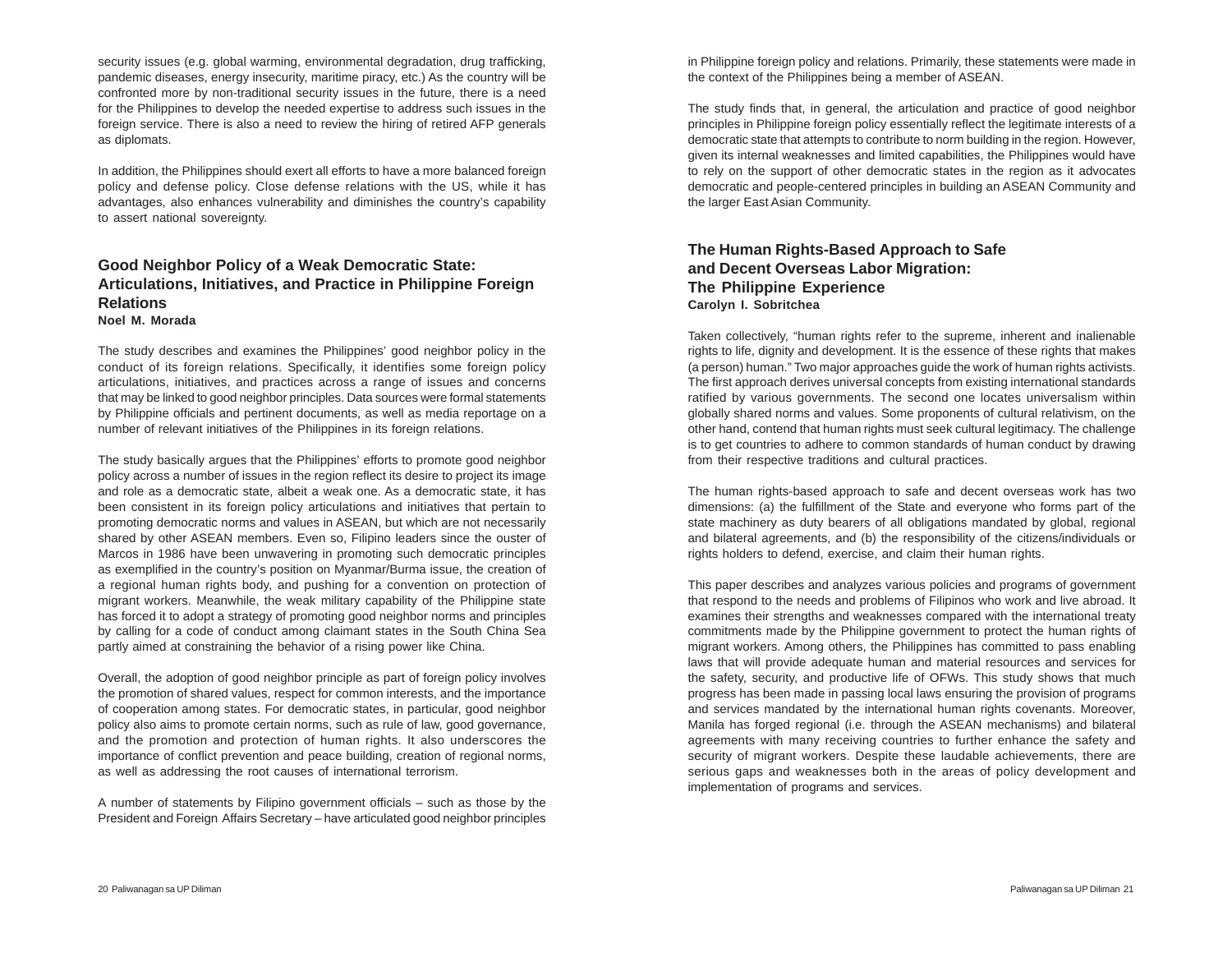The following recommendations may help address these gaps and weaknesses:

- a) Advocate for the extension of labor protection in the receiving country's laws for foreign workers, including provision of minimum wage, periods of daily and weekly rest, overtime pay, social security, workers' compensation, health care, and maternity leave.
- b) Strengthen regulation and monitoring of employment agencies and recruitment fees, and impose significant penalties for violations.
- c) Advocate for the right to freedom of association, the right to form a trade union, and to bargain collectively with employers and brokers.
- d) Advocate/negotiate for the reform of the visa sponsorship system so that workers' visas are not tied to individual employers serving as immigration sponsor.
- e) Strengthen the pre-departure orientation program (PDOS) to include extensive briefing on the laws and judicial practices of receiving countries, and the entitlements of migrant workers.
- f) Strengthen the access of migrant workers to the criminal justice system, including legal assistance and confidential complaint mechanisms in the language spoken by migrant workers.
- g) Expand victim services for survivors of abuse, such as shelters, hotlines, access to health care, counseling, and support to civil society and faith-based groups offering these services.

### **Democratizing International Relations and Bringing the People Back In: The Philippine Case Eduardo C. Tadem & Teresa S. Encarnacion-Tadem**

People-to-people relations is a view less studied in the discourse of international relations, a field which has been dominated by attention to the role of the state and state-to-state interactions. But there is significant number of international networks and cross-border ties that are initiated and maintained by non-state players, principally civil society organizations (CSOs), nongovernment organizations (NGOs), and social movements. The existence and vibrancy of these non-state players show that an alternative foreign policy that emanates and is nurtured from below is possible. Focusing on the Philippine experience, this paper looks at initiatives directed at democratizing international relations through people-to-people linkages.

This paper is framed by analytical concepts that revolve around the principles of people empowerment, popular participation and broadening democratization; decision-making and policy-formulation from below; accountability and transparency by state actors to their constituencies; civil society engagement with the state and the market; and popular mobilization as an antidote to possible state authoritarianism. It touches on three general aspects of people-to-people relations: political, economic, and socio-cultural. It examines these three general aspects through four major historical periods in the Philippines, i.e. pre-martial law period, martial law period, the transition from authoritarianism to a democracy, and the advent of neo-liberalism.

This paper found that during these four major historical periods in the Philippines, the state saw the emergence and strengthening of people-to-people relations. It shows that meaningful change, both at the national and international levels, is defined by people and not only by states.

### **Culture and Identity in Philippine Foreign Relations: Nation-State in Search of Sovereignty Aileen S.P. Baviera**

Culture – defined as a coherent system of beliefs, values, attitudes, norms, and skills that are widely shared and deeply held within a given society – has always been recognized as an important determinant of the behavior of individuals. Identity, which refers to images and perceptions of the self that then project into how one relates with others of a different group identity, becomes part of the culture of a group when it is strongly and collectively held.

In the study of foreign policy, culture and identity have figured in attempts to explain foreign policy behavior of a nation-state assumed to be a unitary actor. This study explores the extent to which culture and identity can be considered important in how Filipino decision-makers perceive the international environment, define foreign policy interests and objectives in relation to other countries, and try to manage specific foreign policy problems facing the country.

The study uses the concept of national role conception (NRC) to frame the possible effects of culture and identity on foreign policy behavior. NRCs are the shared views and understandings among the national political and administrative elite and the relevant foreign policy community (including decision-makers and their advisors, researchers, analysts and commentators) regarding the proper role and purpose of the nation-state in the international arena. By focusing on the actors and how they define interests and goals based on role expectations and role prescriptions, NRC becomes a useful analytical tool in explaining the linkage between the realms of domestic politics and foreign policy, as well as that between ideas and norms on the one hand, and material interests on the other.

One persistent theme in Philippine foreign relations through the decades has been its political leaders' need to validate the fact that the postcolonial Philippine state indeed enjoys full sovereignty and independence. The assertion and protection of sovereignty are seen as fundamental to one's nation-state identity. In seeking to better understand the role of identity in Philippine foreign policy behavior, this research examines two key aspects in contemporary Philippine foreign relations where the question of sovereignty takes center stage. These are the relations with the United States since the closure of the American military facilities in Clark and Subic in 1992, and the engagement with China over disputed territory in the South China Sea since 1995.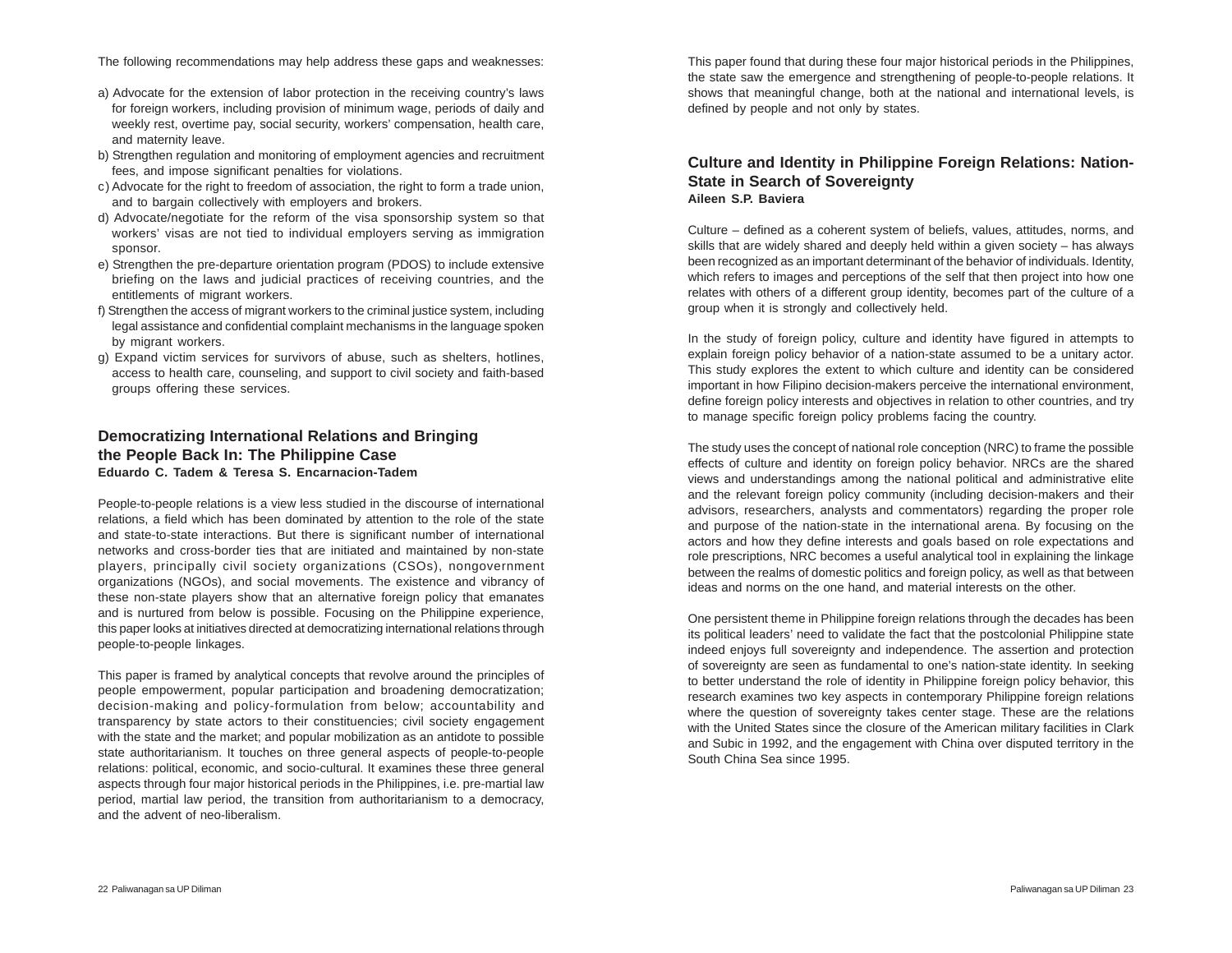The empirics of the study are based on interpretevist analysis of statements, reports, commentaries, interviews, and actions by members of the foreign policy elite, or secondary sources referring to the same, with regard to critical episodes in Philippines-US relations and Philippines-China relations. The goal of this exploratory work is to describe and deepen understanding of the role of culture, rather than to explain, or predict, or establish casualities.

This final chapter of the project also provides some partial synthesis to the project by extending the query on the role of culture and identity to some of the issues and cases addressed in the other chapters.

#### **About the Researchers**

Dr. Aileen S.P. Baviera is a Professor and former Dean of the Asian Center, University of the Philippines. She holds a Master's degree in Asian Studies and a PhD in Political Science, with international relations as her specialization.

Ms. Rowena R. Pangilinan is currently Foreign Service Officer IV at the Department of Foreign Affairs. At the time of this writing, she was a lecturer in Chinese studies at the Asian Center, University of the Philippines. She obtained her Master in International Studies degree from the University of the Philippines, and Master of Arts in Contemporary China degree from Nanyang Technological University in Singapore.

Dr. Eduardo T. Gonzalez is a Professor at the Asian Center, UP. Before joining the university, he served as President of the Development Academy of the Philippines. He has a PhD in Public Policy from the University of Pennsylvania.

Dr. Amado M. Mendoza, Jr. teaches at the Political Science Department, College of Social Sciences and Philosophy. His research interests are in politics and political economy.

Prof. Edgardo E. Dagdag is a Professor at the Asian Center, University of the Philippines.

Associate Professor Herman Joseph S. Kraft teaches at the Department of Political Science, College of Social Sciences and Philosophy, University of the Philippines.

Dr. Noel M. Morada is a former Professor of Political Science, Department of Political Science, University of the Philippines Diliman. Dr. Morada is currently Executive Director, Asia Pacific Centre for the Responsibility to Protect, School of Political Science and International Studies, The University of Queensland, St. Lucia, QLD, Brisbane, Australia.

Dr. Carolyn I. Sobritchea is Professor of Philippine Studies at the Asian Center, University of the Philippines. She was formerly Director of the Center for Women's Studies.

Dr. Eduardo C. Tadem is a Professor at the Asian Center, University of the Philippines.

Dr. Teresa S. Encarnacion-Tadem is a Professor at the Political Science Department, University of the Philippines Diliman.

Dr. Tina S. Clemente is an Assistant Professor at the Asian Center, UP. She holds a PhD in Economics from the University of the Philippines Diliman.

Prof. Rolando G. Talampas teaches at the Asian Center, University of the Philippines.

# **Development of Interdisciplinary Signal Processing (ISIP) Program: Filipino Vowels and Emotions (FIVE)**

**Rowena Cristina L. Guevara** *(Program Leader)***, Ramon G. Acoymo, Belen D. Calingacion, Franz A. de Leon, Prospero C. Naval, Jr. & Galileo S. Zafra**

The ISIP Program aims to develop source coding algorithms and apply research to the improvement of transmission, storage, and retrieval of multimedia signals through source coding. The Program involves the Sentro ng Wikang Filipino, Department of Speech Communication and Theatre Arts, Department of Computer Science, and the College of Music. The projects under the ISIP Program involved the development of standardization of Filipino spelling of loan words, Filipino speech recognition and synthesis, TV closed captioning, call center applications, vowel migration for sung Filipino texts applications, digital echo cancellation, joint source-channel coding for low bit-rate wideband speech, MPEG-1 Layer 3 Decoder, and Filipino sign language recognition.

#### **About the Researchers**

Dr. Rowena Cristina L. Guevara is a Professor at the Electrical and Electronics Engineering Institute of UP Diliman. She is also a faculty affiliate of the UP Digital Signal Processing Laboratory. Her research and publication are in the fields of speech and audio signal processing.

Dr. Ramon G. Acoymo is Professor of Voice at the UP Diliman College of Music. He holds Bachelor's degrees in Biology and Music, a Master's degree in Vocal Performance, and a Doctorate in the History and Philosophy of Education. He has been a performing tenor in recitals, concerts, musicals and operas for some 30 years since his debut at the Las Piñas International Bamboo Organ Festival in 1978.

Dr. Belen D. Calingacion is a Professor of Speech Communication and Performance Studies, and the Chairperson of the Department of Speech Communication and Theatre Arts, UP Diliman. Her research interest is exploring the use of performance for empowerment of marginalized children and youth as well as women and communities. She has been collaborating with the UPD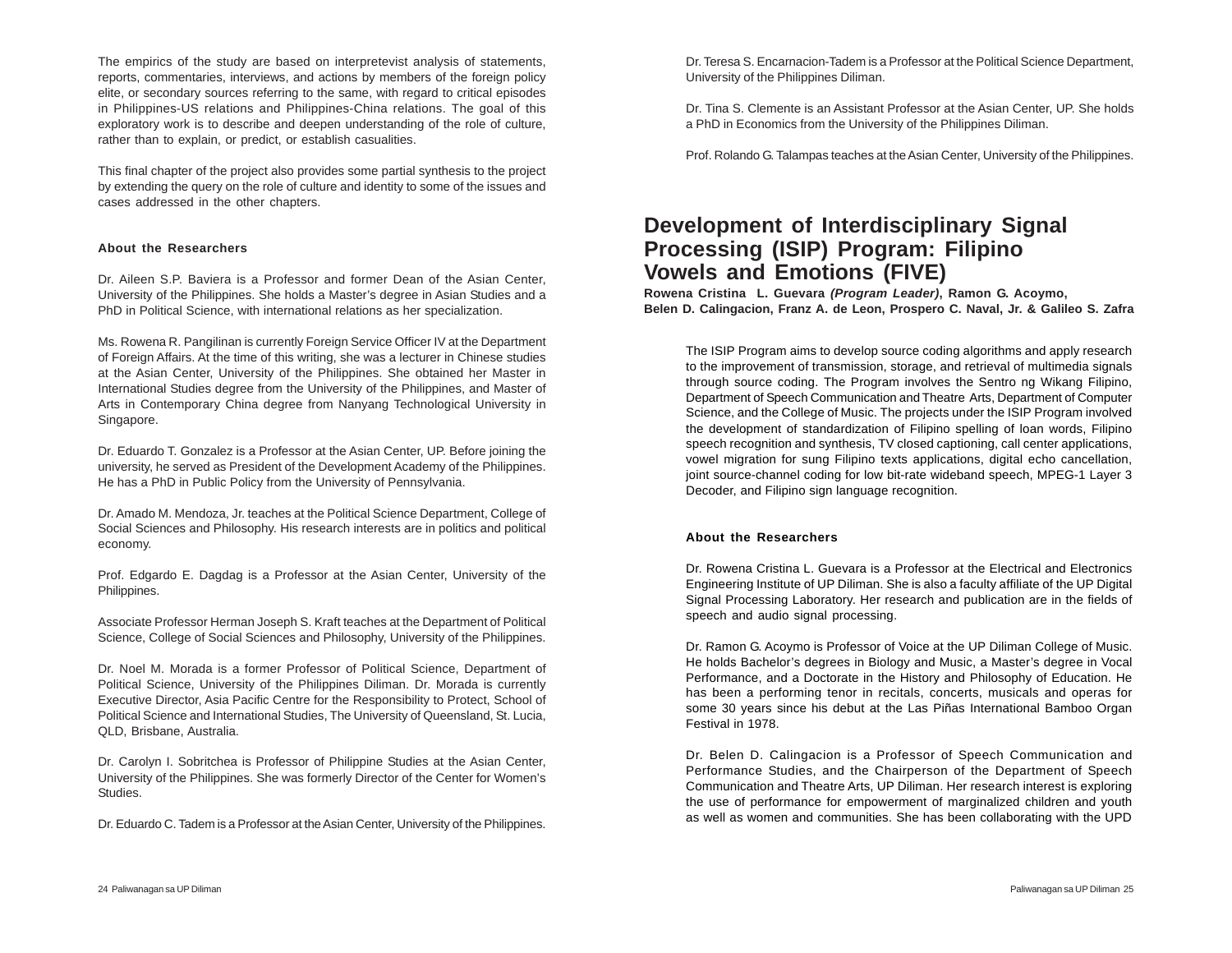College of Engineering on research in emotion detection and the development of training program to improve the oral English ability of Filipinos.

Assistant Professor Franz A. de Leon is a faculty member of the UPD Electrical and Electronics Engineering Institute and a faculty affiliate of the UP Digital Signal Processing Laboratory. His research interests include signal processing for communications and audio.Dr. Prospero C. Naval, Jr. is an Associate Professor at the UPD Department of Computer Science and current Laboratory Head of the Computer Vision and Machine Intelligence Group. His research interests lie in the fields of intelligent systems and data mining.

Dr. Galileo S. Zafra is a Professor at the UPD Department of Filipino and Philippine Literature. He served as Director of the UP Center for Filipino Language. His fields of interest are Philippine literary history, oral literature, translation, and language planning.

## **A Multidisciplinary Participatory Action Research (PAR) towards Enhancing Children's Health and Development in a Rural Community**

**Rainier V. Almazan, Milagros P. Querubin & Yolanda G. Ealdama**

The project is essentially a social research activity involving the use of Participatory Action Research (PAR). PAR is a qualitative research approach to data collection that is two-directional, both from the researcher to the subject and from the subject to the researcher. The process is commonly community-based, dynamic and change-oriented. PAR identifies and involves the people (usually the poor, vulnerable and marginalized), their organizations and other stakeholders affected by the focus of study, which could be an issue or a concern of the whole community. It also involves collectively analyzing the data about aspects of their lives and environment and using this information to identify and implement courses of action that would address their needs and problems.

The PAR was conducted in 12 barangays of San Juan, Batangas from June 2007 to December 2010 as a support to the Community-Based Health Program (CBHP) initiated by the UP Manila through its College of Medicine. The main thrust of the CBHP is to promote the practice of Integrated Management of Child Illnesses (IMCI) in San Juan municipality to address common child illnesses and malnutrition in the municipality. The IMCI strategy aims to improve 1) case management skills of barangay health workers 2) local health system operations and 3) family and community practices in child care. The PAR project itself has two objectives: 1) to establish baseline data regarding child care practices on the household level and also the perspective of children regarding health care; and 2) to contribute

substantially to the social preparation of concerned community people such as the Barangay Health Workers (BHW) and the targeted mothers and caregivers for their organization and their eventual management of the CBHP by the end of five years.

The research project was carried out by the Department of Social Work (DSW) of the College of Social Work & Community Development (CSWCD) and by the UP College of Home Economics (CHE) in partnership with the UP College of Medicine (UPCM) and the rural LGU of San Juan, Batangas. It has three components which are actually three distinct but interrelated researches using PAR.

#### **Component 1**

The first component assessed the care seeking behavior of mothers and other caregivers vis-a-vis the management of children's health and to note the effect of poverty on their care-seeking behavior, especially during childhood illnesses. It determined the reasons for the preferred care-seeking behavior and caregivers' knowledge about common childhood illnesses.

Focus group discussions, participatory census, interviews and a community developed "poverty grading tool" were employed to explore the socio-economic status and care-seeking behaviors of household or family caregivers. The community researchers involved in this component were the barangay health workers (BHW). They were involved in designing and implementing the different methods mentioned above.

A total of 5,966 household caregivers participated in participatory census in 12 barangays.The care-seeking behavior of these caregivers relative to the management of children's health can be characterized as follows:

- *Poverty grading.* The community made their own poverty grading tool consisting of housing ownership and condition, food, clothing and sanitation, access to utilities, education and child labor, and household income. Based on this tool, a big majority of families (71%) in the 12 barangays belonged to the "middle class".
- *Ways to promote children's health.* More than 90% of caregivers (usually mothers) are aware of the benefits of breastfeeding, proper timing of weaning, appropriate food to give children, and full immunization for children.
- *Health practices.* Most mothers (81%) practice breastfeeding, and weaning is started when the infant is about 4-6 months old. There is ambivalence to the appropriateness of certain food items such as hotdog, instant noodles and chocolate, which are commonly given to their children. Many of the children 6 years old and above have not completed their vaccinations.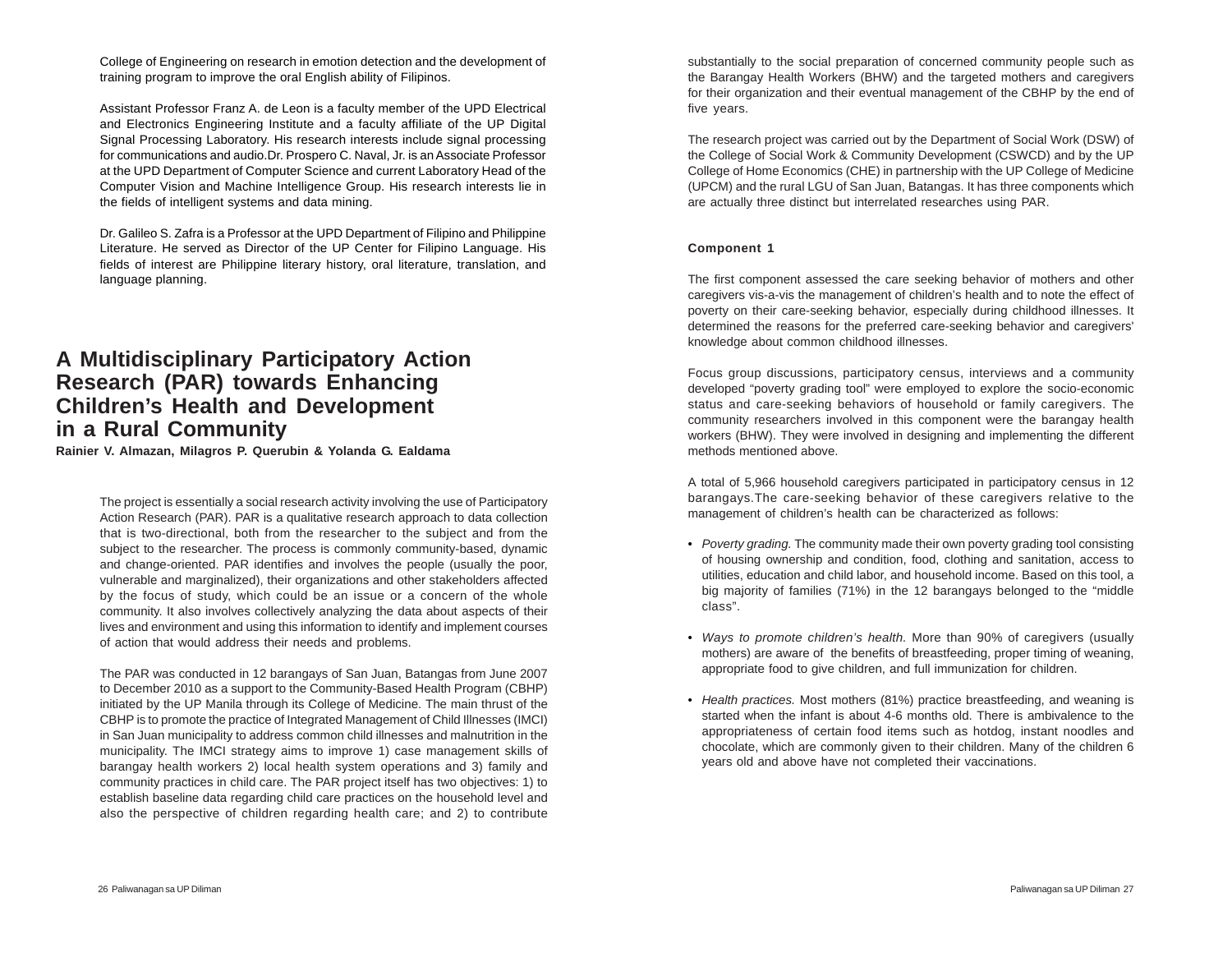• *Ways of managing common illnesses.* A large majority of caregivers correctly identified symptoms of common child illnesses as well as home remedies for these illnesses. In events like this, about 4 out of 10 caregivers bring their child to the barangay health centers and a few (14%) bring them to the "hilot". The frequently cited reasons for approaching these health providers are, according to importance, "free service", "proximity" and "trust". It is interesting to note that a measly 0.1% said they will approach the barangay health worker.

#### **Component 2**

The second component explored the factors affecting the psycho-social care and feeding of infants and young children. Perceptions, beliefs and practices of family members and health providers related to infant and young feeding and provision of psychosocial care were examined. Barriers, motivators and enabling mechanisms encountered by families in following optimal infant and young child feeding practices were identified. Two qualitative research methods were used for this component, namely, in-depth individual interviews and focus group discussions (FGDs). The Barangay Nutrition Scholar (BNS) and Early Childhood Education Workers (ECCD) were primarily involved; they assisted in the development of the questionnaire for the in-depth interview, formulation the group discussion guides, and the actual conduct the in-depth interview and FGD sessions.

The study's preliminary findings include:

- *Comparison of the perceptions, beliefs and practices of families vis-a-vis the Global Strategy for Infant and Young Child Feeding (IYCF).* The global public health recommendations for optimal infant and young child feeding, which are exclusive breastfeeding from birth to 6 months of age and introduction of complementary foods at 6 months while continuing frequent, on-demand feeding until 2 years of age are not commonly practiced in the community. Most mothers reported that they gave their infants water or other fluids during the first 6 months of life, and some even provided prelacteal feeds. Early introduction of complementary foods at 3 or 4 months is practiced. Mothers stop breastfeeding even before the children reach one year.
- *Barriers to optimal infant and young child feeding.* Traditional practices, perceived milk insufficiency, economic considerations, and myths and fallacies are barriers to optimal infant and child feeding. Colostrum is considered unclean and must not be fed to the child. Provision of prelacteal feeds - usually a bitter concoction of ampalaya leaf extract with honey - is a customary practice. Mothers who think that they do not have enough milk use formula milk as substitute for breast milk. Participation in economic activities is another major reason. Some myths and fallacies include perceptions that breastfeeding is inappropriate during pregnancy and that prolonged breastfeeding will lead to weakness of the mother.
- *Motivators and enablers to optimal infant and young child feeding.* Factors that affect decision-making on the type of infant feeding choice include family-

decision-making, economic, physiological, health, psychological and socio-cultural factors. The mother is the primary decision-maker in the choice for infant feeding, and the decision is based on perceived economic and health benefits of breastfeeding. The mother's breastmilk secretion before giving birth helps her in deciding whether to breastfeed or not. Social support is another enabler. Even if the mother is the main decision-maker, her decision is usually influenced by family members such as the husband, their mothers or mothers-in-law; health care providers such as BHWs, BNS, midwives, and *hilot* or traditional birth attendants; and some community members like elderly women.

#### **Component 3**

The third component examined how children define a "healthy life." It explored children's perceptions of the way their health concerns are being taken care of by their adult caregivers and how they were oriented on proper health care practices. It also determined children's caregiving behaviors. The study employed child - friendly data gathering tools such as drawing or painting, ranking, activities mapping, keeping diaries to track food intake and health practices, essay writing and focus group discussions.

Preliminary findings of the study include:

- *Children's perceptions on whether their health concerns are addressed by caregivers.* Children consider the whole family as caregivers of children, and they are generally satisfied about the way their caregivers are taking care of their health needs.
- *Children as caregivers.* Majority of the children are themselves caregivers and they consider this as normal part of their lives.
- *Proper nutrition.* Data from the children's daily food diary indicate that many of them were taking fish, tuyo, hotdogs, noodles and bread for breakfast. Only a few are drinking milk for breakfast since milk is considered a luxury. Although they generally recognized the importance of fruits and vegetables since they learned in school that these are important, these are not part of the regular meals of around half of the children.
- *Children's perceptions on health.* Results revealed that children's perceptions on health encompass the biological, social, psychological, mental, and environmental aspects.
- *Common illnesses.* The children's usual ailments are fever, cough, toothache, tonsillitis, stomach ache, and mumps.
- *Threats to health.* Threats to health, as perceived by the children, include 1) being left alone in one's house, 2) befriending a drug pusher or a drug dependent, and 3) playing with deadly weapons.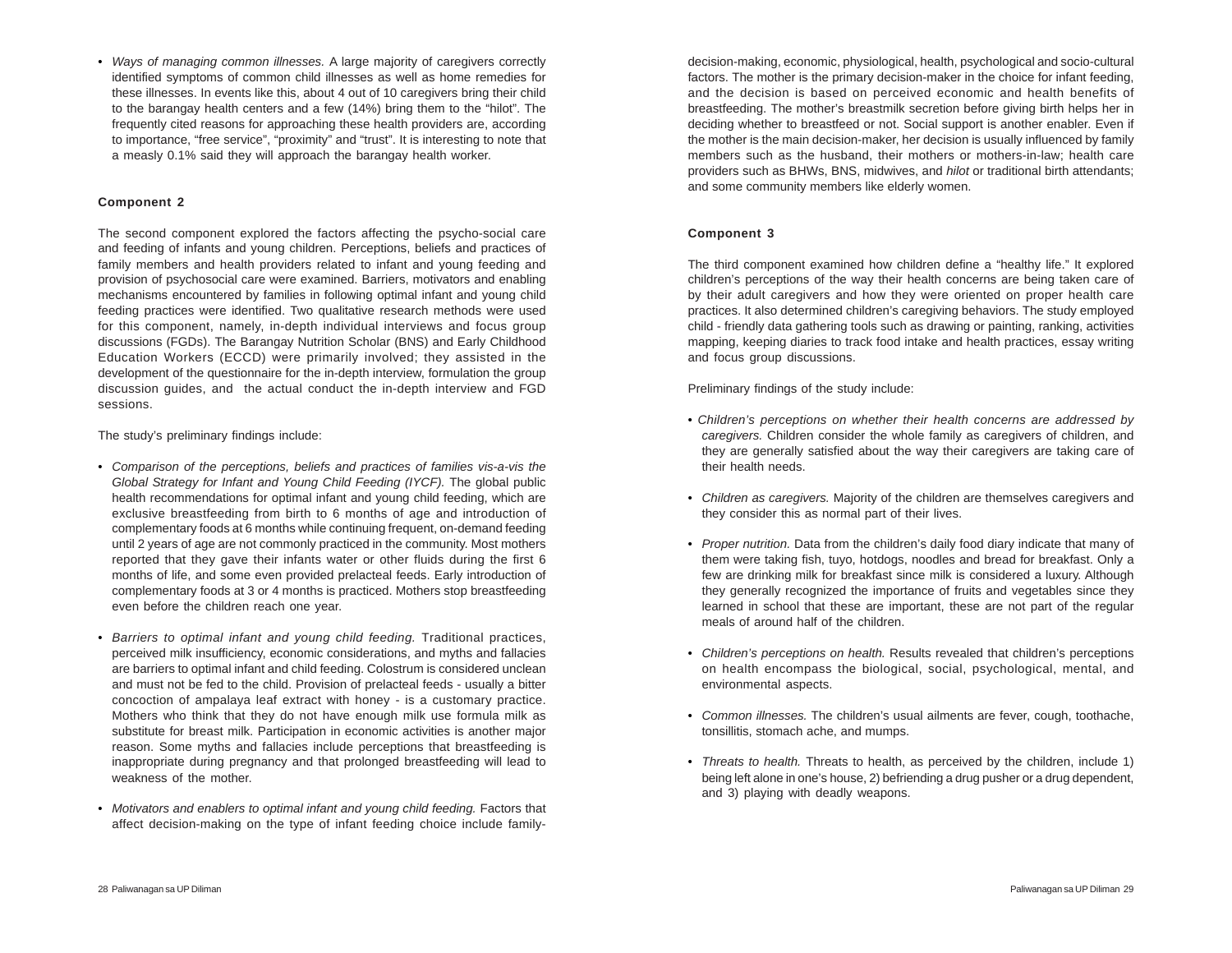- *Children's psycho-social health and rights.* Modules to surface children's understanding of their human rights were incorporated during the second phase of the research. From these sessions it was found that physical discipline *(pagpalo)* is common practice among parents, but children do not generally consider "pagpalo" as abuse. They consider doing household chores as their responsibility. This module also uncovered instances of sexual abuses of children in the community.
- *A healthy community.* For the children a "healthy community" means a clean, serene place with many trees, clean rivers, and playgrounds; a place without conflict, smoking, drinking of alcoholic beverages, and gambling.
- Health issues in the community that children encounter. These include improper garbage disposal, widespread smoking, rampant drinking of alcoholic beverages, garbage in rivers, dynamite fishing, gambling especially near schools, improper disposal of pig sty, stealing, and quarreling among neighbors.

#### **About the Researchers**

Assistant Professor Rainier V. Almazan, a registered Social Worker, is a member of the faculty of the Department of Social Work, UPD College of Social Work and Community Development. He is the Program Manager and Project Leader for Component 1 of this research.

Dr. Milagros P. Querubin is an Associate Professor at the UPD College of Home Economics and is its immediate past Dean. She is a registered Nutritionist-Dietitian, and served as the Project Leader for Component 2 of this research.

Assistant Professor Yolanda G. Ealdama teaches at the Department of Social Work, UPD College of Social Work and Community Development. A registered Social Workers, she is the Project Leader for Component 3 of this research.

### **Community Empowerment: An Interdisciplinary Research on Alternative Model towards Sustainable Tourism**

**Ma. Corazon P. Rodriguez** *(Program Leader)***, La Verne dela Peña, Rene Luis S. Mata, Shirley V. Guevarra, Mynette D. Aguilar & Antonio B. Lazaro, with Emilio U. Ozaeta & Gilda L. Uy**

This project, otherwise called the Sariaya Project, has the pioneering objective of getting different disciplines together to collaborate and discover an alternative model of tourism that favors participation of community stakeholders. Since the 70s, the development of tourism has been skewed in favor of economic and

business variables. The Sariaya Project was designed to uncover an interdisciplinary approach that will expand the discourse of tourism to include not only profitmaking but also the promotion of tourism as a tool for instilling a strong sense of community.

Sariaya was chosen as the project site because of the research work started by students of the University of the Philippines' (Diliman) College of Architecture several semesters before 2004, as well as the willingness of a non-government organization (Tuklas Sariaya) cooperate and provide support for the project. The project started in 2004 and involved faculty members coming from the following UPD colleges and units: College of Architecture, College of Music, College of Human Kinetics, College of Home Economics, and Asian Institute of Tourism. There were no road maps that were followed in conceptualizing and finalizing the research design as well as in data gathering and interpreting of data. While discussing the research design, representatives from the different disciplines did not impose on the research team "accepted research protocols" in their units. As more discussions were held, a consensus was arrived at around a proposal that will allow different disciplines to conduct culture studies using their own disciplinal lenses, with the hope that a serendipitous connection will be discovered that will be useful in empowering communities in the promotion of culture and tourism.

The project's conceptual framework problematized the definition of tourism as a mere business concern. It adopted the alternative definitions of tourism as "gathering, building, dwelling and learning"; tourism as a lived experience; and tourism as a social, economic and political phenomenon. All these allowed the study of Sariaya culture in terms of what were perceived as "value systems, world views, definitions of space, objects, relationships, solutions handed down from one generation to another and schemas." These definitions led to such themes as: "spirit of community, historizing the present, living the past, gender, status, power relations and religiosity of the Sariayahins." These themes were used to operationalize the definition of tourism as a lived experience, i.e, an experience that a visitor can see, taste, hear and experience. These themes also allowed students who participated in AIT"s Out-of- Classroom- Activity to see how the tourismic experience allows them to "gather" sensory perceptions, "building" images of the place being visited, 'dwell" and be part of the experience so that "learning" about the place is facilitated. A homestay program was also formally started to serve the lodging needs of tour participants.

#### **About the Researchers**

Prof. Ma. Corazon P. Rodriguez, DPA served as Dean of the UP Asian Institute of Tourism from 2004 to 2010. She finished her undergraduate course (AB Economics) at Maryknoll College (now Miriam College), her Master's degree in Business Administration at the UP College of Business Administration and her doctorate in Public Administration at the UP National College of Public Administration and Governance. Her discussions with stakeholders in the countryside while learning the ins and outs of community-based tourism led to many "meaningful encounters" that drove her to spend more time and effort in similar endeavors.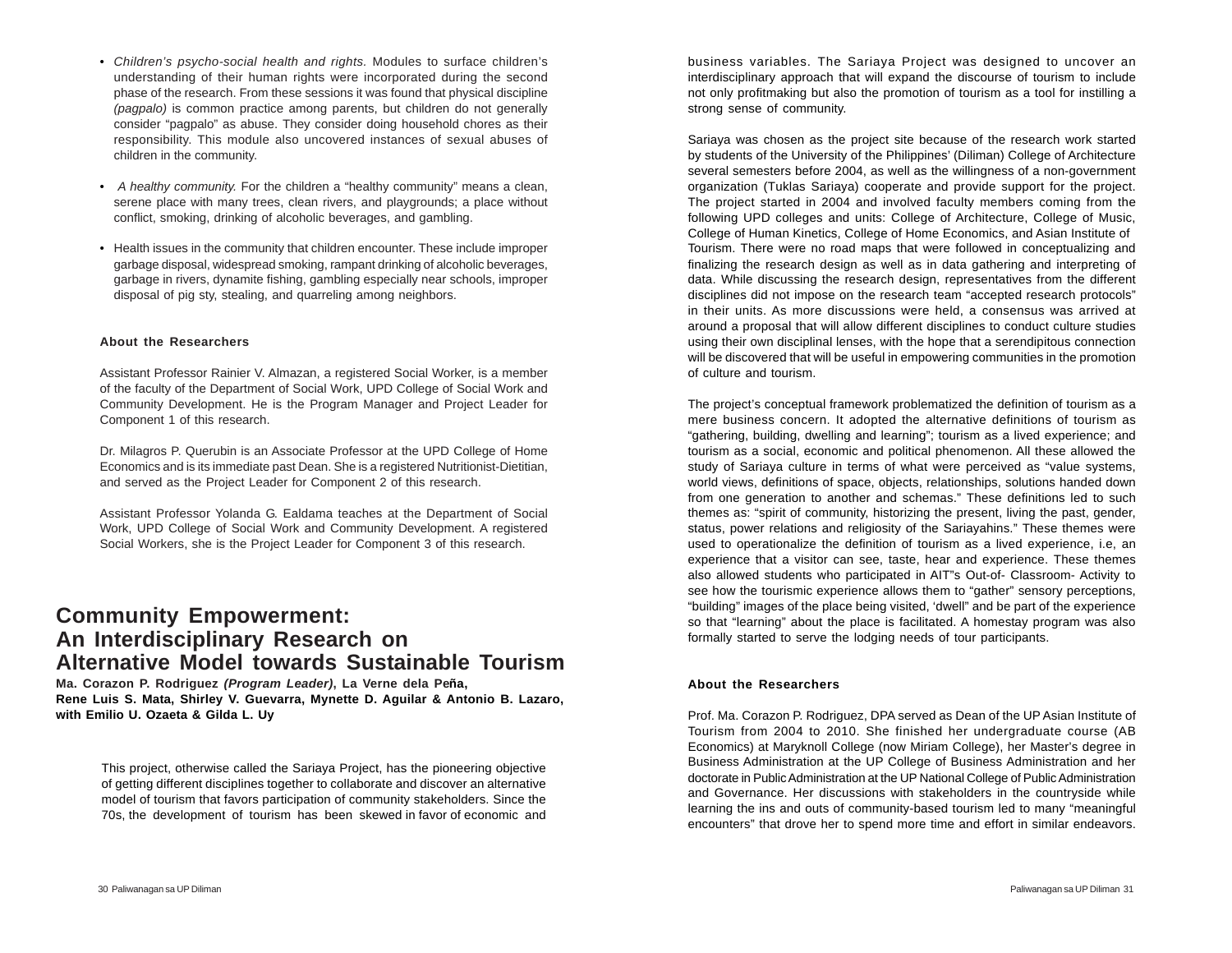Dr. La Verne dela Peña is an Assistant Professor at the UPD College of Music and currently Chairperson of the College's Music Research Department. He obtained his PhD in Ethnomusicology from the University of Hawaii.

Assistant Professor Rene Luis S. Mata obtained a Bachelor of Science in Architecture degree at the University of the Philippines in Diliman and then finished his graduate studies at the University of Alcala-Henares in Madrid, Spain with the degree of Masters in Architectural Restoration and Rehabilitation of Patrimony. At present, he is the Head of the History, Theory and Criticism Studio Laboratory of the UP College of Architecture. His expertise includes heritage conservation, restoration, historic preservation, and history of architecture.

Associate Professor Shirley V. Guevarra is currently the Chairperson of the Department of Hotel, Restaurant and Institution Management of the UPD College of Home Economics.

Associate Professor Mynette D. Aguilar teaches Dance in Education at the UPD College of Human Kinetics.

Dr. Antonio B. Lazaro holds a PhD in Philippine Studies from the University of the Philippines. He obtained his MA Urban and Regional Planning and BS Tourism degrees from the same University.

Assistant Professor Emilio U. Ozaeta is currently the College Secretary of UPD College of Architecture. He finished both his undergraduate and graduate studies in the same college. His specialization includes architectural education, history, theory and criticism.

Prof. Gilda L. Uy served as Dean of the UPD College of Human Kinetics.

### **University-Industry Collaboration to Advance Growth, Competitiveness and Innovation in Pampanga Lantern Industry**

**Julieta C. Mallari** *(Program Leader)***, Nenita M. Dayrit, Florencia Charito I. Sebastian & Virginia C. Yap**

This project is an offshoot of the recently completed OVCRD-funded UP Pampanga research program titled "Advancing Growth, Competitiveness and Innovation: Pampanga Industry Studies from a Stakeholder Perspective." To realize the recommendations put forward in the studies (six signature industries of Pampanga), university-industry collaboration is established to allow direct interaction of academic knowledge and actual needs of the industries towards improving the latter's products, processes and services. UP Pampanga, through its faculty researchers, now adopts the "on the ground" position as it implements the second

phase of the industry study, which consists of an action research directed initially at one of the industries, the lantern industry. The "on the ground" interventions are focused on five areas relevant to advancing the growth, innovation and competitiveness of the industry namely: 1) Technological Assistance, 2) Innovation Creation and Patent Acquisition, 3) Capital Infusion, 4) Local Government Linkage and 5) Inter-University Partnership. These project study areas are deemed responsive to the problems raised in the first phase of the lantern industry study; thus, corresponding activities are undertaken. The final phase of the intervention is the creation of the "UP Pampanga Industry Assistance Center" – intended, among others, to provide a mechanism to carry out "follow through" activities initially for the lantern industry and, later on, to extend expanded technical assistance to the other industries.

#### **About the Researchers**

Dr. Julieta C. Mallari has a PhD in Comparative Literature. She served as Director of the UP Diliman Extension Program in Pampanga (UPDEPP) for 10 years. She has written coffee table books, critical essays, and biographies. She is also a researcher, a translator, and a cultural worker in Pampanga.

Dr. Nenita M. Dayrit is currently the Deputy Director of the UP Diliman Extension Program in Pampanga/Olongapo. She is an Associate Professor teaching Natural Science courses. Previous to her stint at the UP, she was Chairman of the Department of Biological Sciences, Graduate School Secretary, and Associate Dean of the College of Arts and Sciences at the Angeles University.

Dr. Florencia Charito I. Sebastian is the current director of UP Diliman Extension Program in Pampanga/Olongapo. In her doctoral program in Philippine Studies, she looked into the economics of culture particularly material culture of individuals and groups. In the Open Grant Research, she used her twenty-year involvement in education and training in legislation to inform her recommendations for interuniversity partnership towards the competitiveness and growth of the traditional industries of Pampanga.

Assistant Professor Virginia C. Yap holds a BBA-Economics degree from the Silliman University and MA Economics degree from the UP School of Economics. She is currently the Vice Chancellor for Administration of UPD. Prior to joining the University, she had varied work experiences in the private sector (e.g., Citibank as credit analyst; Silliman University as faculty member and Chair of Economics Department; and Holy Angel University as AVP for Academic Affairs and later as AVP for Research, Planning and Extension) and in the public sector (Department of Labor and Employment and Mt. Pinatubo Commission).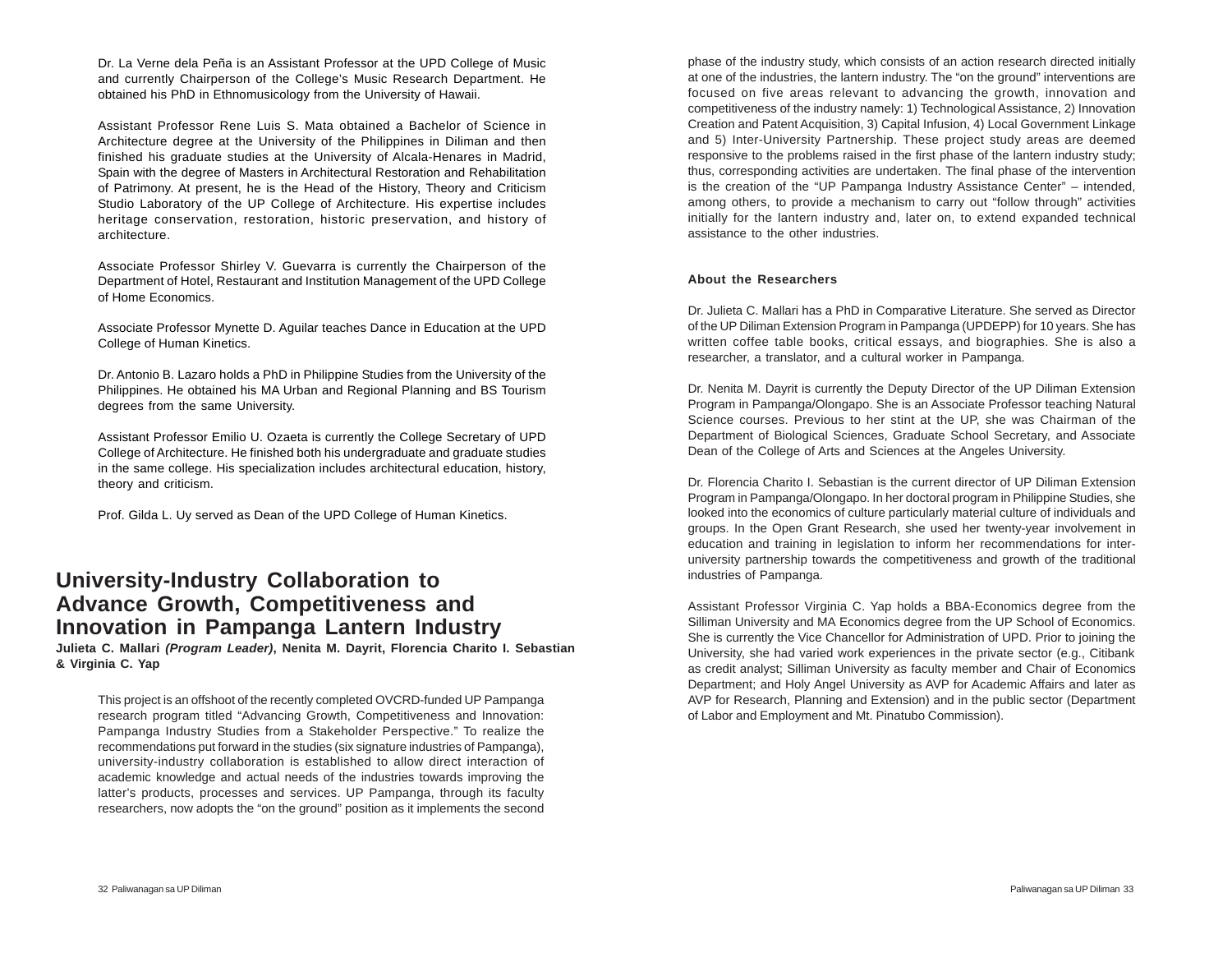### **Accomplishments of the UP Diliman-CHED Zonal Research Center**

**Joselito P. Duyanen**

The UPD-CHED Zonal Research Center (ZRC) was set up to provide capacity building activities in research to 44 universities in the National Capital Region. These activities were centered on two focal points: 1) through the implementation of Grants-in-Aid projects and 2) through the provision of trainings and seminars on the research process and institutional building.

The UPD-CHED ZRC's Program focused on innovating the project implementation in order to attain optimal research productivity per project. Through this, UPD-CHED ZRC introduced networking of universities, whereby a group of universities work together to develop proposals and implement each GIA project. Instead of them individually competing for project funds, they were encouraged to collaborate and share their strengths and resources to attain research productivity. This was eventually adopted by the CHED to govern the implementation of all Grants-in-Aid projects.

Besides networking, each GIA project implemented by the UPD-CHED ZRC was further innovated to provide hands-on training to non-project faculty members and graduate students in the conduct of the project without additional cost. For example, one GIA project undertaken by a network of six universities produced 30 trained budding researchers in actual research conduct and at least five publishable papers and five theses. The multiplier effect for each project in this framework is greatly enhanced in terms of training and research outputs. There were six major Grants-in-Aid projects administered by the UPD-CHED ZRC during the  $3<sup>rd</sup>$  phase (2008-2011) using this framework—four ongoing and two finished, with five publishable articles and a book on OFW being drafted as outputs.

For the second ZRC focus, the non-project training and seminar series provided to the zonal universities include 1) the transformation of theses and dissertations into publishable articles for graduate advisers and students, 2) project terminal report transformation into publishable articles for faculty researchers, and 3) seminar-workshop series for institutional organization and development in research for administrators.

#### **About the Researcher**

Dr. Joselito P. Duyanen is a Professor of Geology at the National Institute of Geological Sciences, UPD College of Science. He is also the Director of the UPD-CHED Zonal Research Center.

# **S O U R C E O F S O L U T I O N S G R A N T S**

The Source of Solutions (SOS) Grants program provides funding to support commissioned research or creative work on results-oriented projects or programs, open innovation solutions, or front-end ideation to R&D addressing immediate challenges and pressing concerns of/in UP Diliman. It aims to promote the strategic value of UP Diliman as a microcosm of Philippine society and therefore a great source of solutions to many of our most difficult national problems (in education, risk and disaster management, land use, transportation, community safety, etc).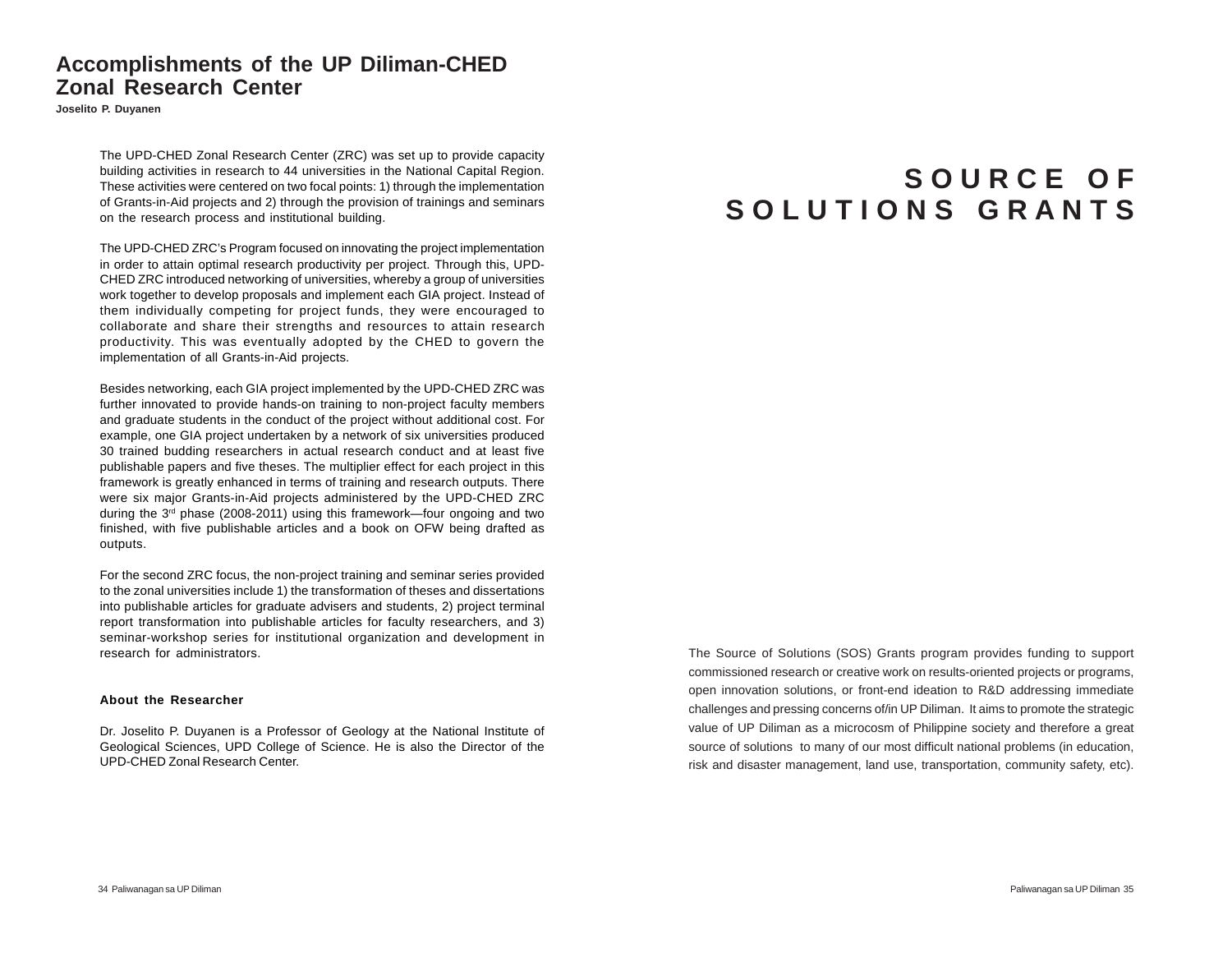### **A Study of the Prevailing Conditions and Services of** *Carinderias* **and Street Foods in UP Diliman Campus**

**Ma. Corazon Elizabeth S. Asiddao** *(Project Leader)* **& Grace P. Perdigon**

Street food has the social stigma of being dirty. It belongs to the underground economy but is a reliable source of income for the providers. It is also an inexpensive yet readily available source of food for the consuming public. Street food vendors offer traditional foods and are extensive users of domestic food supplies. In the same manner, most *carinderias* offer cheap meals to consumers, and serve as a good source of livelihood for their operators.

Within the framework of this study, street foods are defined as ready-to-eat foods and beverages prepared and sold by vendors especially in streets and other similar public places*.* Specifically, these include snacks and meals. *Carinderia* is a public eatery where traditional meals can be obtained at a cheap price.

The UP Diliman campus is a place where street foods and *carinderias* proliferate. However, sanitation of food and services in these eating places is not assured. The dearth of information on food safety, sanitation, and hygiene practices of providers such as *carinderias* and street food vendors in the campus necessitated this study. Previous research done in UP in 1999 (Azanza, P., Gatchalian C., and Ortega, M.) focused on the food safety knowledge and practices of street vendors. The present study seeks to update the 1999 study, as well as gather data on the prevailing conditions and services of these food providers. Results of this study would be useful for developing strategies that will protect not only UP consumers but the public as well from possible health hazards. Results of the study could likewise be used as inputs for identifying strategies that can help uplift the *carinderia* and street food businesses, thereby promoting their owners' livelihood and the nation's economy in the long term.

Specifically, this study will look into the food safety and sanitation practices, the sourcing of food and water supply, waste disposal procedure, and other related concerns for *carinderias* and street food vendors in UP Diliman. This study also aims to describe the attitude of the UP Administration towards *carinderias* and street food business concessions in the campus. Finally, the study will examine how street foods and *carinderias* promote health and wellness among UP constituents.

The research methodology will include the conduct of surveys, in-depth interviews, focus group discussions, and observations. A laboratory testing of selected *carinderia* and street foods will be carried out to determine food safety and sanitation levels.

#### **About the Researchers**

Prof. Ma. Corazon Elizabeth S. Asiddao belongs to the roster of faculty of the Department of Hotel, Restaurant and Institution Management, UPD College of Home Economics. With her 26 years of experience in food service management in a major Filipino food chain, she desires to contribute to the improvement of *carinderia* and street food operations in UP.

Dr. Grace P. Perdigon has undertaken local and foreign researches on street foods. Her vast experience includes serving as a research consultant in Malaysia for the UN-FAO, a project leader in street food research activities at UP Diliman and the International Labor Organization, Manila. She was recently featured as one of the resource persons in the first ever local series of National Geographic.

### **Preservation and Restoration of Philippine Art Music Manuscripts (dated 1920s to 1930s) of the UP Diliman College of Music**

#### **José S. Buenconsejo** *(Program Leader)***, Johann Frederick A. Cabbab & Iyra S. Buenrostro**

To reconstruct the history of Philippine music composition, an historical musicologist has to interpret its most important form of evidence: extant music source (manuscript and printed music). While discursive, non-musical sources such as newspaper accounts, dictionaries and grammars, colonial bureaucratic reports, and other historical narratives are generally useful for writing the history of Filipino composition, music sources themselves—because they are music notations and therefore by their very constitution are symbolic – demand a more complex semiotic and hermeneutic interpretation.

A host of social and material conditions (economic, political, technological, and music cultural literacy, each necessary but never sufficient in itself) ushered in the development of the practice of composition during the second half of 19th century in the Philippines. Unfortunately, for the first generation of Filipino composers, no printed music scores (e.g., Diego Perez's piano medley of 1860s or the popular *danza La Flor de Manila* [Sampaguita], which is attributed to Dolores Paterno [1870s]) have been located, except for the collection of Spanishidentified music for religious use by the Franciscan regulars (1870s). It was not until the 1890s to 1910s – the period of the second generation of Filipino composers – that local music printing of popular music blossomed. To this era belongs Julio Nakpil, a self-taught musician who came from a family of jewelers in Quiapo, Manila. He published many popular sheet music, some of which have been preserved in the Lucia Francisco's collection of the UP College of Music. Another famous composer of this period is Marcelo Adonay, who composed many ceremonial and functional religious art music for the churches. Elena Mirano recently did a study on Adonay's music scores.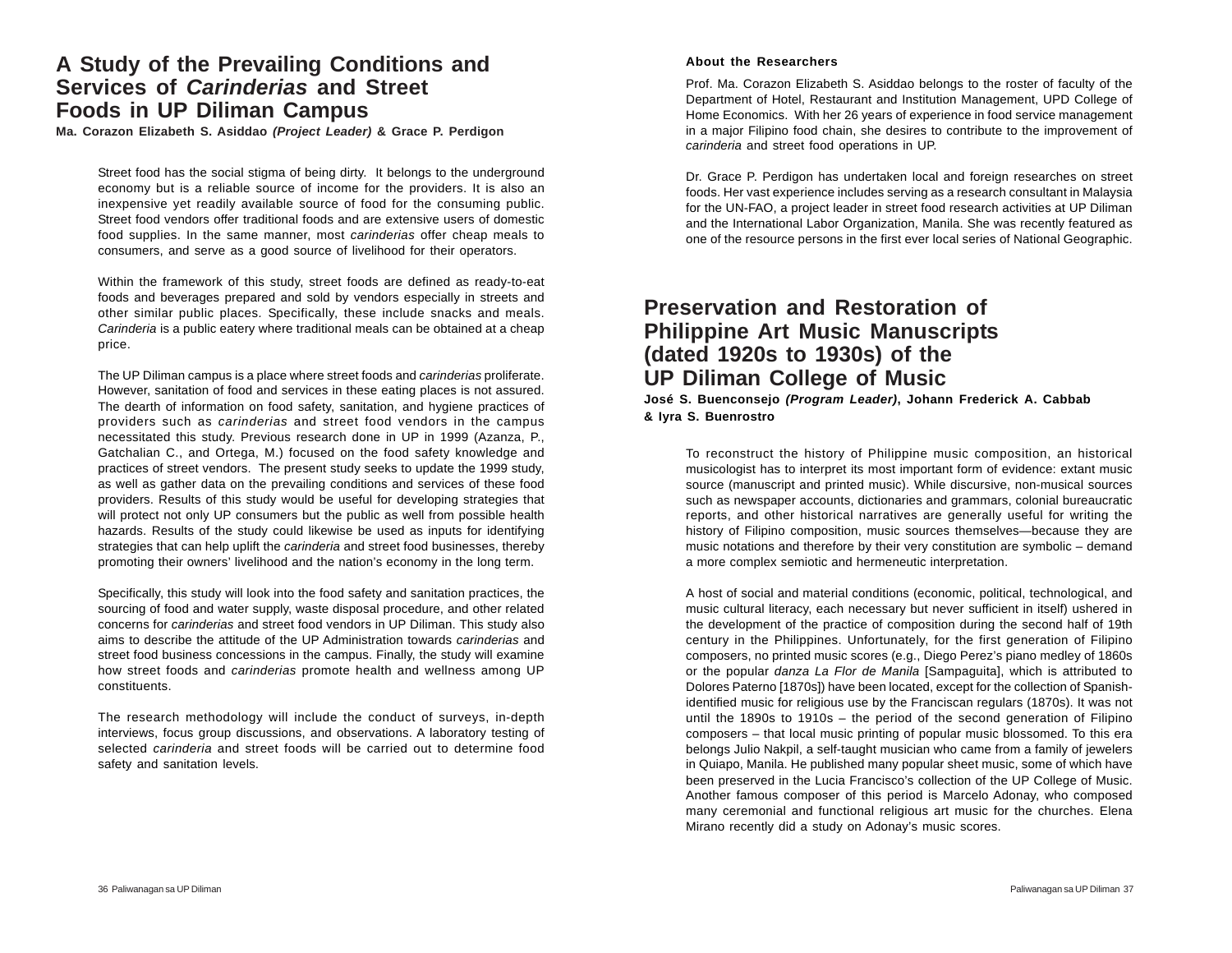The archive of Philippine music scores of the UP Diliman College of Music Library belongs to a different realm. It is an important repository of valuable music manuscripts (particularly composers' autographs) of the third generation of Filipino composers who came after Adonay. Most of them were students of the UP Conservatory of Music (founded 1916), which emerged as the most influential school of composition in the 20th century in the Philippines. The composers were, among many, Nicanor Abelardo, Francisco Santiago, Juan S. Hernandez, Antonio Molina, Antonino Buenaventura, Rodolfo Cornejo, and Francisco Buencamino, Sr. They had a prolific artistic output that paralleled the effervescent *belle epoch* of Manila's culture from 1920s to 1930s. These composers were what one would call now as "cosmopolitan nationalists," producing works that celebrated the richness of Philippine life and culture in their music, while remaining open – as the Filipino intellectuals did since the time of the *ilustrados* – to the discipline of Western music heritage, whose idioms, genres, and techniques they incorporated in their works. In the process, the composers fashioned and brought Philippine music to the level of cultivated art and postcolonial cultural hybridity. Today, their music scores form a vast tangible collection of music heritage, a national patrimony that is a valuable asset of UP Diliman.

For the Colloquium presentation, the proponents will discuss music manuscript restoration and preservation methods, taking as specific case Nicanor Abelardo's symphonic overture for orchestra, *Cinderella Overture* (1932). Written as one of the graduation pieces required for Abelardo's master's degree in composition at the Chicago Musical College, *Cinderella Overture* is one of the major works by Abelardo in its attempt to experiment with modern Euro-American art musical style.

#### **About the Researchers**

Dr. José S. Buenconsejo (BM UPhils 1988, MA UHawaii 1993, PhD UPenn 1999) has been a recipient of grants from the East-West Center, Asian Cultural Council, and Mellon Foundation (Dissertation Fellowship). He is the author of the book *Songs and Gifts at the Frontier: Person and Exchange in the Agusan Manobo Possession Ritual* (Routledge, 2002). He was a teaching fellow at the University of Pennsylvania (1995-1999) and an honorary professor at the University of Hong Kong (while on a postdoctoral fellowship, 2004-2007). An Associate Professor in Musicology at the College of Music of the University of the Philippines, he is currently the Dean of the said College.

Assistant Professor Johann Frederick A. Cabbab (BLS 1994*;* MLS 1999, specialization in Information Systems and Literature for Children and Young Adults) is a full-time faculty member and current Dean of the UP School of Library and Information Studies. He was managing editor, writer and graphic artist for several children and young adult publications prior to rejoining the academe in 2007. He is actively involved in records digitization programs, most recent of which are for the University.

Assistant Professor Iyra S. Buenrostro (BLIS 2005, *cl;* MLIS 2010, specialization in Archival Studies) is a full-time faculty member of the UP School of Library and Information Studies, where she teaches courses in Library and Information Science, Records Management and Archives Administration. Before joining the academe, she was an Assistant Metadata Specialist in a Manila-based outsourcing firm that delivers digital archives services to different companies in the Middle East. At present, she is always invited by different professional library associations, schools and universities, and private organizations to talk about basic records management, core functions of archiving and archival training and education in the Philippines.

## **Establishing the 3D Campus GIS of UP Diliman (UPDGIS-3D)**

**Ariel C. Blanco** *(Program Leader)***, Rhodora M. Gonzalez, Wilfredo O. Rada, Czar Jakiri S. Sarmiento, Rosario O. Ang & Darrel Alvin N. Ong**



Recent developments have underscored the need to establish a campus GIS to help address various issues and problems in the UP Diliman campus through improved data management and analysis (e.g., land use conflicts, informal settlements, infrastructure, and building management). It is high time that an updated base data layers for the campus is created and made available to various users so that analysis of problems with spatial dimension can be facilitated.

The UPDGIS-3D is a research program consisting of three projects representing different GIS components. Project 1 deals with the development of 3D geodatabases, which serve as the foundation and heart of GIS. Project 2 focuses on analysis and applications development. This may be considered as the brains of GIS. Project 3 is about communication and dissemination through 3D visualization and Internet GIS.

With the UPDGIS-3D, buildings and other structures will be represented by 3D geometries rather than simple 2D polygons, lines and points. A 3D geodatabase will be created to store data such as buildings, roads, facilities and utility lines. The geodatabase will have a multilevel structure. For example, a building will be represented as a volume; but on a higher level, it will be modelled as comprising of floors, corridors, rooms, and facilities. To enhance subsequent analysis, the topology will be built through the definition of topology or relationship rules between data layers. The 3D geodatabase may also be linked to the UPD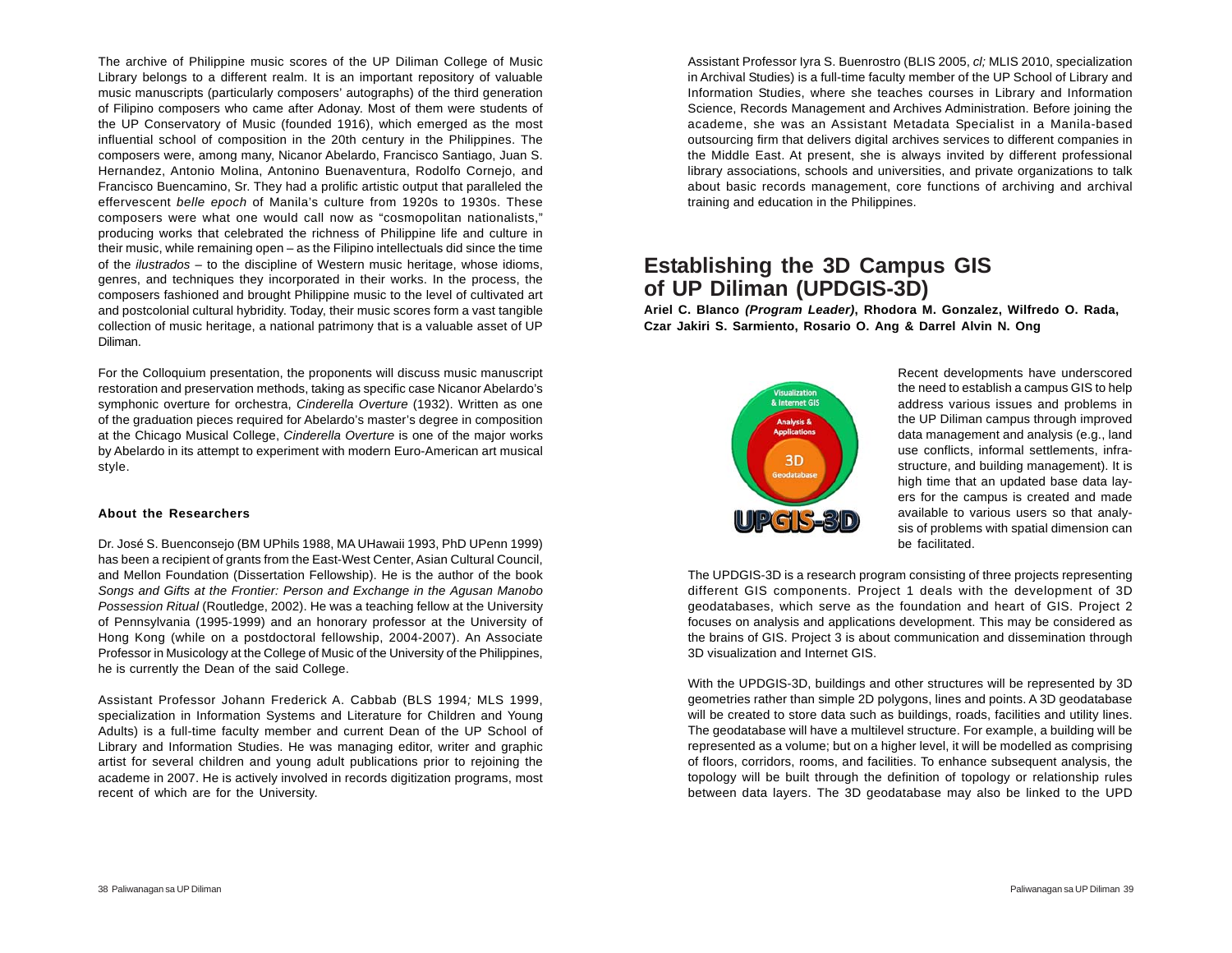Computerized Registration System (CRS) database in order to keep track of the campus population clustering or profiling. To facilitate database updating and sharing of geographic data, standards and protocols will be formulated.

Analytical methodologies for various applications will be developed. These include land use analysis, disaster risk reduction and management (DRRM), facility allocation, building management, and security applications. The DRRM applications will include flood risk assessment and emergency response planning for earthquakes and floods. The latter covers identification of routes, convergence areas and evacuation areas. Security applications will take advantage of 3D functionalities to optimize deployment of security personnel and equipment. These will serve as demonstrations of the advantage of 3D GIS particularly in urbanized areas with tall structures. Other applications are: allocation of facilities and services (e.g., cafeteria, kiosks, ATMs, payphones) and rerouting of transport lines to improve service coverage considering the newly built buildings. These applications will utilize the CRS database for mapping the dynamic populations within buildings and incorporating the information for better analysis.

Visualization of the UP Diliman campus in 3D will feature varying levels of realism, with buildings and other structures modelled using Google SketchUp. The 3D visualization will be closely linked with the analysis and applications development, particularly land use analysis to visualize the future campus and evaluate visual impacts of structures. The UPD 3D GIS will be made available via the Internet to promote widespread use and sharing of data layers, both base and derivatives (i.e., those resulting from analyses). This will serve as the interface by which UP community and visitors alike can virtually explore the UP Diliman campus, and obtain and share information.

#### **About the Researchers**

Dr. Ariel C. Blanco holds the following degrees: BS Geodetic Engineering (UPD), M.App.Sc. GIS (University of Melbourne) and Dr. Engg Environmental Informatics (Tokyo Institute of Technology). He is handling graduate (Advanced GIS, Spatial Visualization) and undergraduate courses (GIS) offered by the Department of Geodetic Engineering (DGE) and heads the Environmental Applications of Geomatics Engineering (EnviSAGE) research laboratory with researches focusing on environmental conservation. Currently, he serves as the Chair of the Department, Director of the UP Training Center for Applied Geodesy and Photogrammetry (TCAGP).

Dr. Rhodora M. Gonzalez teaches GIS theory and applications and spatial database development for the Department of Geodetic Engineering's graduate courses. She served as Department Chair from 2004-2007, and is now serving as Associate Dean for Institutional Linkages. She obtained her BS Geodetic Engineering degree in 1980 at UP Diliman; did her MS in 1994 and PhD in 2000 on Geographic Information Systems Theory and Applications at the ITC-Wageningen University in The Netherlands.

Assistant Professor Wilfredo M. Rada has extensive experience as Division Chief and Consultant for land surveys. He teaches Satellite Geodesy, Cartography and GIS for the Department's undergraduate and graduate programs as well as for the Training Courses offered by the UP TCAGP. He has a Master's degree in Applied Mathematics (UPD, 1995) and a BS degree in Geodetic Engineering (UPD, 1987).

Assistant Professor Czar Jakiri S. Sarmiento has, for the past five years, been focusing his research efforts on Spaceborne Remote Sensing, Geoanalytics and Mobile Mapping Systems for DRM (Hydrological) Applications as part of UP-DGE's Geosimulation Research Group. He is a DOST-ERDT Program alumnus and teaches at the UP Diliman College of Engineering.

Ms. Rosario O. Ang holds an undergraduate degree in Geodetic Engineering and a Master's degree in Remote Sensing both from the University of the Philippines Diliman. Her research interests include 3D modeling using close range photogrammetry, remote sensing and GIS applications in atmospheric sciences (e.g. rainfall estimation and forecasting) and climate change studies, artificial neural networks and RS and GIS in renewable energy resource assessment. Currently, she is teaching BS GE and MS GmE courses in the UP Department of Geodetic Engineering.

Engr. Darrel Alvin N. Ong is a faculty member of the Geodetic Engineering Department teaching general surveying, cartography, and database structures and management. He was an ERDT scholar and obtained his MS Computer Science degree in the field of intelligent systems and natural language processing. His research interests are artificial intelligence in text processing, data mining, and GIS applications.

# **Rapid Condition Assessment of Major Buildings in the University of the Philippines Diliman and a Case Study for Seismic Retrofit Design of One of Its Buildings**

**Jaime Y. Hernandez, Jr.** *(Program Leader)***, Nathaniel B. Diola, Mark Albert H. Zarco, Oscar Victor M. Antonio, Jr. & Fernando J. Germar**

Many of the old buildings in the University of the Philippines Diliman campus were built in the late 1940s and did not benefit from safety recommendations provided in present structural engineering design codes. Some of these buildings may already have damage due to past earthquakes; an example is the Vinzons Hall, which was damaged in the 7 April 1970 Baler Earthquake. Others show structural distress due to different causes and/or hazards: Benton Hall was damaged due to improper use as storage facility for student records, UPIS and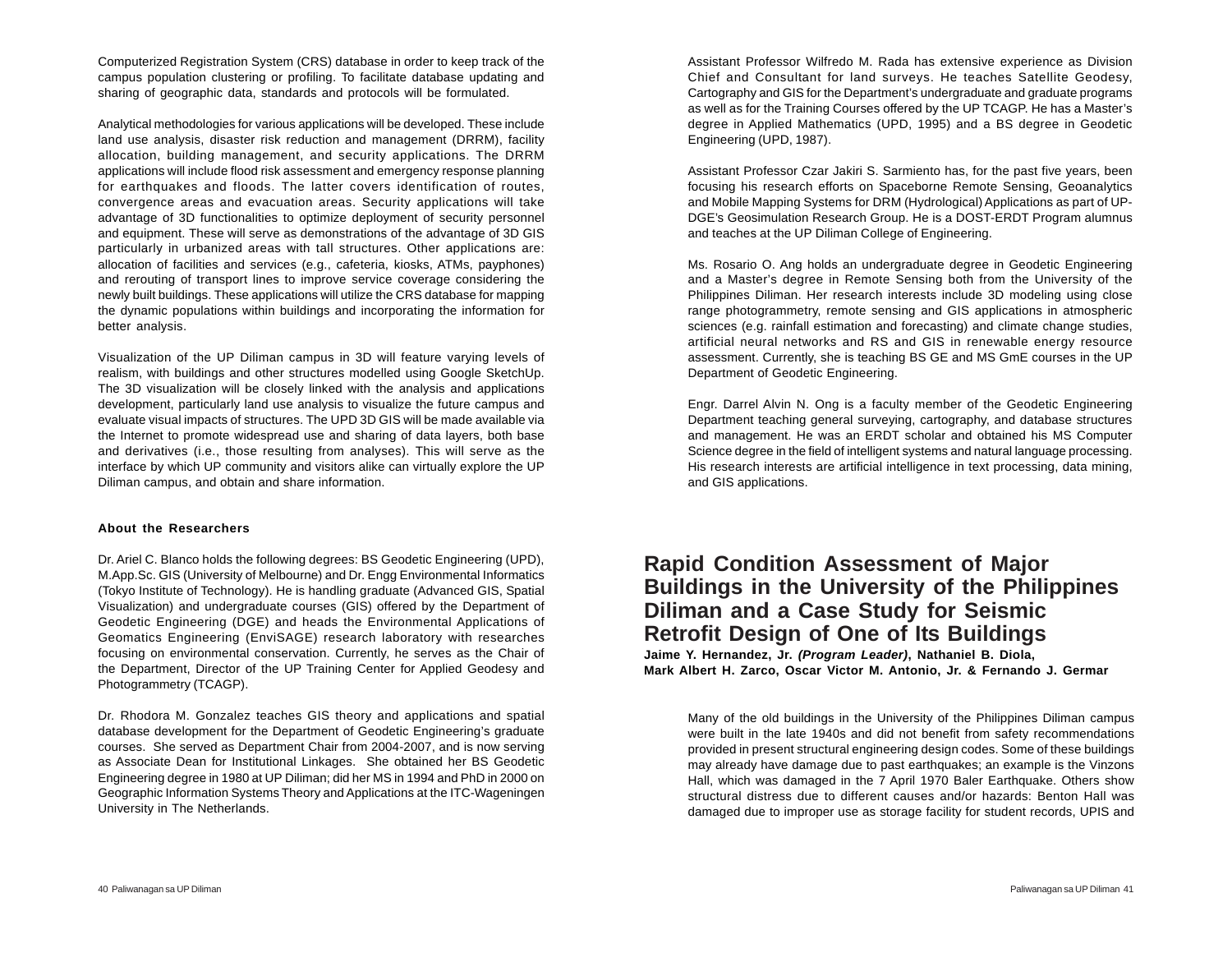Gusali II CHE experienced notable damage as a result of ground subsidence and movement, and Quezon Hall was damaged by several fires most notable of which was the 1984 fire causing heavy damage to the North wing. There are also relatively new buildings that have notable problems during construction, e.g. the CSWCD building.

In 2004, Japanese researchers, collaborating with scientists from PHIVOLCS, conducted the Metro Manila Earthquake Impact Reduction Study (MMEIRS). Their work included risk assessment due to scenario earthquakes caused by movement from different active faults in the country. Their findings indicated that 40% of residential buildings in Metro Manila will be damaged in the event of a magnitude 7.2 earthquake occurring in the West Valley Fault (formerly called the Marikina fault), translating to an estimated 34,000 deaths and 110,000 injured. At present, PHIVOLCS continues to warn the public in the Metro Manila area of the possible earthquake event occurring in the West Valley fault.

Movement of the West Valley fault will definitely test building structures at the University of the Philippines Diliman. It is therefore necessary that existing buildings on campus be assessed for structural integrity and if found lacking be recommended for repair, rehabilitation, and/or retrofit in preparation for the large magnitude seismic forces that will be generated by the movement of the fault. Therefore, the Rapid Condition Assessment Tool (RCAsT), capable of evaluating structural, geotechnical, and material conditions of a building, should be developed. RCAsT must account for local conditions and have the capability to identify buildings that should be prioritized for detailed investigation. Similarly, seismic retrofit schemes for existing buildings on campus should be developed, especially for buildings designed in the early to mid-nineteenth century which normally fail in a brittle catastrophic manner based on past experiences in earthquake-prone countries.

Different seismic retrofit methods have been developed and implemented for many buildings abroad. Retrofitting in the form of added stiffness, reduced mass, increased damping, increased ductility, and/or any combination of these approaches can be tailored fit for a particular building. Old reinforced concrete buildings fail in a brittle manner during a strong earthquake due to lack of reinforcement detailing that allow for ductile behavior. Considering that many of the major buildings (administrative and academic use, 3 stories and above) in the UP Diliman campus were constructed in the late 1940s and given the impending danger posed by the movement of the West Valley fault, condition assessment and detailed structural investigation that may lead to seismic retrofitting should be implemented without delay.

#### **About the Researchers**

Dr. Jaime Y. Hernandez, Jr. is the Structural Engineering Group Head of the Institute of Civil Engineering, University of the Philippines Diliman. He finished his Doctor of Philosophy in Civil Engineering from the University of Tokyo, Japan. His specialization and research interests include Structural Health Monitoring, Structural Risk Assessment, and Seismic Retrofit of Structures.

Dr. Nathaniel B. Diola is the Director of the Building Research Service (BRS) and the Construction Engineering and Management Group Head of the Institute of Civil Engineering, UPD. He finished his Doctor of Engineering in Civil Engineering from the Tokyo Institute of Technology, Japan. His specialization and research interests include Structural Materials Engineering and Testing, Non-destructive Testing, and Corrosion Engineering.

Dr. Mark Albert H. Zarco is the Geotechnical Engineering Group Head of the Institute of Civil Engineering, UPD. He finished his Doctor of Philosophy in Civil Engineering from the Virginia Polytechnic Institute and State University, USA. His specialization and research interests include Geotechnical Engineering, Computational Geomechanics, Geotechnical Aspects of Earthquake Engineering, and Landslide Hazard Assessment.

Dr. Oscar Victor M. Antonio, Jr. is a member of the Structural Engineering Group of the Institute of Civil Engineering, UPD. He finished his Doctor of Engineering in Civil Engineering from the Tokyo Institute of Technology, Japan. His specialization and research interests include Non-destructive Testing of Structures, Pile Testing, and Computational Modeling.

Dr. Fernando J. Germar is a member of the Structural Engineering Group of the Institute of Civil Engineering, UPD. He finished his Doctor of Philosophy in Civil Engineering from the University of the Philippines. His specialization and research interests include Earthquake Engineering, Vulnerability Assessment, and Construction Management.

### **Glosaryo ng mga Konseptong Heograpikal sa Pilipinas - Phase I: Glosari ng mga Konseptong Heograpikal para sa Katatagan sa Kalamidad at Pangangalaga sa Kalikasan**

**Dr. Maria Luisa R. de Leon-Bolinao** *(Program Leader)***, Neil Martial R. Santillan & Vicente C. Villan**

Ang proyektong glosari ay maglalaman ng mga terminolohiyang heograpikal na lilikumin sa mga pangunahing etnolinggwistikong pangkat ng Pilipinas. Kabilang sa mga layunin ang mga sumusunod: (1) makapaglathala ng isang sanggunian para sa mga konseptong heograpikal na nakapatungkol sa kalamidad at kalikasan; (2) mabigyan ng espasyo sa akademya ang mga katutubong kalinangan at kamalayang pangkapaligiran upang maging bahagi ng pambansang diskurso; (3) mapayaman ang wikang Filipino at makapagbuo ng mga teknikal na salita na mahalaga sa pagpapaunlad ng tradisyong pang-intelektwal na binuo at nakasalig sa wika ng mga Pilipino; (4) mapreserba ang mabilis na naglalahong mga ideya,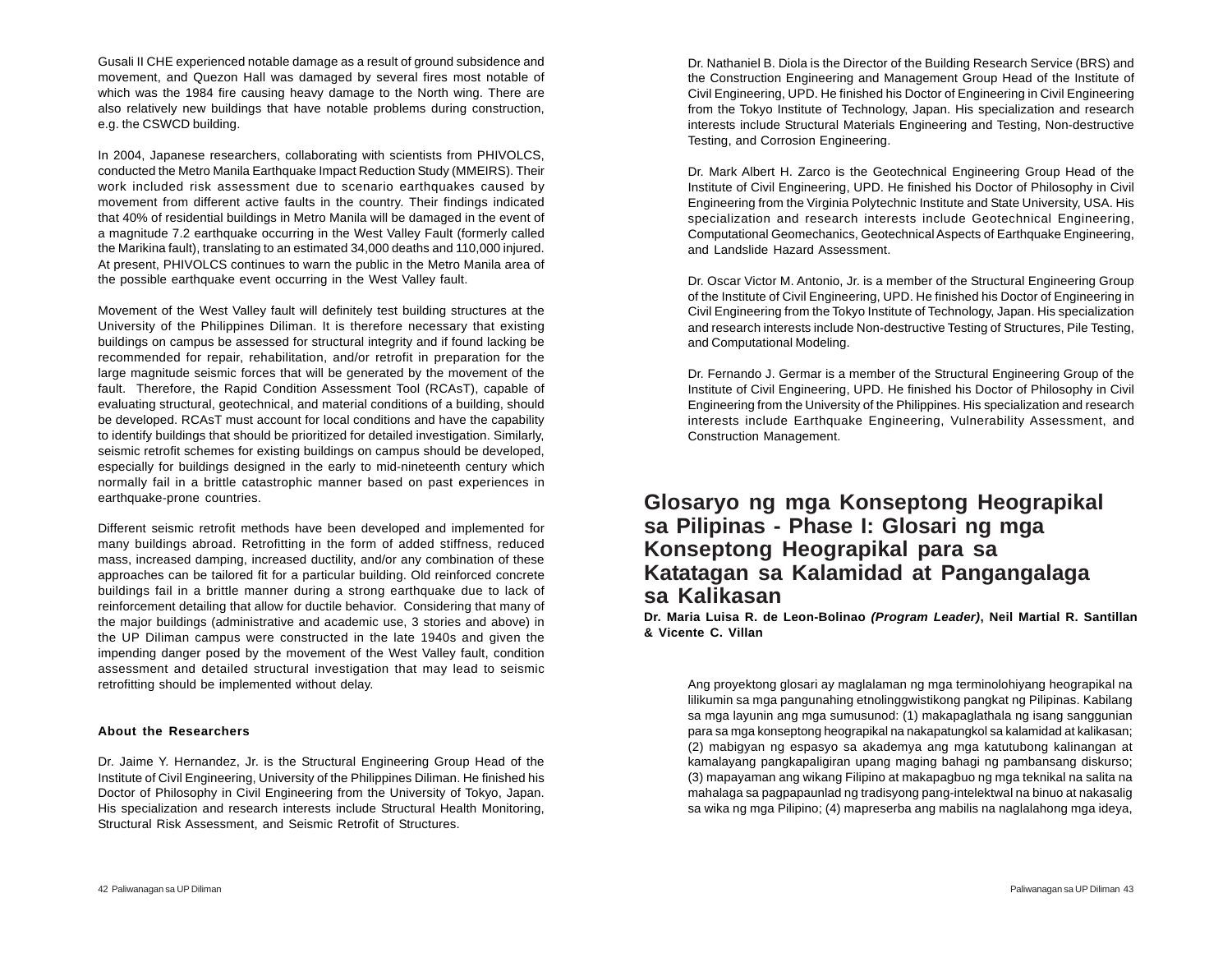kaisipan, terminolohiya – mga konseptong heograpikal – na nanganganib na mawaglit bunsod nang mabilis na pagbabago ng buhay na nakasalig sa mundong cyber; at, (5) mabigyan ng espasyo para makita ang pananaw pangkapaligiran at pangkalamidad ng mga Pilipino sa kabuuan buhat sa mga salitang nalikom na naging behikulo ng kalinangang bayan sa agos ng panahon.

Nahahati sa dalawang larangan ang metodolohiyang gagamitin sa pananaliksik na gagawin: (1) isasakatuparan ng mga mananaliksik ang paggamit ng mga datos at impormasyon na makukuha mula sa mga silid-aklatan tulad ng gagawing pagsuyod sa mga nailathala nang mga diksyonaryo sa mga partikular na wika ng mga rehiyon, paghahango ng mga terminolohiya buhat sa mga etnograpikong mga pag-aaral ng mga grupong-etnolinggwistiko sa bansa, at paglikom ng mga foklorikong mga pag-aaral na naririyan na sa iba't ibang silid-aklatan ng Pilipinas; at (2) paggamit ng mga mananaliksik ng mga susing impormante na maalam sa wika, kalinangan, at tradisyon na kanilang kinabibilangang pangkat.

#### **About the Researchers**

Dr. Ma. Luisa R. de Leon-Bolinao is an Associate Professor at the History Department, UP Diliman. Dr. Bolinao is currently Chair of said Department, and has researched and written articles on environmental history including colonial forest policies, the red tide in the Manila Bay area, and the environmental policies of the post-war Philippine presidents.

Dr. Neil Martial R. Santillan is an Associate Professor at the History Department, UP Diliman. Dr. Santillan is currently Associate Dean for Administration, Student Concerns and External Affairs of the College of Social Sciences and Philosophy. His research interest includes urbanization and pre-colonial Philippines, and is one of two consultants in the television epicserye *Amaya*.

Dr. Vicente C. Villan is an Associate Professor at the History Department, UP Diliman. Dr. Villan is currently one of the Faculty Affiliates of the Tri-college Philippine Studies Program. His research interest includes Visayan history, local history, pre-colonial history and the Philippine Revolution. He is the other consultant in the television epicserye *Amaya.*

# **The UP Diliman Handbook on Academic and Authorial Integrity**

**Miguel Paolo P. Reyes** *(Project Leader)* **& Joel F. Ariate, Jr.**

This project deals with violations of academic and authorial integrity standards, by which we mean plagiarism. The project looks into transgressions of perceived standards and commonly understood values for the proper attribution of ideas. Our research topic is not limited to piracy or infringement of copyright. Nor should the two be confused. There is no copyright infringement in reproducing a text with a lapsed copyright claim. But there is no doubt that there is plagiarism in passing off the same as one's own work. Thus, plagiarism is not reducible to copyright infringement. Nor should the issues in copyright infringement be expected to be fully attendant and material to plagiarism cases. There is only copyright infringement by operation of law and the existence of copyright regimes.

Plagiarism is established by invoking academic and ethical standards that are not fully codified into law but agreed upon or upheld as sacrosanct by academic institutions. Plagiarism, therefore, is not a purely legal concept but is rather an ambiguous one, fully shaded in various grays of ethical norms that are usually context-specific. With plagiarism considered as such, the proposed research would like to look at the acts and practices that were considered as plagiarism and how these acts have varied across time.

The objective of the research is to look at the institutional responses of the University of the Philippines (UP)-Diliman to plagiarism. The expected source of such records will be the cases brought before the Board of Regents (BOR) as recorded in the *UP Gazette* and records of other disciplinary and investigative bodies duly constituted by the University. The project will also study cases that were resolved within departments and colleges and have not reached the BOR. Key informants, including but not limited to people who were given verdict to plagiarism cases, will be interviewed.

The research will establish the extent, variety, and severity of the supposed acts of plagiarism and how UP Diliman's responses to plagiarism committed by faculty members and students have evolved over time: from imposition of nonlegal, quasi-legal, to civil legal sanctions. Such data will then be read against existing legal, ethical, literary, and administrative discourses on plagiarism.

The end product of the research is a handbook on academic and authorial integrity. In essence, this is a history of a concept and a practice embedded in the institutional history of UP Diliman. This is a history of our dishonesty and disgrace, made not with shame in mind, but with a fierce intent to measure the strength of the university's resolve to honor and excellence.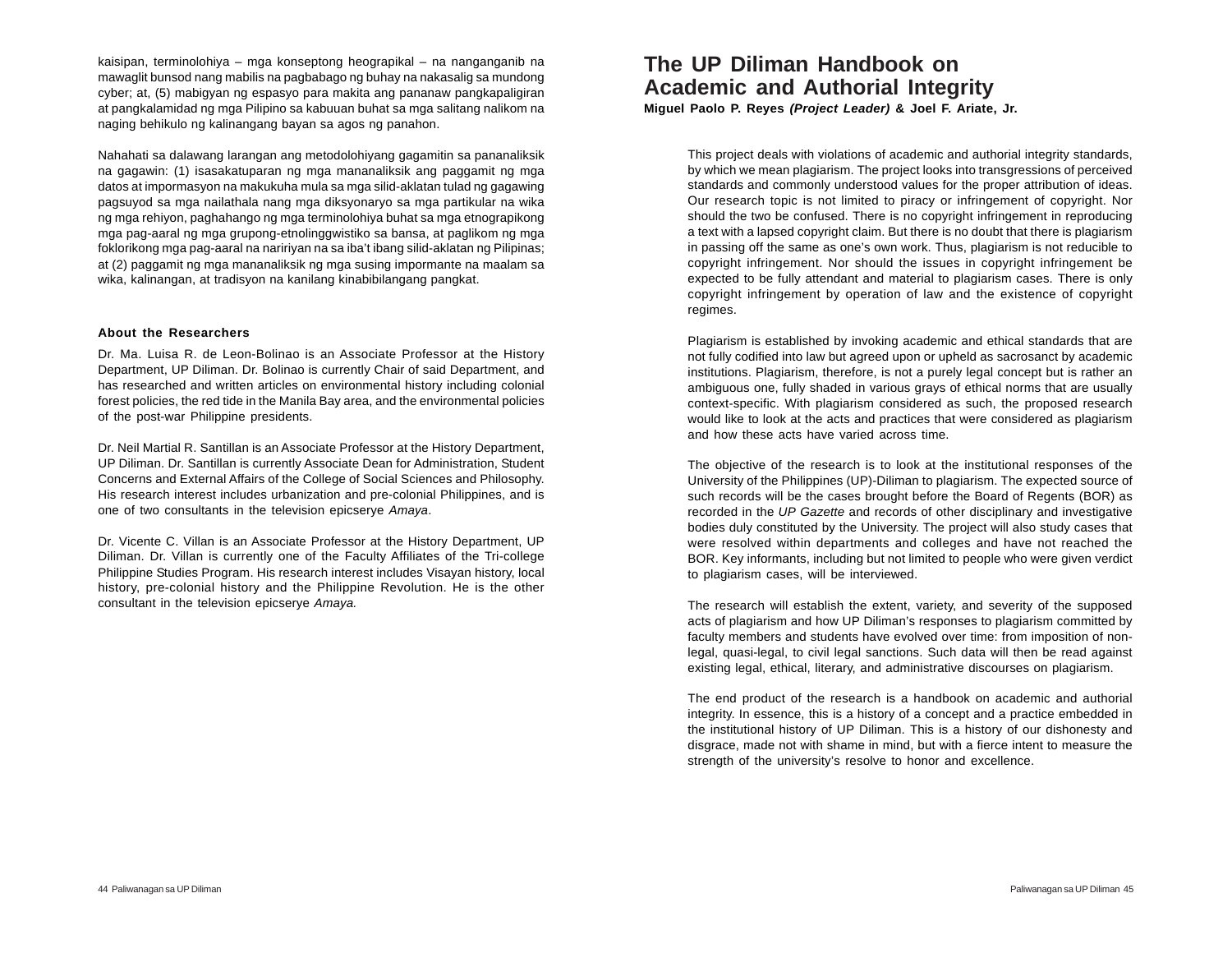#### **About the Researchers**

Mr. Miguel Paolo P. Reyes is University Research Associate at the Third World Studies Center, where he also serves as an associate editor of *Kasarinlan: Philippine Journal of Third World Studies.* He has a Bachelor's degree in comparative literature from the College of Arts and Letters, University of the Philippines-Diliman. Currently, he is pursuing a Juris Doctor degree at the UP College of Law.

Mr. Joel F. Ariate, Jr. is University Researcher at the Third World Studies Center. He is also the managing editor of the journal *Kasarinlan: Philippine Journal of Third World Studies.* He has written and done research on the history of the death penalty in the Philippines, state-civil society relations in the context of globalization, global civil society movement on debt relief in the Philippines, religious forces and bossism, and on memories of massacres and mass mobilizations. He studied History in UP Diliman.

**Academic Success in the UP College of Education Graduate Programs, Admission Practices, and Development of Parallel Admission Test Norma G. Cajilig** *(Project Leader)*

> The UP College of Education (UP CED) offers both master's and doctoral programs in 15 fields of specialization. Applicants to the graduate programs are required to take an admission test, which is either the Master's Admission Test in Education (MATE) or the Doctoral Admission Test in Education (DATE). During the first semester of AY 2011-12, the College had 1,314 graduate students, of whom 83% were enrolled in various master's degree programs and 17% in the doctoral programs. Through the years, graduation rate has been less than 10%.

> This study aims to examine the selection practices observed in the UP CED graduate school as well as investigate what brings about academic success. Specifically, it seeks to answer the following questions:

- o What factors are associated with academic success in the graduate program?
- o To what extent does admission test score influence academic performance?
- o What are the admission practices in the different academic areas of the graduate program?
- o What aspects of admission policies may be standardized?
- o Do the two versions of the admission test show evidence of reliability and validity?

It is also the objective of this study to improve the graduate admission test instrument by developing two equivalent versions to be used with both types of applicants. The low graduation rate makes i**t** imperative for the College to be able to identify the factors that predict academic success.

Presently, the scores in the admission test play an important role in the selection of students entering the graduate programs, particularly for the doctoral programs because there is a cut-off passing score that applicants have to meet. However, the various academic areas tend to give differing degrees of importance to test scores which, consequently, contributes to differences in the admission practices and policies. This lack of standard criteria may eventually incur the risk of sacrificing the quality of graduate education. It is, therefore, important that an investigation of the admission practices of the different academic areas be conducted to identify best practices and formulate, where possible, a common set of selection guidelines.

This study will use both quantitative and qualitative approaches to answering the research questions. The quantitative data will consist of the DATE and MATE scores as well as the GPAs of a sample of students who are still with the graduate program. The development of parallel admission tests shall employ item analysis to detect and remove poor items. Each subtest will be subjected to internal consistency as well as factor analyses to establish evidence of reliability and validity. The qualitative data will come from the results of document analysis, and interviews with students, graduates, and faculty members from both the UPCED and other UP academic units. The interviews will center on admission practices, difficulties in pursuing graduate studies, and indicators of academic success to be indicated by actual performance in the program, and the capability to graduate within seven years from the date of entry into the program.

#### **About the Researcher**

.

Dr. Norma G. Cajilig obtained her MA in Education (Measurement and Evaluation) and her PhD in Research and Evaluation from the UP College of Education. At present she teaches educational research subjects in the same College. Before joining the College, she was connected with the UP National Institute for Science and Mathematics Education Development (NISMED).

### **Standardization of the UP College of Music Undergraduate Theory Entrance Test Jocelyn Timbol-Guadalupe** *(Project Leader)*

This study aims to find the construct and predictive validity as well as the reliability of the test components (music theory, critical listening, and sightsinging) of the Music Theory Undergraduate Entrance Test. Methodology will involve three stages: validation/reliability testing, revision, and pilot-testing.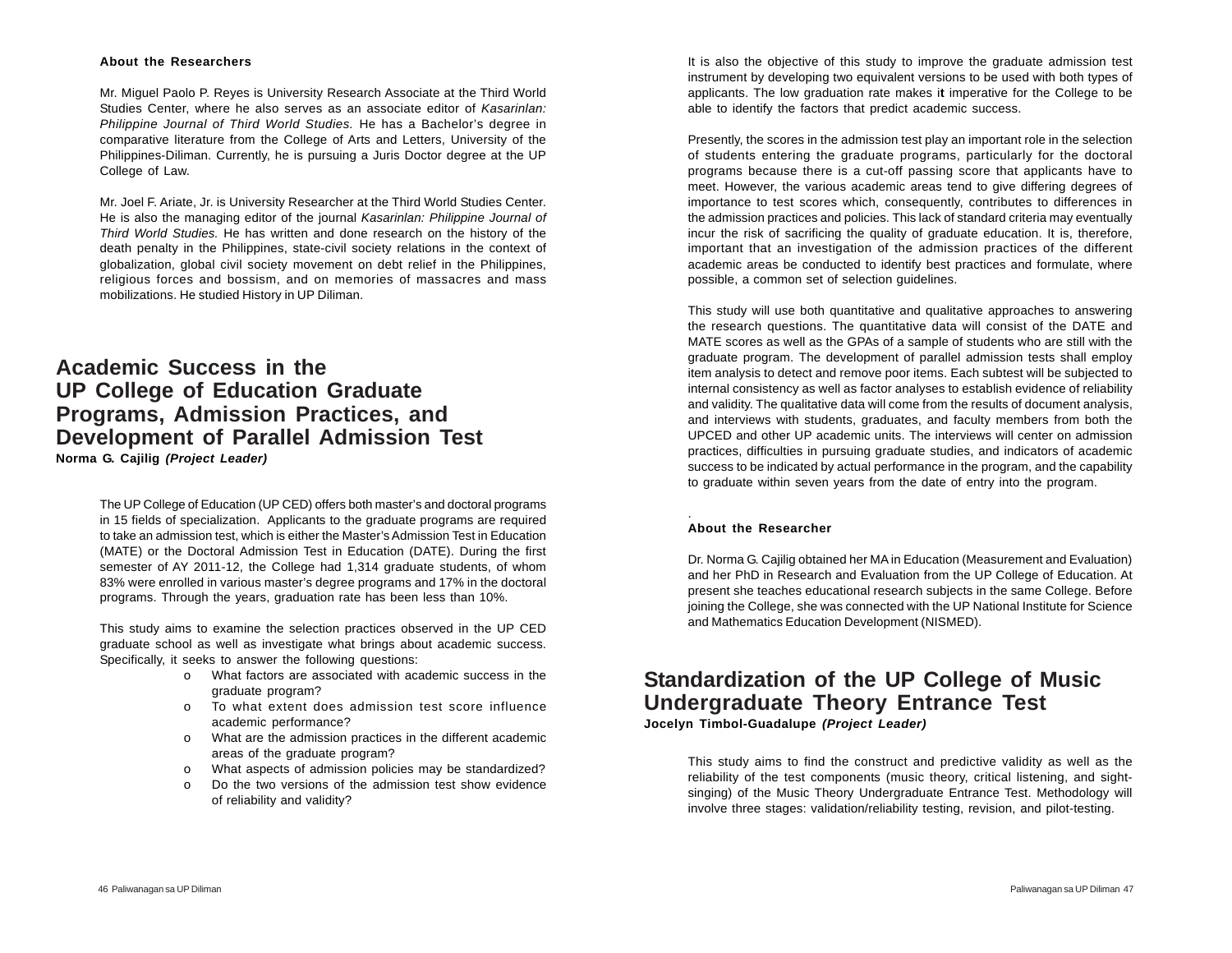During Stage One, construct validity will be done by cross-checking the test items with the table of specifications for Music Theory 10 and 11. Reliability testing will be done using item analysis employing data from previous test administrations. Using the data from the test administrations done last 2010 and 2011, the Music Entrance Test was found to have weak reliability. Less than half of the test items (44% for 2010 and 27% for 2011) met acceptable alpha reliability indexes. Moreover, some items had a negative correlation with MuT 10 and MuT 11 grades. Data for variance such as music aptitude, language, keyboard proficiency, and performing experience have yet to be gathered.

During Stage Two, the test items will be revised, using the results obtained in Stage One as guide. During Stage Three, a revised test will be pilot-tested among equivalent population. Upon completion, assessment of predictive validity will be done by correlating the entrance test results with the Music Theory 10, 11, 12 and 13 grades of accepted applicants. Sources of variance will be classified into student variance and subject variance. Student variance includes academic ability, music aptitude, years of performing experience, and keyboard/ instrumental experience aside from principal instrument. Subject variance includes schedule of music theory class and teacher variance.

Phase Two of the project, which will be conducted after the test has been standardized, involves the development of a Music Aptitude Test from the critical listening segment of the standardized Music Achievement Test. The applications of the standardized music achievement and music aptitude test with predictive validity can be extended to benchmarking the music achievement of students in special program for the arts (SPA) nationwide.

#### **About the Researcher**

Assistant Professor Jocelyn Timbol-Guadalupe is a faculty member of the UP College of Music's Department of Music Education. Aside from teaching, she performs regularly as harpsichordist of Musika Sophia, a music ensemble performing renaissance and baroque music, incidental music to puppetry as well as Philippine folk music performed on recorder, strings and continuo. Prior to joining UP, she taught music across levels in Ateneo Grade School, Manila Waldorf School, Poveda High School and University of Asia and the Pacific. Currently, she is involved in the preparation of a dictionary of Philippine musical terms and multi-sensorial music modules for basic education and also serves as the assistant secretary of the Committee on Music of the National Commission for Culture and the Arts.

# **STFAP and Social Protection: Recommendations for Streamlining and Expansion**

**Aleli B. Bawagan** *(Project Leader)***, John Erwin S. Bañez & Catherine E. Adaro**

As the country's National University, the University of the Philippines is expected to provide the best education to ALL deserving students. This expectation is articulated in RA 9500 (An Act to Strengthen the University of the Philippines as the National University). For instance, Section 8 reiterates the University's social responsibility. It states, "The national university is committed to serve the Filipino nation and humanity". Section 13 states that while UP carries out the obligation to pursue universal principles, it must relate its activities to the needs of the Filipino people and their aspirations for social progress and transformation. The Board is mandated to (among others) provide fellowships, scholarships and grants, including athletic grants and to award the same to faculty, staff and students having special evidence of merit, especially those who are poor and deserving individuals (Section 13 (i)).

GMA News TV reported the case of Cherry Holgado, who passed the UPCAT but had difficulty enrolling in UP due to the relatively high cost of education even with STFAP. The *Philippine Collegian* reported that 900 out of roughly 1750 freshmen are in brackets A and B, and that there has been a dramatic increase (3000%) in the number of students in Bracket A from 2010 to 2011.

The present study thus asks the questions: Is the STFAP an effective social protection program that enables UP to implement its mandate? Or is it, as some groups say, a mechanism to increase tuition fee and a bridge towards state abandonment of its responsibility to provide education for all? Is it easier for the rich to enrol in UP as compared to the poor?

This research aims to look at the STFAP as a social protection policy. Given that the cost of education (and all other things) is on the rise, UP's proper implementation of the STFAP can help ensure that the poor will still have a shot at the best education in the country and one of the best in the world. However, poor design and implementation of any development program could lead to leakage (when unintended beneficiaries get benefits) and undercoverage (when intended beneficiaries are left out). A more crucial consequence of these is justified discontent. Exploring the reasons for leakage and undercoverage of STFAP can lead to recommendations towards streamlining and expansion.

This research will implement the following methods: documents review (including review of software used in identifying student brackets); key informant interviews and, focus group discussions with students from six STFAP brackets from four academic clusters. Data will be collected in full partnership with the University Administration officials.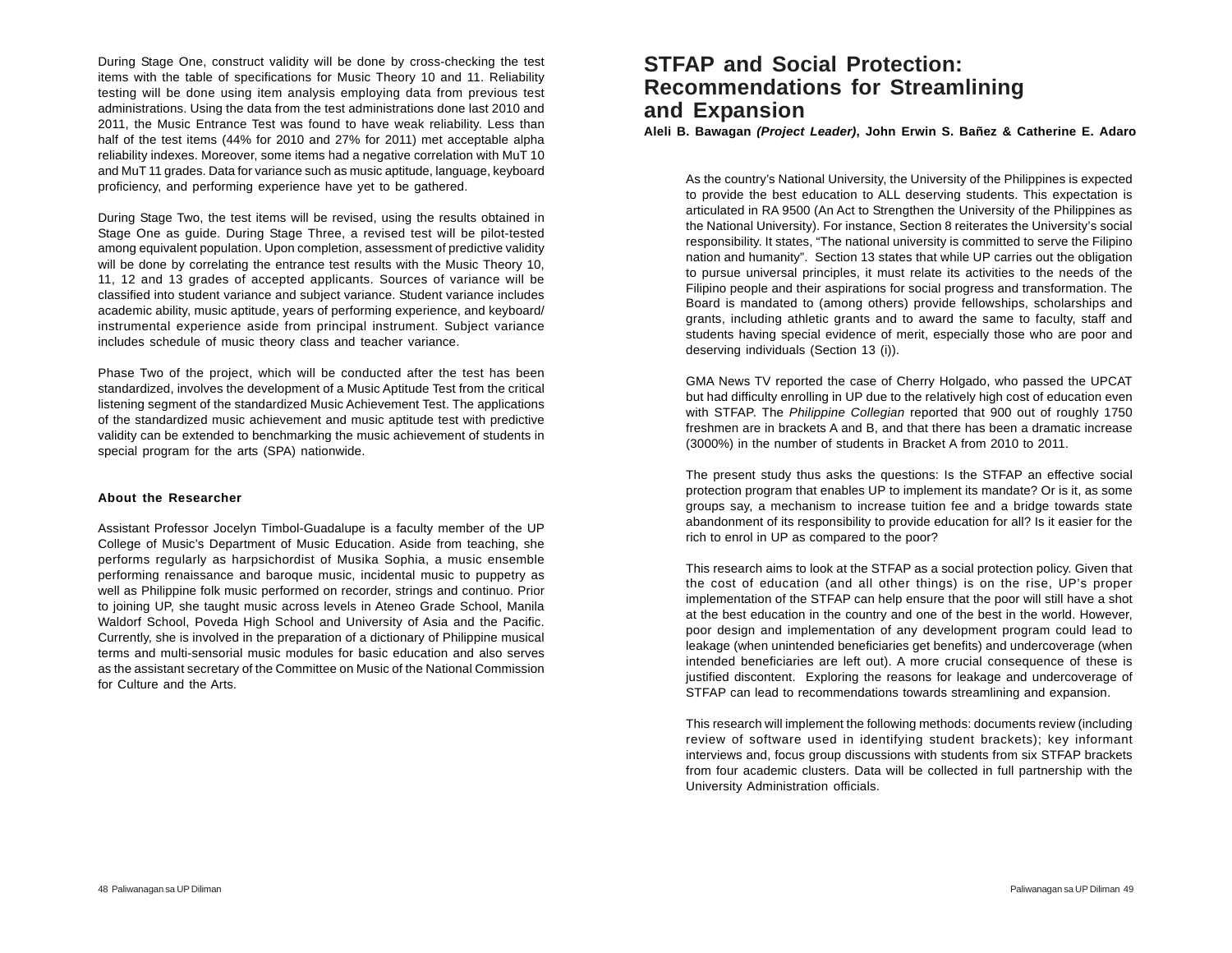#### **About the Researchers**

Dr. Aleli B. Bawagan and Mr. John Erwin S. Bañez are faculty members of the Department of Community Development, UPD-CSWCD while Ms. Catharine E. Adaro is a University Extension Specialist II at REDO, CSWCD. They are members of the CSWCD Social Protection Cluster which looks into policies and programs that impact on the marginalized sectors of society. Among the recent activities that the Cluster has undertaken are roundtable discussions on the Conditional Cash Transfer (CCT) program of DSWD, and a discussion on GSIS benefits among UP faculty and staff.

## **Process Documentation: Capturing and Documenting the Data Encoding and Forms Processing Routines of the Office of Admissions**

**Gerald M. Franco** *(Project Leader)* **& Ligaya Leah Lara-Figueroa**

In the constant race to produce the list of UPCAT qualifiers as early as possible, the Office of Admissions was one of the first administrative units in UP Diliman that used fast and expensive machinery – mainframe computers, high-speed printers, and optical scanners, to name a few. Given the recent advances in technology, most offices need modernization to enhance their operations. But before any change can be done, the current procedures should first be documented and analyzed.

This project will address the absence of an integrated, extensive, and documented task list and procedures for the Office of Admissions (OAdms). It will produce a documentation of current tasks and procedures of the Office, analyze these processes, and suggest improvements based on the current scenarios, future plans, and available technologies. Finally, it will check the feasibility of the proposed improvements, i.e. to determine whether the tasks can be accomplished faster and error-free with the aid of advanced technology. There has to be a discussion and consensus of the specific tasks performed by each staff and they have to be informed of current advances in technology.

Resource persons and consultants from the UPD's OAdms, Department of Computer Science, and Office of the University Registrar will participate in this project. Activities related to business analysis and requirements analysis will be undertaken. These activities include the selection of process teams and leader, process analysis training, process analysis interview, process documentation, review cycle, and problem analysis. Outputs/results of these activities will be the foundation for the next step of creating a "requirements document" and evaluating appropriate mechanisms to streamline the processes of the OAdms in order to achieve faster turnaround time, increased monitoring of staff production, and smaller operating costs.

Another pressing problem that needs to be addressed, but is not part of this research, is the lack of an integrated electronic system that can serve the office internally (with each group) and externally (with other offices in the university) so as to make certain information readily accessible to the other staff members, the other offices in the university, the UPCAT applicants, and to the general public. With the recent proposal of the UP System to create a unified information system for the University, the OAdms must prepare and plan ahead so that its own system can integrate seamlessly with this new framework.

#### **About the Researchers**

Assistant Professor Gerald M. Franco is a faculty member of the UPD-CSSP's Philosophy Department and is the current Director of the Office of Admissions. He has served as the Assistant Director for Test Development for three years.

Assistant Professor Ligaya Leah Lara-Figueroa teaches in the Department of Computer Science, UPD College of Engineering. She was an IT Officer at the Office of Admissions for six years.

### **Proposed Schemes for Cost-Effective Utilization of Electricity of UP Diliman Buildings**

**Maureen Anne L. Araneta** *(Project Leader)***, Mario T. Carreon & Amador D. Rozul**

> UP Diliman has a total of 109 Agreements for the Sale of Electric Energy with the Manila Electric Company (Meralco). In 2010, UP Diliman's total electric bill for these 109 accounts was PhP**175,084,385.00 pesos**. However, for the same year, 34 of the 109 accounts consumed electricity less than the Guaranteed Minimum Billing Demand (GMBD). On the other hand, the Top 20 UP Diliman Building Consumers account for 47.14% of the entire University electric bill.

> Given these and other circumstances, this project has proposed the following schemes for the cost-effective utilization of electricity of UP Diliman buildings:

□ Scheme A: Base GMBD on Actual Electric Demand

Five (5) alternative calculation bases for Guaranteed Minimum Billing Demand of UP Diliman Buldings are proposed:

- GMBDmax GMBD is 70% of maximum actual demand
- GMBDave GMBD is 70% of yearly average actual demand
- GMBDmin GMBD is 70% of minimum actual demand
- GMBD40 GMBD is 40KW (as written in EC guidelines)
- GMBD0 no charge for demand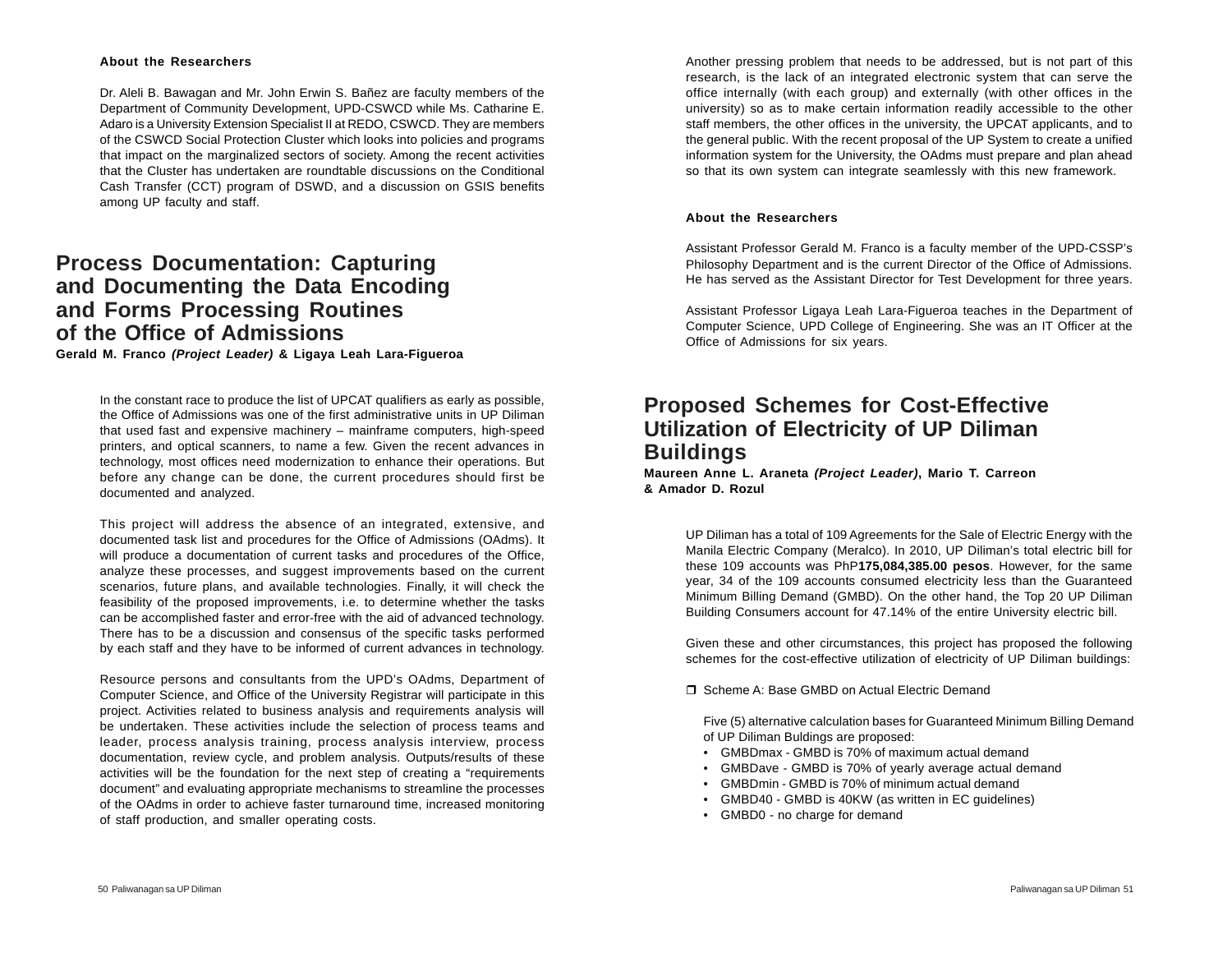□ Scheme B: Devolve Payment of Monthly Electric Bill to Individual Academic **Units** 

For a significantly higher rate of savings (based on the alternatives proposed in Scheme A), it is suggested that individual academic units undertake the payment of the monthly electric bill.

□ Scheme C: Install Smart Meters at Top 20 Building Consumers for Real-Time Monitoring

The Top 20 UP Diliman Building Consumers intensively use building equipment, particularly air-conditioning units. Since the electric bill is reckoned on a monthly basis, it is uncertain whether intensive use is a daily occurrence or a short series of high peaks over the course of a month. Real-time monitoring, through the use of smart meters, is therefore advised.

□ Scheme D: Schedule Use of Equipment per Building

A scheduling system for the use of a building's equipment with the highest electric demand is proposed.

□ Scheme E: Monitor Unmetered Meralco Streetlights On-Campus

To maximize the fixed rate paid for the unmetered streetlights on-campus, regular monitoring and prompt reporting to Meralco is suggested.

□ Scheme F: Create the UP Diliman Utilities Management Team

A more proactive team, geared towards finding and recommending ways for cost-effective utilization of utilities on-campus, is proposed.

The research team is currently assisting the University Administration in coordinating with Meralco in the implementation of Scheme A. The applications of Schemes B through D are on-going on a case-to-case basis. The research team is facilitating the coordination between Meralco and the Campus Maintenance Office with regard to Scheme E. In the realization of Scheme F, a member of the research team, by appointment of the Chancellor, is serving as Team Leader of the Utilities Management Team.

#### **About the Researchers**

Assistant Professor Maureen Anne L. Araneta is a faculty member of the UP College of Architecture. Presently, she also serves as a Program Development Associate of the Office of the Chancellor. She is a licensed architect.

Assistant Professor Mario T. Carreon is affiliated with the Department of Computer Science of the UP College of Engineering. In light of the OVCRD SOS Grant, he was appointed as Team Leader of the Utilities Management Team of the Office of the Vice Chancellor for Administration.

Engr. Amador D. Rozul has been with the Office of the Campus Architect since 2000. He serves as resource person for the UP Diliman Bids and Awards Committee and as a technical consultant for various UP Diliman academic units.

### **Determination of Thermophysical Properties of Tap Water in University of the Philippines Diliman Menandro S. Berana** *(Project Leader)*

Ice, with its high latent heat of fusion, abundant supply and cheap raw material cost, has a big potential for storing coldness for various cooling applications especially in air-conditioning, thermal storage and refrigeration. However, dissolved impurities and biological entities tend to alter its fundamental properties (i.e. thermal conductivity, specific heat, and latent heat of fusion). These impurities also result in differences in the properties of tap water and pure water.

The study aims to review the procedure in computing the thermophysical properties of water and apply it to tap water in University of the Philippines – Diliman, which is supplied by Manila Water Company, Inc. The correlations obtained will be recommended for use in the design of cooling systems, especially thermal energy storage systems. The study also aims to probe into the issues of why there is limited technical literature on tap water in a locality.

Specifically, this study aims to answer the following questions:

- $\Box$  Is using thermophysical correlations for distilled water acceptable for tap water?
- $\Box$  What is the advantage of using correlations and data of tap water over distilled water?
- $\square$  Can design of thermal systems which will be installed in a specific locality give more realistic values if correlations for tap water are used?

There are five key procedures in this study. The following thermophysical properties will be determined in each procedure: a) freezing temperature of tap water, b) specific heat of tap water, c) specific heat and latent heat of fusion of tap-water ice, d) thermal conductivity of tap water, and e) thermal conductivity of tap-water ice.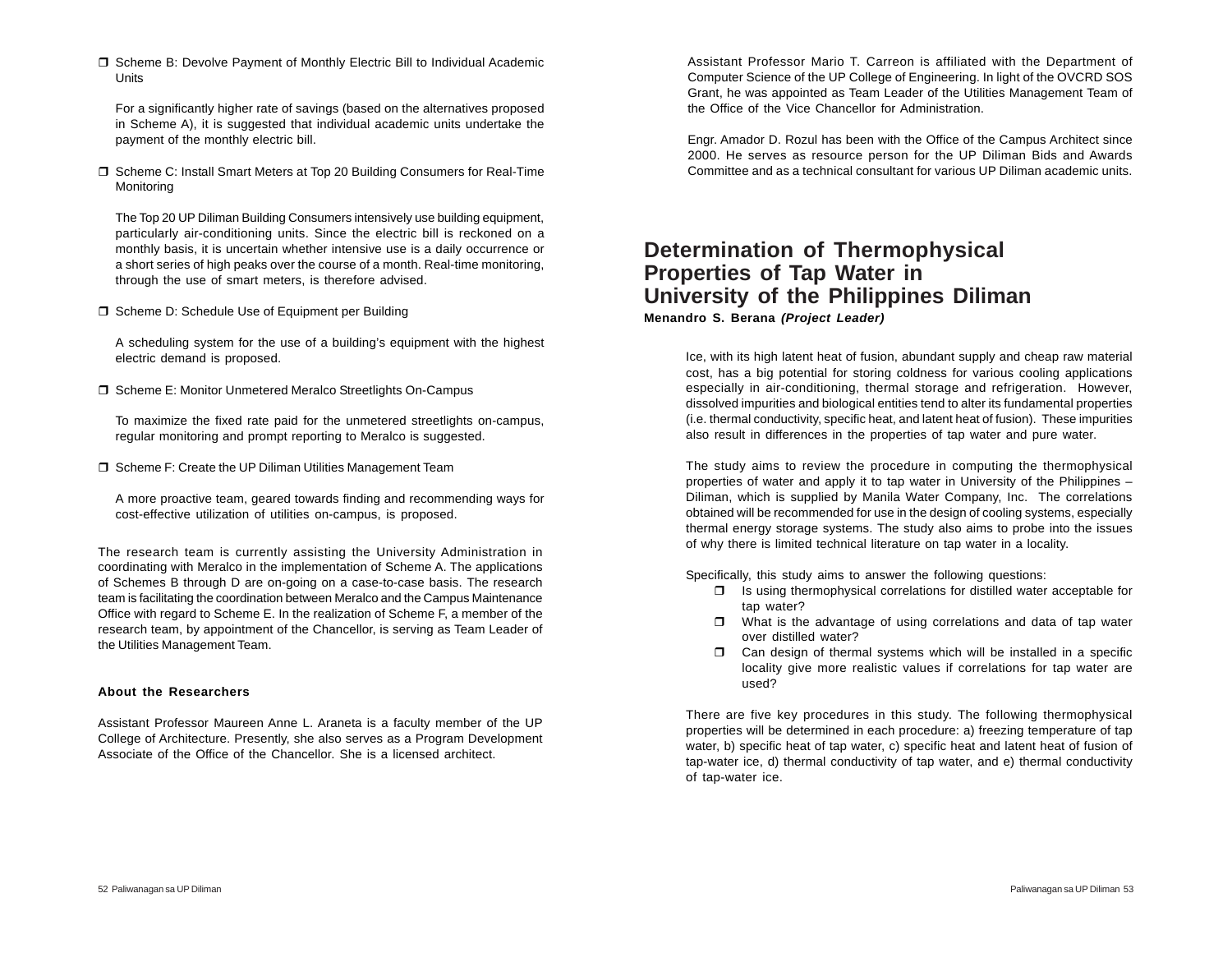The methodology will be based on heat transfer equations involving non-mixing setup of distilled and tap water to calculate the freezing temperature, specific heat, latent heat of fusion, and thermal conductivity of tap water and its ice. Distilled water will be used as the heating or cooling medium since it has known thermophysical correlations. At least 10 repetitions will be conducted per experiment with temperature monitoring every 15 seconds from start to finish.

The project has three parts, as follows:

*Part 1:* Purchasing of materials and components, fabrication of calorimeter, and performance of experiments to determine the freezing temperature, specific heat and thermal conductivity of tap water.

*Part 2:* Fabrication of mini ice builder and performance of experiments to determine specific heat, latent heat of fusion, and thermal conductivity of tapwater ice.

*Part 3:* Analyses of data and output of the research including final data and correlation of thermophysical properties of local tap water and tap-water ice will be presented.

With correct correlations for tap water, thermal systems can be designed such that they can optimally operate at the least electricity cost. One of such systems is thermal energy storage for cooling or air conditioning. In a broader sense, if the system is widely used in a locality for air-conditioning systems and refrigerated spaces, significant cost reduction in electricity could be attained. This system could be installed and benefits could be realized in UP Diliman.

#### **About the Researcher**

Dr. Menandro S. Berana conducted researches on two-phase flow of CO2, as applied to compressor-driven ejector refrigeration systems, for his masteral and doctoral researches in Japan. After his doctorate studies, he extended his researches on compressor-driven systems, focusing on applications of the ejector to heat-driven refrigeration system and power generation. Dr. Berana is the laboratory head of the Emerson HVACR Laboratory of the UPD Mechanical Engineering Department and serves as a consultant on design, computational analysis, laboratory analysis and building of thermal systems.

## **Solid and Hazardous Waste Management Plan of UPD Campus**

**Maria Antonia N. Tanchuling** *(Program Leader)***, Augustus C. Resurreccion & Mark Daniel G. de Luna**

The UP Diliman campus generates various wastes ranging from domestic, office, laboratory, electronic and health care waste. Within its premises lives a large population comprised of families and residents of dormitories. The University hosts numerous laboratories which generate wastes that are considered hazardous and necessitate special storage, collection and transport systems, totally separate from domestic and office wastes. Likewise, offices produce electronic wastes – such as computers, toners and ink cartridges – that contain toxic materials, rendering them as special wastes not to be disposed with the ordinary wastes. The UP Health Service produces health care wastes which are classified under another special waste category that requires a separate management strategy.

Aside from the collection of the domestic wastes (which in itself needs improvement), there is no system in place for the proper management of electronic wastes. These are being managed individually by units. Laboratory wastes are also likewise managed on the level of units, and there are volumes of laboratory wastes which are right now being stored in the laboratories. Most laboratories commission a private laboratory to treat their wastes for them. Health care waste management in the Infirmary is also an issue that needs to be addressed.

This research program has three main objectives, mainly: a) To characterize the wastes being generated in the campus terms of their composition and volume; b) To define a solid and hazardous waste management system for the campus which includes among others: collection (including routing and schedules), proper design of storage bins, transfer stations, materials recovery facility, collection and storage of electronic wastes, and treatment of laboratory wastes; and c) To define the necessary hard and soft infrastructure to be able to implement the solid waste management system.

To be able to the meet the said objectives, several strategies will be employed. Surveys will be conducted to collect information from waste generators. Focus group discussions as well as interviews of all stakeholders such as building administrators, janitors, waste pickers will also be undertaken to collect information and receive feedback on suggested recommendations. Sampling and characterization of wastes will also be done to obtain primary data on the campus's waste generation rates and composition. These are the necessary data to be able to define an appropriate solid waste management plan. Review of disposal options will be also be done, whether it is applicable and feasible for the campus to have its own disposal facility for all types of wastes.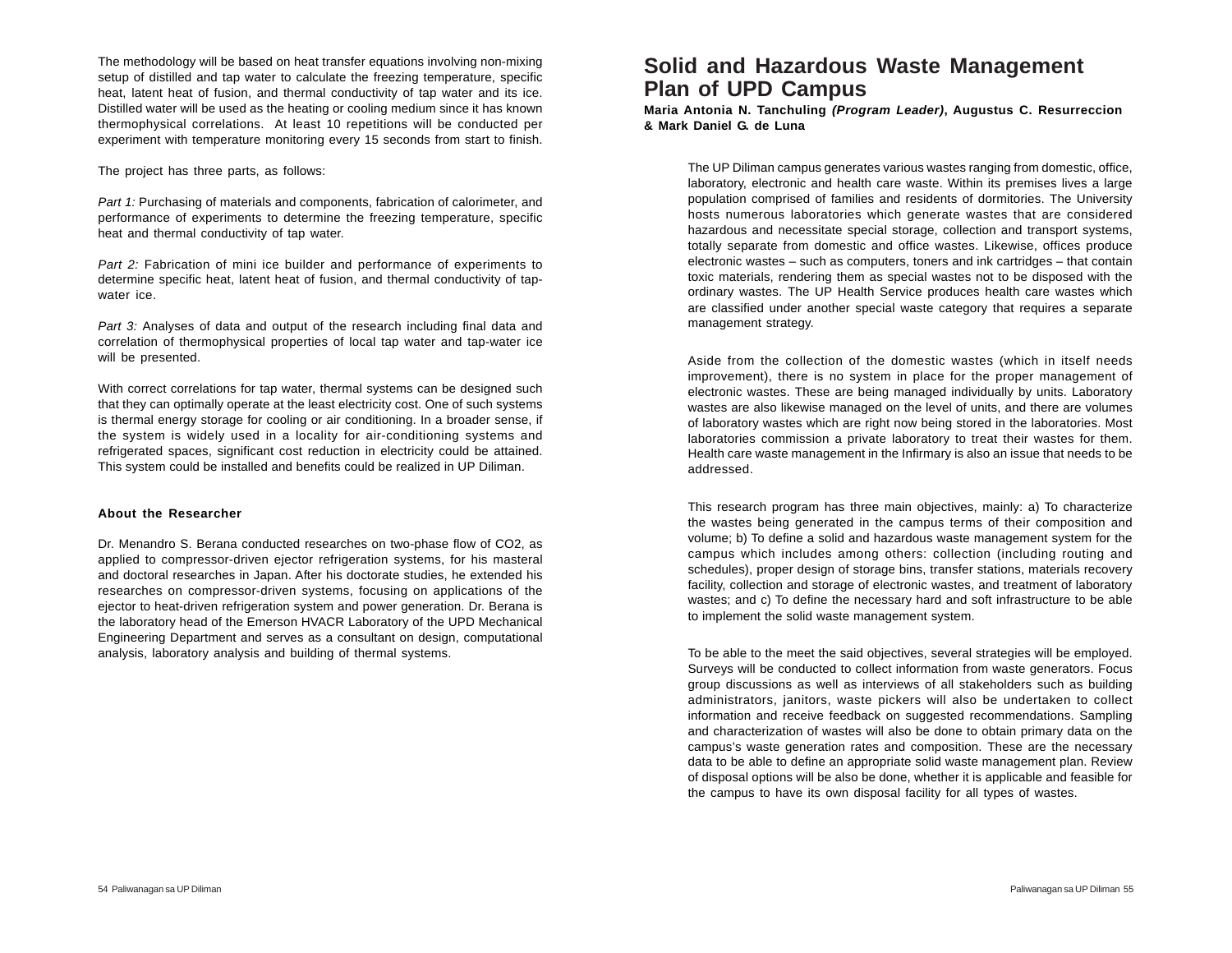The major outputs expected from this research consist of the following:

- 1. Data on volume generated, composition and current practices of storage and disposal;
- 2. Solid waste management plan including storage, collection and transport, disposal and waste diversion or minimization strategies;
- 3. Design for the necessary infrastructure such as MRF, transfer station; and
- 4. Institutional mechanism to implement the solid waste management plan in terms of definition of responsible parties, policies and guidelines for the implementation of the plan.

Being the premier university of the country, UP should be a model in showcasing a proper solid and hazardous waste system. Having such a system in place ensures that our impact on the environment as far as wastes are concerned is minimized.

#### **About the Researchers**

Dr. Maria Antonia N. Tanchuling is an Associate Professor at the UPD Institute of Civil Engineering, and the current coordinator of the Environmental Engineering Graduate Program of the College of Engineering. She obtained her PhD in Civil Engineering from the Tokyo Institute of Technology in 2005, MS in Environmental Engineering from UP in 1998, and BS Civil Engineering from UPD in 1988. Her research interests include water and sanitation, solid waste management, and monitoring environmental impacts of landfills and dumpsites.

Dr. Augustus C. Resurreccion is an Associate Professor at the UPD Institute of Civil Engineering. He is a member of the Soil-It-Is Project, an international collaboration of researchers from the United States, Denmark, Japan, and the Philippines studying soil functionality and vadose zone processes. He obtained his PhD in Environmental and Biological Sciences from Saitama University, Japan and his research interests include environmental soil physics, geoenvironmental engineering, and monitoring environmental impacts of landfills and dumpsites.

Dr. Mark Daniel G. de Luna is an Associate Professor at the UPD Department of Chemical Engineering. He is the National Technical Advisor of the Philippines' Project Team for the Global Healthcare Waste Project.

### **Noise Level Measurement and Modelling in UP Diliman Campus**

**Hilario Sean O. Palmiano** *(Program Leader)***, Aileen U. Mappala & Sheila Flor D. Javier**

Noise is defined as unwanted sound. It is annoys people, interferes with conversation, disturbs sleep, causes stress, and threatens public health. People exposed to high levels of noise for a long time period may suffer from temporary, even permanent, deafness.

This research will focus on noise generated by vehicular traffic and its impact on the UPD campus environment. The campus is both an academic and residential community and should be free from noise pollution. There have been recent observations of offensive noise coming from vehicular traffic that ply campus roads. Vehicle types contributing to this noise pollution include tricycles, heavy vehicles, jeepneys, and even private cars.

Noise standards, or allowable sound levels, are set according to land use and time period. Philippine noise standard requires that sound levels in school campuses do not exceed 50 dB (decibels) and 40 dB during daytime and night time, respectively. Earlier studies showed that tailpipe noise from tricycles measures about 80 dB. Currently, there has been no extensive measurement of noise levels in the campus to know whether or not noise standard regulation is violated.

This research aims to (1) establish and map baseline noise levels around the campus, (2) get the perception of individuals on noise levels in the campus, (3) calibrate a simple model to estimate noise level generated by vehicular traffic around the campus, and (4) recommend some measures or guidelines to address noise level concerns.

The study entails field measurement of sound levels, and calibration of simple mathematical model to estimate noise levels around the campus given the number and type of vehicles, distance from the road centreline, and other parameters. Observed and estimated noise levels could be presented in the form of a noise contour map for the campus. Providing campus planners with this information could facilitate recommendation of measures or guidelines to address noise impact.

Sound levels will be measured using noise level meters at selected sites around the campus such as college buildings, residential community, dormitory, and shopping center. Sound readings will be taken by placing the instruments at the edge of the road carriageway and at measured points away from the roadside. Since vehicle type, vehicle volume, and speed are primary factors that affect noise level, classified volume count and spot speed survey will be conducted simultaneously with noise measurements. Data will be used to calibrate a linear model to interpolate noise levels at other areas and to plot a noise contour map.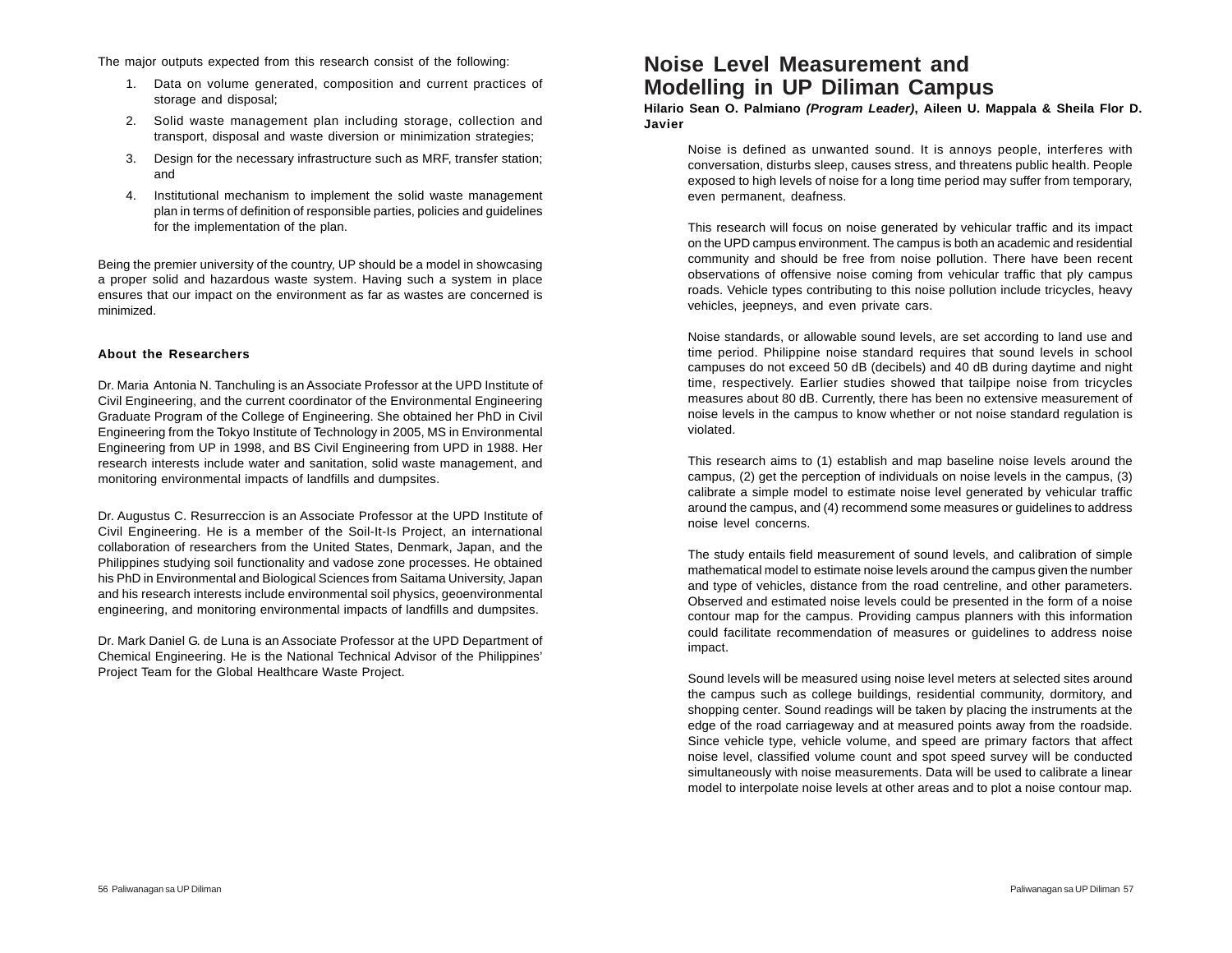A perception survey on noise impact from vehicles will be part of the study. This will indicate if the UPD constituents feel that noise level is tolerable or has negatively affected them, such as when classroom instruction and learning is disrupted, or students and residents are disturbed in dormitories and homes.

This study hopes to address several OVCRD-identified problem areas namely vehicular noise, land use, and general improvements to the environment and wellness of the UP community.

#### **About the Researchers**

Dr. Hilario Sean O. Palmiano is an Assistant Professor of the Institute of Civil Engineering, and a Research and Extension Fellow of the National Center for Transportation Studies. He is a specialist on Transportation Planning and Engineering and his professional experience includes project management and conduct of traffic impact analysis. His other research interests include traffic engineering and management, traffic simulation, and road safety.

Ms. Aileen U. Mappala is a University Extension Specialist of the National Center for Transportation Studies and the Head of the Center's Traffic Engineering and Management Laboratory. She has extensive professional experience in transportation surveys, traffic impact analysis, training/workshop planning and implementation, and traffic engineering and management. She has presented and co-authored papers on noise impact of tricycles, and estimation and GIS mapping of traffic-induced noise.

Ms. Sheila Flor D. Javier, a University Extension Specialist, is the Training Coordinator of the National Center for Transportation Studies and a member of the Center's Transportation and Environment Laboratory. Her research and extension experience is focused on environmentally sustainable transportation, transportation surveys, traffic impact analysis, and non-motorized transportation. . She has presented and co-authored papers on noise impact of tricycles, and estimation and GIS mapping of traffic-induced noise.

## **Evaluation of the Re-Introduction of Traffic Signal Control at the Intersection of the University Avenue and Commonwealth Avenue**

**Ricardo G. Sigua** *(Project Leader)***, Karl B.N. Vergel & Jose Regin F. Regidor**

The "Big Rotunda" scheme, also known as the U-Turn scheme, was implemented by the Metro Manila Development Authority (MMDA) in 2003 to relieve the worsening traffic congestion by increasing travel speed along major roads in Metro Manila. In 2003, several signalized intersections were closed – including the intersection of Commonwealth Avenue and University Avenue – and approximately 48 slots for U-turn have been constructed by the MMDA in Quezon Avenue, EDSA (C-4), Commonwealth Avenue, Marcos Highway and Sen. Gil Puyat Avenue.

Although there have been improvements in speed and capacity, the U-turn scheme has had negative effects on road safety - as some people have anticipated and a number of studies have confirmed - because of the increase in number of traffic conflicts. Over eight years of implementation of the scheme, motorists have been conditioned to disregard traffic signals. As such, they tend not to stop at the intersection and immediately turn right and weave or change lanes abruptly to the U-turn slot. Motorists have also become more aggressive since high-speed vehicles passing through the major road often prevent them from making the U-turn maneuver.

In light of the possibility that the public may have been conditioned to accept the U-turn scheme as the solution to traffic congestion, not realizing that the scheme is one of the indirect causes of road crashes, there is a need to evaluate the impacts of the re-introduction of traffic signals at the intersection of Commonwealth Avenue and University Avenue without seriously affecting traffic flow and to some extent, air quality and energy demand through fuel consumption. This is the focus of the present study. Its specific objectives are to: 1) design appropriate traffic signal timing and phasing of the intersection; 2) recommend geometric improvement of the intersection and the vicinity; 3) evaluate the safety of the intersection under the present traffic scheme; 4) estimate the fuel consumption of vehicles under the present traffic scheme; and, 5) assess the baseline air quality of the intersection area.

#### **About the Researchers**

Dr. Ricardo G. Sigua is a Professor at the Institute of Civil Engineering of the College of Engineering and the Head of the Road Safety Research Laboratory of the National Center for Transportation Studies of UP Diliman.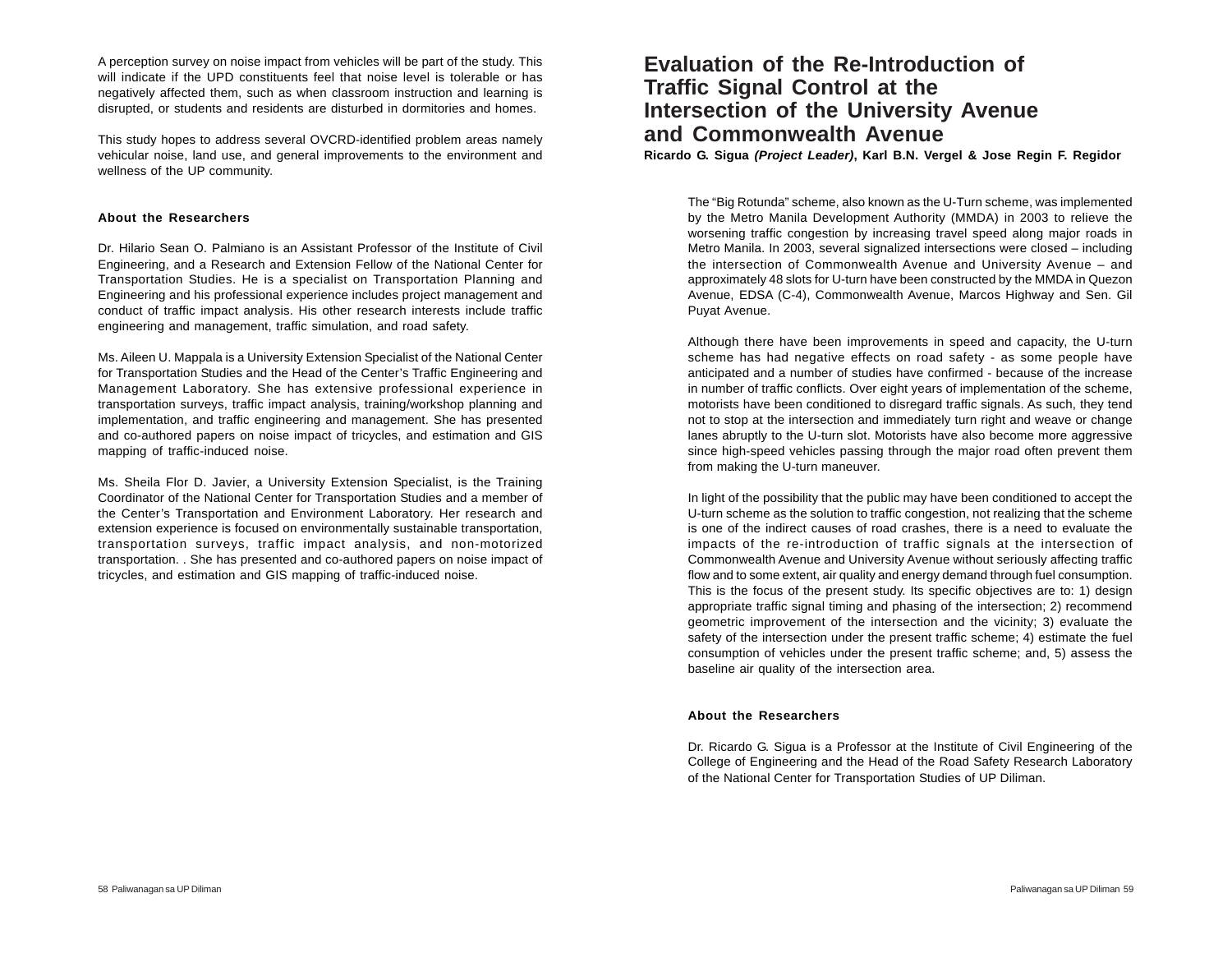Dr. Karl B. N. Vergel is an Associate Professor at the Institute of Civil Engineering of the College of Engineering and Head of the Transportation & Environment Group of the National Center for Transportation Studies of UP Diliman.

Dr. Jose Regin F. Regidor is a Professor at the UP Diliman Institute of Civil Engineering and currently the Head of its Transportation Engineering Group. He is also Director of National Center for Transportation Studies of UP Diliman.

### **The Greening of the Philippines Starts @ UP: A Proposal for Environmental Management System (EMS) in the University of the Philippines System Romeo B. Santos (Project Leader)**

Universities are normally looked up to for leadership in research that can provide cutting-edge solutions to problems affecting the society. Being a national university, it behooves upon the University of the Philippines (UP; the University) to take the lead in this field. In the first place, as a living model of the Philippine society and an institution that mirrors the country in many ways, the University shares significant stake in the problems affecting the environment. The threats to the environment are as real for UP as they are in the context of the whole Philippines. However, it appears that, just like the country in general, UP's initiatives in addressing these problems are fragmented and far dispersed to enable effective implementation. A comprehensive, wide-ranging policy and a framework for environmental protection, with detailed mechanics for execution, are absent.

The University needs a sound Environment Management System (EMS) so that it could demonstrate that it is taking the issue of the environment seriously and show that it is a true leader in working for the country's development in this field (The UP Forum, July 2008). In response to this need, this research program will involve putting in place the basis for the formulation, institutionalization, and operationalization of an EMS that will serve as a roadmap for environmental management in the whole UP Sytem.

The proposed UP System EMS is a Framework to deal with the challenge of protecting the environment and contributing to solutions. It will serve as a roadmap for development in the area of environmental protection that UP can use to illustrate how a scientific way of doing things can help. This can be a model for a comprehensive national environmental protection and development of the whole Philippines, which the country does not have at the moment.

By applying both quantitative and qualitative research perspectives and using an array of mixed-methodologies for getting data, the study will organize the body of knowledge essential for a comprehensive environmental policy that the

UP System can adopt. Consequently, this policy will be the basis of the EMS that will be designed and tailored to the University's specific contexts. The EMS will tie in the many aspects of environmental management, such as, climate change, disaster risk reduction, waste management, and energy conservation.

The EMS shall include not just the procedures but also a built-in mechanism for monitoring and evaluation (M&E), which will help identify the standards, set targets, measure performance, and ensure system sustainability. Further, the program will also feature a parallel development of an information management system (IMS) that will complement the roadmap. This IMS will serve as the data base that will sustain the M&E. The M&E will be a management tool to guide the program managers in the implementation of the system.

For easier administration and implementation, the study program is divided into three phases:

#### **PHASE I (Research Proper):** *Getting the Evidence towards a UP System EMS*

Phase I will constitute the bulk of the research program and will focus on getting the 'evidence' and organizing the body of knowledge. It will include the research components that will establish the basis for the formulation of the environmental policy and design of a [paradigm] knowledge model, which will lead to the construction of the initial sketch of the EMS in Phase II.

**PHASE II (Policy Draft and Initial 'Sketch' of the EMS Roadmap):** *From Knowledge to Policy, from Visions to Outcomes - through the EMS*

The expected outputs from Phase II are *(a)* the policy draft, *(b)* the knowledge model or paradigm that will illustrate the knowledge basis of the system and *(c)* the initial 'sketch' of the EMS, which is a skeletal representation of the system and its mechanics. It will be the

prototype for the development of the higher level, implementable EMS in Phase III.

**PHASE III (EMS Development, Capacity Building, System Runs, and Implementation):** *Powering up the UP System EMS*

Phase III will include the main design of the system, and consists of the detailed implementable framework that ties in the various facets of environmental management: Waste Management, Disaster Risk Reduction, Energy Conservation, Monitoring and



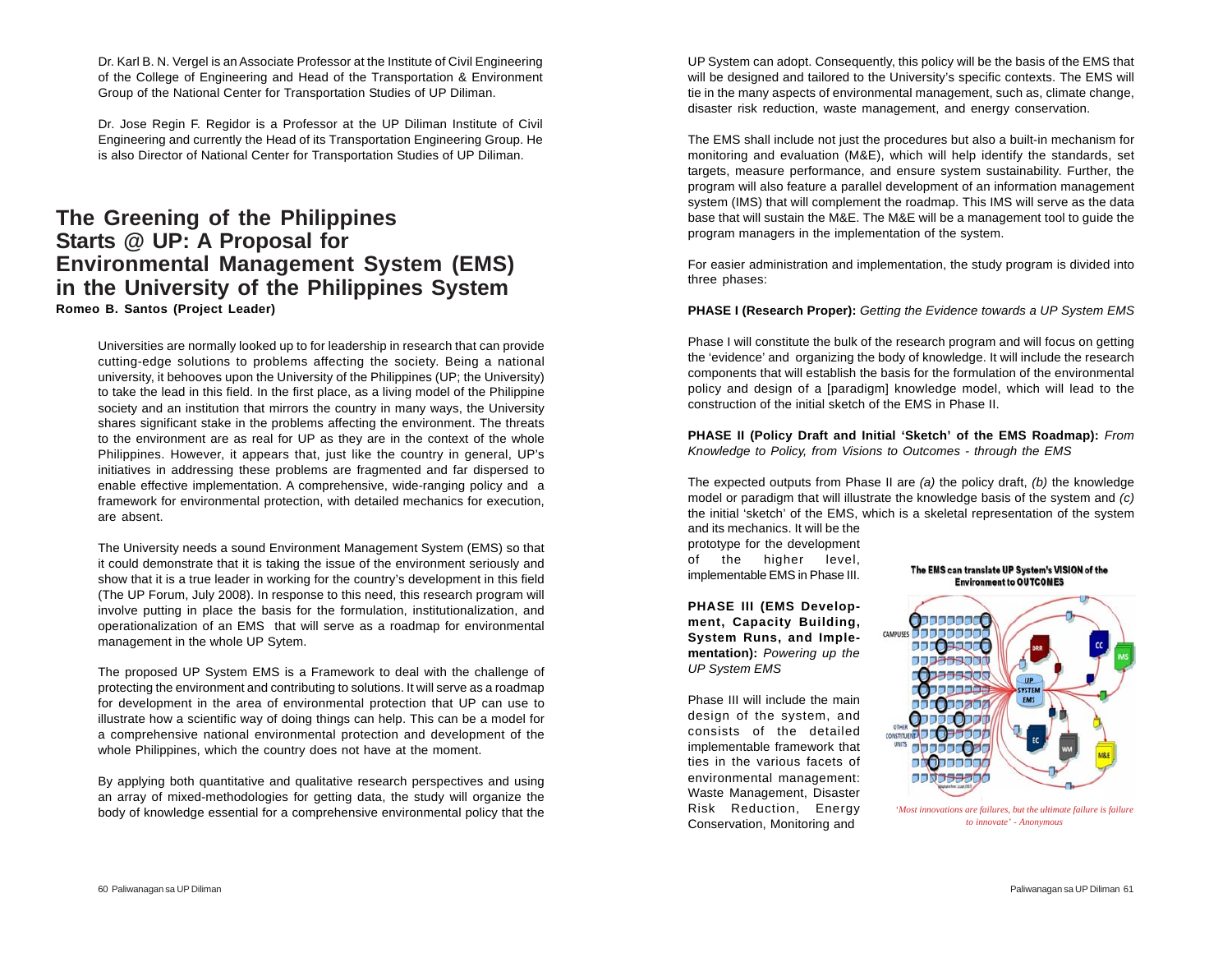Evaluation, and Information Management System. It will include support facilities such as implementation guidelines, needs assessment and training modules for capacity building in various UP System sectors, training plans and schedules, pre- and post- training evaluation provisions, templates, and models and tools.

#### **About the Researcher**

Dr. Romeo B. Santos has a PhD in Architectural Engineering with specialization in Project Management & Economics. He is Founder and Executive Director of the WorkLand M&E Institute, Inc., a non-profit think-tank that builds research and results-based monitoring and evaluation (RB M&E) capacity in many government agencies, private sectors, and NGOs. He practices cross-disciplinary research in diverse fields: socio-urban development, building production and technology, development evaluation, organizational development and capacity building, climate change and sustainable environment, and policy planning and formulation.

### **Incentives vs. Disincentives for Going Green: Is UP Diliman Ready for Environment-Friendly Programs and Services?**

**Elena E. Pernia** *(Program Leader)***, Jose R. Lacson, Jr., Lourdes M. Portus & Randy Jay C. Solis**

Go green as slogan, advocacy, and intention is everywhere. In the UP Diliman campus, there are vestiges of going green, e.g., waste segregation, car-less oval, project padyak or bike for the environment, tree planting. However, are these greening efforts and the environmental advocacy within the University merely lip service? Beyond the words and the plan, what and where is the green action? One concerned UP alumnus goes straight to the point by questioning whether "E-Jeepneys, go-green campaigns, the works (as part of the) environmental movement in UP Diliman (are) concretely effective — or merely environmental PR?" (see A Contemporary History of Greenwashing in UP Diliman, http://kathangkatotohanan.wordpress.com/ 2011/02/06/a-contemporary-historyof-greenwashing-in-up-diliman/)

This proposal focuses on assessing UP Diliman's environmental commitment as particularized in the readiness of UPD to adopt alternative approaches to become a plastic-free, smoke-free campus. If the rationale for adopting environmentfriendly practices is widely accepted, why has the green rhetoric hardly moved into action? Are the costs (or disincentives) too high for – or are the incentives simply unknown, unexplored, or misunderstood by – the UP administration, students, faculty, barangay UP Campus residents, UP commercial and health service sectors? The research will provide data about motivations (incentives) and barriers (disincentives) for developing strategies and messages to encourage environmental policies and programs, and environmental behavioral changes within UP.

The study covers the environmental programs, commitment and practices (waste generation and disposal) of the academic and residential communities of UP Diliman, and the Health Service as a special area of concern. Hence, there will be three projects (viz., Academic community, Residential community, and UP Health Service) under the umbrella of an over-all program (i.e., UP Diliman). Using a combination of quantitative (survey) and qualitative (key informant interviews and focus group discussions) methods, the objectives are:

1. To assess environmental commitment:

- Existence of policies and programs/activities that facilitate or impede adoption of environment-friendly programs and services,
- Availability of resources for adoption of energy-efficient and environment-friendly programs and services,
- Use of strategies for generating resources to enable adoption of environment-friendly programs and services.
- 2. To appraise environmental competence and clout:
	- Awareness and knowledge of environmental concerns and need for energy efficiency
	- Predisposition and confidence to adopt/practice desirable environmental behaviors
	- Environmental practices and behaviors
	- Implementation of environment-friendly programs.
- 3. To gauge resistance to environmental policies, programs, and actions (e.g., reasons for objection, alternatives considered and implemented, etc.).

Each project will have the same objectives and research methods, resulting in a general report for UP Diliman's environmental commitment and practices, separate reports for the academic and residential communities, and the Health Service.

#### **About the Researchers**

Dr. Elena E. Pernia has over 20 years of experience in communication/media education, research, planning and evaluation. Her highly distinguished academic career focuses on building the capacity of students, local governments, health professionals, and civil society organizations to design, implement, and evaluate their own communication programs. An evaluation specialist and leading trainer in strategic communication and leadership, she handles undergraduate and graduate courses in communication/media theory and research, design and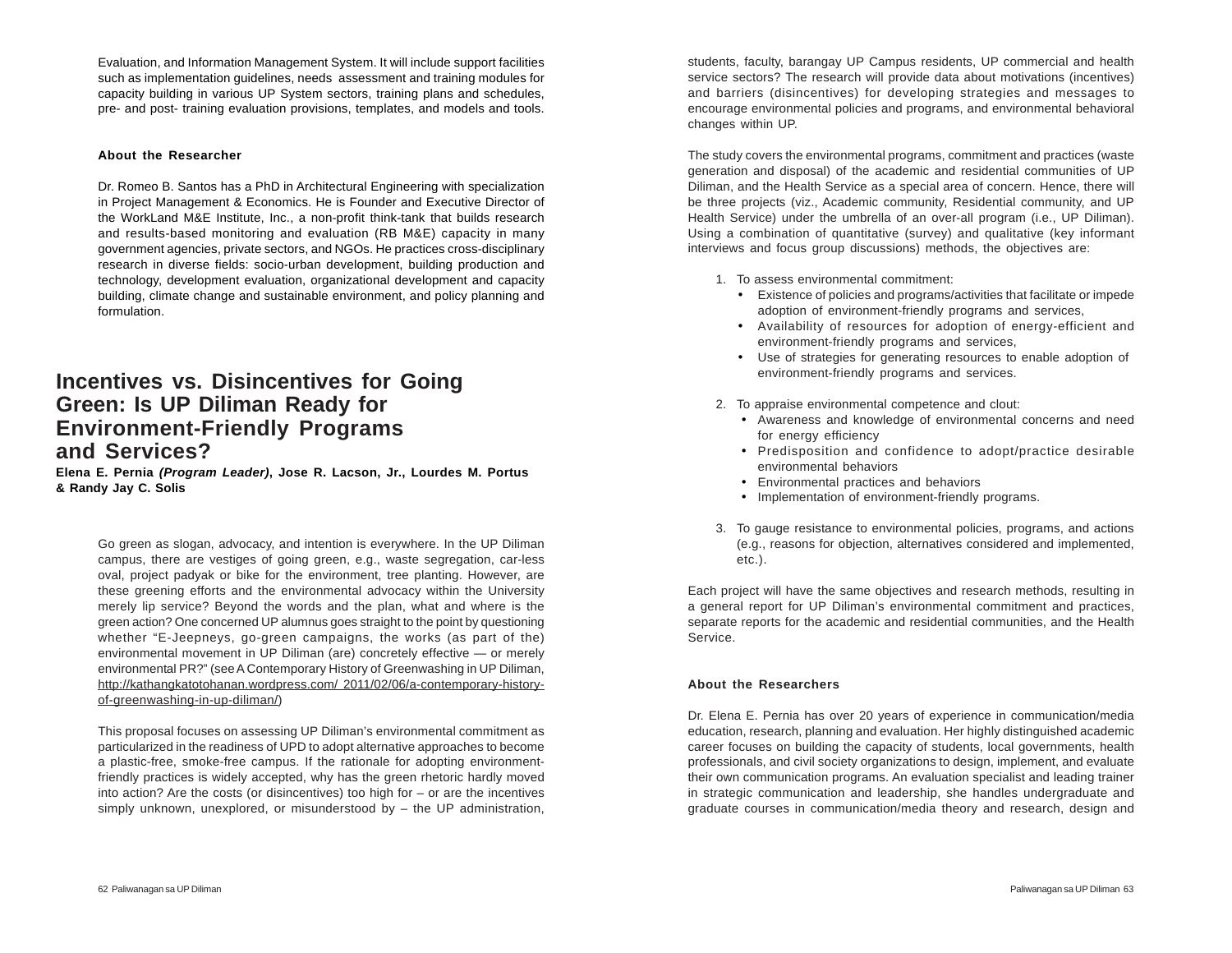methods, quantitative and qualitative analysis, communication project planning and development.

Prof. Jose R. Lacson, Jr. is a PhD Communication graduate of the UP-CMC and presently the Chair of the Graduate Studies Department of same college. Prof. Lacson's expertise is in crisis/risk communication, health communication, communication campaigns and the conduct of communication and media studies. His consultancies involve research, planning, training and monitoring/evaluation of projects and programs for the United Nations system of agencies, government, corporate entities, NGOs and academic institutions.

Dr. Lourdes M. Portus is an Associate Professor and Chair of The Communication Research Department of the College of Mass Communication, University of the Philippines Diliman. She was College Secretary for five years in the same College. She has written books and articles in refereed journals and has presented academic papers in Malaysia, Mexico, Thailand, China, Netherlands, Korea, Vietnam, India and United States.

Assistant Professor Randy Jay C. Solis teaches at the Department of Communication Research of the College of Mass Communication, University of the Philippines Diliman. He is also an associate researcher at the Institute of Philippine Culture, School of Social Sciences at the Ateneo de Manila University. His more recent research and extension works include communication theory, health communication, behavior change communication, participatory communication, disaster impact monitoring, children's rights and evaluation of social protection programs.

# **Public Transport Supply and Demand Study for UP Diliman**

**Cresencio M. Montalbo** *(Project Leader)***, Maria Sheilah G. Napalang & Jose Regin F. Regidor**

Planning a public transport system for an area is planning not for vehicles or technology but for people. A public transport system ideally should have the following attributes – speed, reliability, comfort, and image. These are features that a public transport system's customers, or its passengers, usually look for.

Before a system can be planned to possess these attributes, the basic inputs to planning a public transport system in an area have to be determined. These include the existing passenger demand for which transport services will be planned and designed, and the existing supply of the current public transport system. Primary and secondary data are needed to establish current and projected demand and supply of public transport which will be used in the planning of the system and its component parts.

- Public transport volume count The aim of this survey is to capture total volume over time of public transport vehicles to be used for expansion of the boarding and alighting survey data.
- Terminal/Stop Interview Survey This survey aims to determine ultimate origins and destinations of passengers through interviews.
- Stated Preference Interview Survey This survey aims to determine potential public transport passengers from current car (and other modes) users who may shift to public transport given a certain set of system attributes.
- Focus Group Discussion The objective of this survey is to grasp the values and motivations of current users and non-users (but potential users) of public transport.

Secondary data on transport and traffic, and particularly on public transportation demand and supply for UP Diliman, are available from various sources. These include the 2006 UP Diliman Transport & Traffic Management Plan, which needs validation in consideration of changes that have since taken place. Other sources of secondary data are the OVCCA and the NCTS, for on-going studies concerning the campus model traffic safety zone.

The study will determine the demand for public transportation in UP Diliman and will validate the sufficiency of the supply that is currently represented by jeepneys providing service along several routes. The outcomes of the study will indicate the adequacy of jeepneys and the options for public transport that the University can consider to address the requirements of the community and other stakeholders. Further, the methodology for this study may be replicated for application elsewhere where there is a need for the determination of transport demand in order to address questions regarding adequacy of public transport services.

#### **About the Researchers**

Dr. Cresencio M. Montalbo, Jr. holds MS and PhD degrees in Urban & Regional Planning from the University of Tsukuba in Japan. He is a civil engineer and an alumnus of the UP College of Engineering. He is currently Associate Professor at the UP School of Urban & Regional Planning (SURP) and a Research and Extension Fellow at the UP National Center for Transportation Studies (NCTS).

Dr. Maria Sheilah G. Napalang obtained her MS in Civil Engineering degree from Virginia State University in the United States and her Dr. Eng. from the Tokyo Institute of Technology in Japan. She is a civil engineer and environmental planner and an alumna of Xavier University in Cagayan de Oro. She is currently Assistant Professor at the UP School of Urban & Regional Planning (SURP) and a Research and Extension Fellow at the UP National Center for Transportation Studies (NCTS).

Dr. Jose Regin F. Regidor holds BS and MS degrees in Civil Engineering from UP Diliman and a Dr. Eng. from the Yokohama National University in Japan. He is currently Professor at the UPD Institute of Civil Engineering and Director of the UP National Center for Transportation Studies.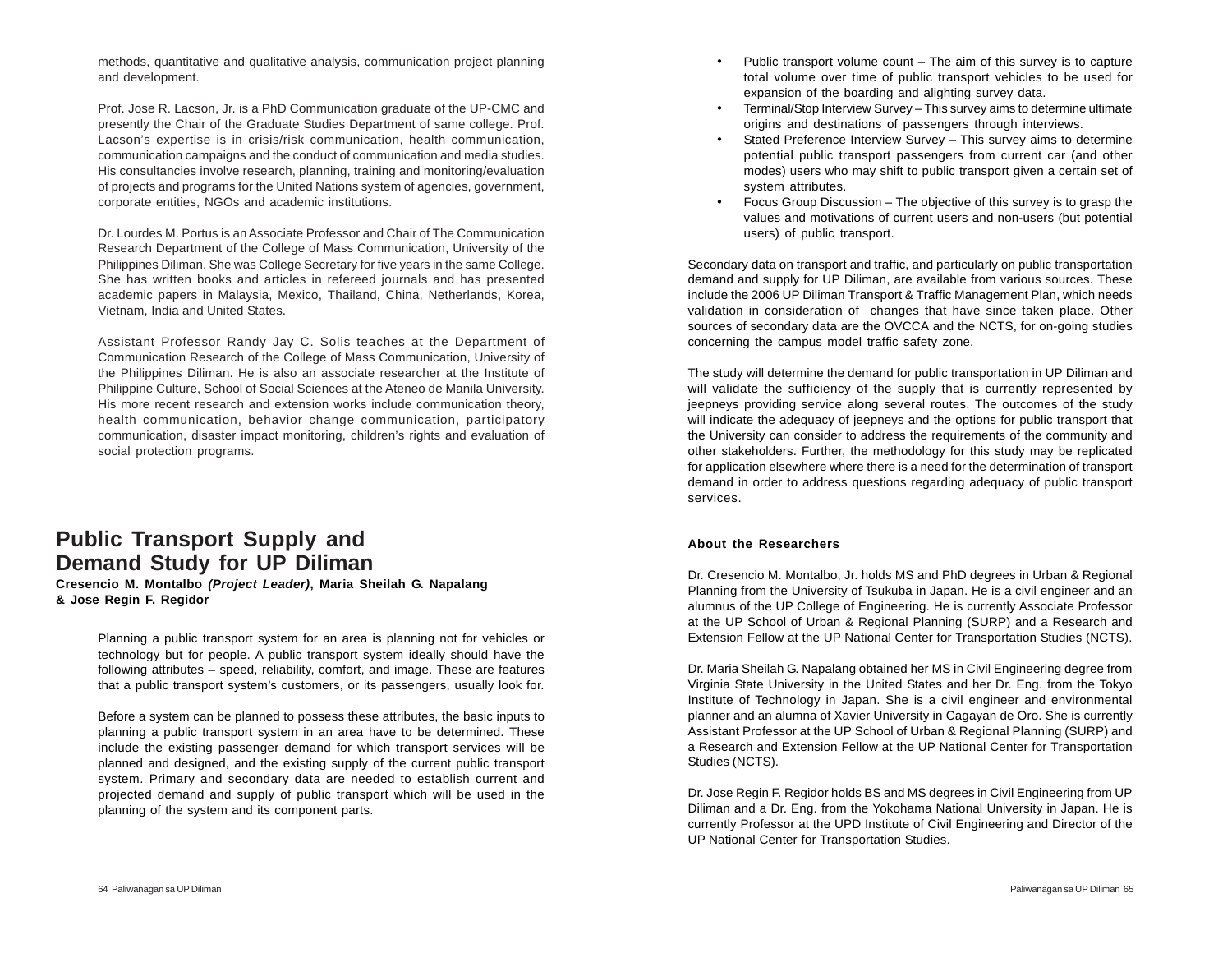### **Diliman as Model for Philippine Urban Planning - Phase 1: Housing**

**Laura T. David** *(Program Leader)***, Maria Antonia N. Tanchuling, Maria Faith Y. Varona & Arlene Christy D. Lusterio**

> As a campus, Diliman was initially set up to follow the model of providing housing for its faculty, staff and students. In the first three decades of its existence, the housing facilities consisted of remnant structures from pre-WWII (Areas 11, 14, 17, 1, 2, 3, 5, and AGRD); dorms specifically built for students; and sites earmarked for staff housing, the Puroks (Purok Aguinaldo, Dagohoy, Ricarte and Palaris; Village A, B & C).

> In Area 11 and the Puroks, staff members were allowed to build their own onestorey housing units. It was only in the late-70's and 80's when additional housing units were added to accommodate the transfer of residents from the Areas that were being developed for campus administrative and academic buildings, and from the demand of increasing faculty and staff population. In the meantime, through the decades, informal settlements have been increasing within and along the perimeter of the campus (at the Areas, Puroks and at Daang Tubo, Sitio Libis, Barangay Botocan, Sitio Lambak, and Sitio Kabute). Some of the informal settlers are actually UP staff members or other essential personnel (e.g. janitors, security guards, IKOT drivers).

> The problem of the current campus housing is two-fold. On one hand, there is high unmet housing demand from faculty and staff and on the other, there is increasing number of informal settlers within the campus. This study aims to quantify the housing situation in UP Diliman and propose viable alternative options. It is envisioned that not only will the results be invaluable for campus planning but data synthesis and subsequent analysis can also demonstrate how the housing situation in Urban Manila, Cebu, Davao, and Puerto Princesa should be handled.

#### **About the Researchers**

Dr. Laura T. David is a Professor at the UP Marine Science Institute. Remote sensing and spatial databases are part of the tools she regularly uses for her research. Her interest in Urban Housing stems from her involvement as President of the Board of TAO Pilipinas, Inc. - a non-profit women-led technical organization that focuses on informal settlers. Her family has also been a resident of UP Diliman since the late 1940's.

Dr. Maria Antonia N. Tanchuling obtained her PhD in Civil Engineering (Geo-Environmental Engineering) from the Tokyo Institute of Technology and her MS Environmental Engineering and BS Civil Engineering degree from UP Diliman. Her research interests include geo-environmental engineering and solid waste management.

Arch. Maria Faith Y. Varona got both her BS Architecture and post-graduate Diploma in Urban and Regional Planning degrees from the University of the Philippines Diliman. She finished her MA in Urban Management and Development-Housing Specialization (graduate with Distinction) in Lund University, Sweden. A licensed architect and environmental planner, she teaches planning and urban design in the UPD College of Architecture.

Arch. Arlene Christy D. Lusterio obtained her BS Architecture degree from the University of the Philippines and her Master of Architecture degree from the Catholic University of Leuven, Belgium. She is the Executive Director of TAO-Pilipinas, an NGO that assists poor communities in the planning, development, and management of their settlements.